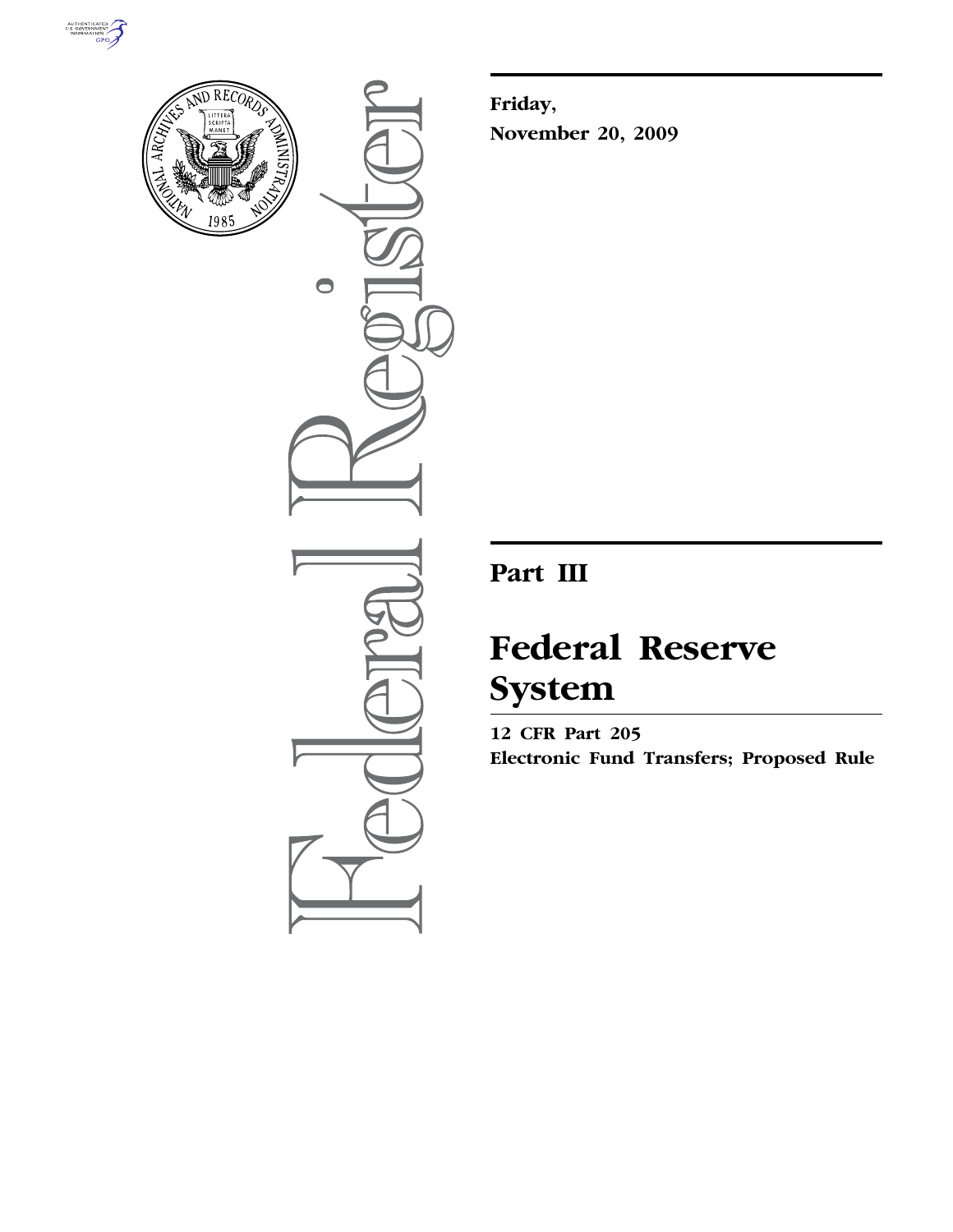# **FEDERAL RESERVE SYSTEM**

# **12 CFR Part 205**

**[Regulation E; Docket No. R–1377]** 

#### **Electronic Fund Transfers**

**AGENCY:** Board of Governors of the Federal Reserve System.

**ACTION:** Proposed rule; request for public comment.

**SUMMARY:** The Board is proposing to amend Regulation E, which implements the Electronic Fund Transfer Act, and the official staff commentary to the regulation, which interprets the requirements of Regulation E. The proposal restricts a person's ability to impose dormancy, inactivity, or service fees for certain prepaid products, primarily gift cards. In addition, the proposal generally prohibits the sale or issuance of such products if they have an expiration date of less than five years. The proposed amendments implement statutory requirements set forth in the Credit Card Accountability Responsibility and Disclosure Act of 2009 that are effective on August 22, 2010.

**DATES:** Comments must be received on or before December 21, 2009.

**ADDRESSES:** You may submit comments, identified by Docket No. R–1377, by any of the following methods:

• *Agency Web Site: http:// www.federalreserve.gov*. Follow the instructions for submitting comments at *http://www.federalreserve.gov/ generalinfo/foia/ProposedRegs.cfm*.

• *Federal eRulemaking Portal: http:// www.regulations.gov*. Follow the instructions for submitting comments.

• *E-mail:* 

*regs.comments@federalreserve.gov*. Include the docket number in the subject line of the message.

• *Fax:* (202) 452–3819 or (202) 452– 3102.

• *Mail:* Jennifer J. Johnson, Secretary, Board of Governors of the Federal Reserve System, 20th Street and Constitution Avenue, NW., Washington, DC 20551.

All public comments are available from the Board's Web site at *http:// www.federalreserve.gov/generalinfo/ foia/ProposedRegs.cfm* as submitted, unless modified for technical reasons. Accordingly, your comments will not be edited to remove any identifying or contact information. Public comments may also be viewed electronically or in paper form in Room MP–500 of the Board's Martin Building (20th and C Streets, NW.) between 9 a.m. and 5 p.m. on weekdays.

**FOR FURTHER INFORMATION CONTACT:** Ky Tran-Trong, Counsel, Vivian Wong, Senior Attorney, or Mandie Aubrey or Dana Miller, Attorneys, Division of Consumer and Community Affairs, Board of Governors of the Federal Reserve System, Washington, DC 20551, at (202) 452–2412 or (202) 452–3667. For users of Telecommunications Device for the Deaf (TDD) only, contact (202) 263–4869.

# **SUPPLEMENTARY INFORMATION:**

#### **I. Statutory Background**

The Electronic Fund Transfer Act (15 U.S.C. 1693 *et seq.*) (EFTA or Act), enacted in 1978, provides a basic framework establishing the rights, liabilities, and responsibilities of participants in electronic fund transfer (EFT) systems. The EFTA is implemented by the Board's Regulation E (12 CFR part 205). Examples of the types of transactions covered by the EFTA and Regulation E include transfers initiated through an automated teller machine (ATM), point-of-sale (POS) terminal, automated clearinghouse (ACH), telephone billpayment plan, or remote banking service. The Act and regulation provide for the disclosure of terms and conditions of an EFT service; documentation of EFTs by means of terminal receipts and periodic statements; limitations on consumer liability for unauthorized transfers; procedures for error resolution; and certain rights related to preauthorized EFTs. Further, the Act and regulation restrict the unsolicited issuance of ATM cards and other access devices.

The official staff commentary (12 CFR part 205 (Supp. I)) interprets the requirements of Regulation E to facilitate compliance and provides protection from liability under Sections 915 and 916 of the EFTA for financial institutions and other persons subject to the Act who act in conformity with the Board's commentary interpretations. 15 U.S.C. 1693m(d)(1). The commentary is updated periodically to address significant questions that arise.

On May 22, 2009, the Credit Card Accountability Responsibility and Disclosure Act of 2009 (Credit Card Act) was signed into law.1 Section 401 of the Credit Card Act amends the EFTA and imposes certain restrictions on a person's ability to impose dormancy, inactivity, or service fees with respect to gift certificates, store gift cards, and general-use prepaid cards. In addition, the Credit Card Act generally prohibits the sale or issuance of such products if they are subject to an expiration date

earlier than five years from the date of issuance of a gift certificate or the date on which funds were last loaded to a store gift card or general-use prepaid card.

The Board must prescribe rules implementing EFTA Section 915 within nine months after enactment of the Credit Card Act. The gift card and related provisions become effective 15 months after enactment, or on August 22, 2010. *See* EFTA Section 915(d)(3); Section 403 of the Credit Card Act.

# **II. Background**

A gift card is a type of prepaid card that is designed to be purchased by one consumer and given to another consumer as a present or expression of appreciation or recognition. When provided in the form of a plastic card, a user of a gift card is able to access and spend the value associated with the device by swiping the card at a pointof-sale terminal, much as a person would use a debit card. Among the benefits of a gift card are the ease of purchase for the gift-giver and the recipient's ability to choose the item or items ultimately purchased using the card. According to one survey, over 95 percent of Americans have received or purchased a gift card.2

There are two distinct types of gift cards: closed-loop cards and open-loop cards. Closed-loop gift cards constitute the majority of the gift card market, both in terms of number of cards issued and the dollar value of the amounts loaded onto or spent with gift cards.3 These cards generally are accepted or honored at a single merchant or a group of affiliated merchants (such as a chain of book stores or clothing retailers) as

3There are no consensus industry figures about the overall size of the prepaid card market. *See*  Rachel Schneider, ''The Industry Forecast for Prepaid Cards, 2009,'' Center for Financial Services Innovation (March 2009) at 4 (available at: *http:// www.cfsinnovation.com/research-paperdetail.php?article*\_*id=330539*). According to the Federal Reserve's 2007 Electronic Payments Study, \$36.6 billion was spent using closed-loop prepaid cards in 2006, compared to \$13.3 billion spent using open-loop prepaid cards. *See* 2007 Federal Reserve Electronic Payments Study 27–42 (March 2008). Industry studies using different methodologies suggest a larger prepaid card market, but nonetheless confirm that the closed-loop cards make up a substantial portion of the market. *See, e.g.,* Tim Sloane, ''Sixth Annual Closed Loop Prepaid Market Assessment,'' Mercator Advisory Group (October 2009) (estimating that of the \$247.7 billion total amount loaded across all prepaid segments in 2008, 75 percent, or \$187.24 billion, were loaded onto closed-loop cards, including closed-loop gift cards); ''Loyalty is Closed-Loop Gift Card's 'Second Wind','' The Green Sheet, at 53 (May 29, 2009) (citing an Aite Group estimate of 904 million closed-loop gift cards sold in 2007).

<sup>1</sup>Public Law 111–24, 123 Stat. 1734 (2009).

<sup>2</sup>*See* Comdata, 2007 Adult Gift Card Study (available at: *http://storedvalue.com/assets/pdf/ study/2007/study*\_*adult*\_*gift*\_*card*\_*2007.pdf*).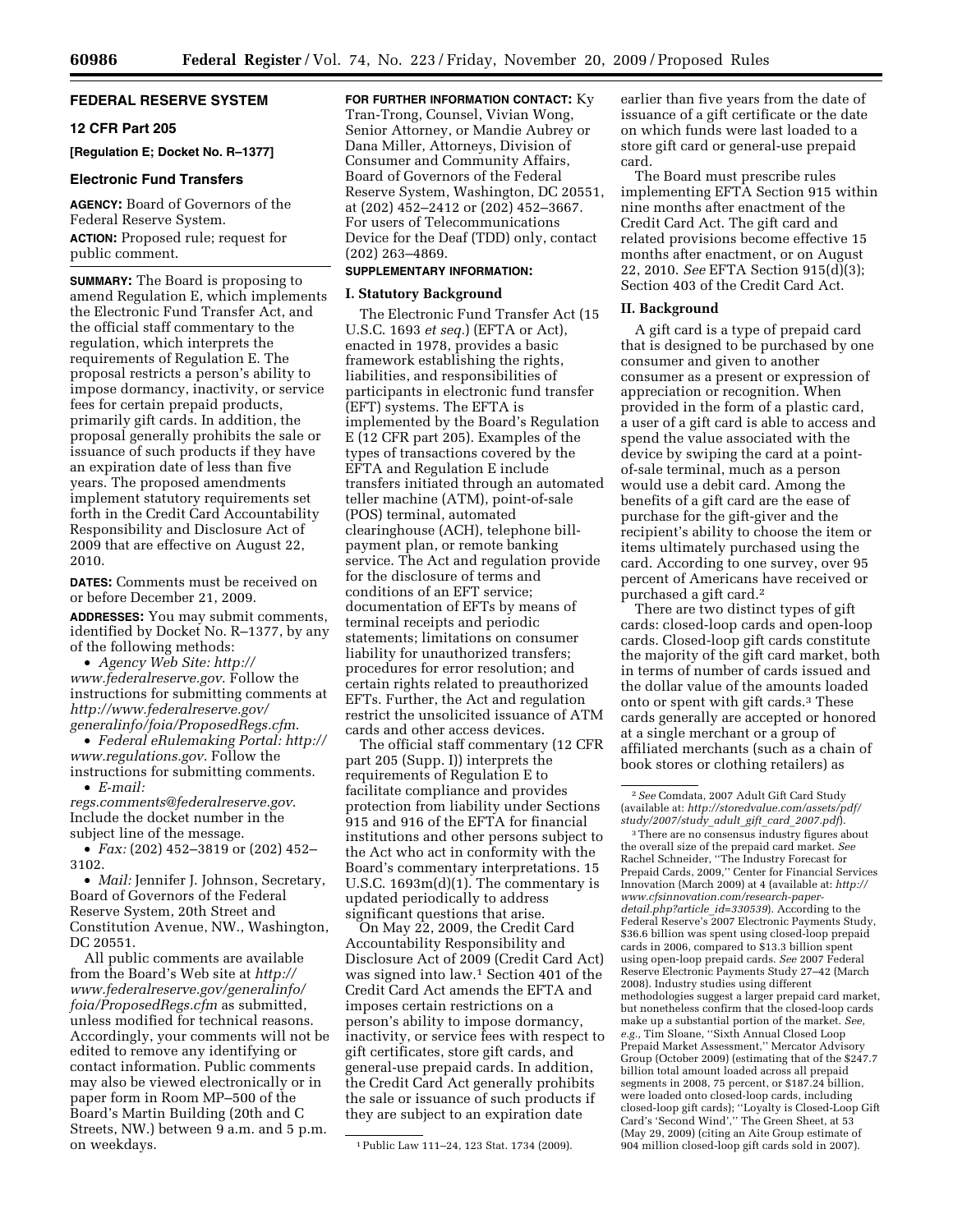payment for goods or services. They have limited functionality and generally can only be used to make purchases at the merchant or group of merchants.

Closed-loop gift cards are typically issued by a merchant, or by a card program sponsor or service provider working with a merchant, and not by a financial institution. These cards may be sold in a predenominated or consumer-specified amount at the merchant itself or distributed through other retail outlets, such as at grocery stores or drug stores. Generally, closedloop gift cards may not be reloaded with additional value after card issuance. With closed-loop gift cards, the issuer typically does not collect any information regarding the identity of the gift card purchaser or the recipient.

For merchant-issuers, gift cards have largely replaced paper-based gift certificates as a more cost-effective and efficient means of facilitating gift-giving by consumers. In addition to reducing costs associated with the issuance of paper certificates, electronic gift cards may also be less vulnerable to fraud or counterfeiting. Merchants benefit from the sale of items purchased with gift cards, as well as from additional spending by gift card recipients beyond the face amount on the card. Merchants may also derive revenue from the imposition of certain fees, such as from monthly maintenance or transactionbased fees or from interest earned from unused card balances.

Open-loop gift cards differ in several respects from closed-loop gift cards. First, open-loop gift cards typically carry a card network brand logo (such as Visa, MasterCard, American Express, or Discover). Thus, they can be used at a wide variety of merchants that accept or honor cards displaying that brand. Second, open-loop gift cards are generally issued by financial institutions. Third, open-loop gift card transactions are processed over the debit or credit card networks. Fourth, openloop gift cards may carry additional, and in some cases higher, fees than closedloop gift cards as a result of higher compliance and customer service costs. Fifth, open-loop gift cards are more likely to offer the capability of being reloaded with additional value (reloadable) than are closed-loop gift cards.

A consumer may obtain gift cards in several ways. Gift cards can be purchased at retail locations, by telephone, or on-line, and used either for the purchaser's own purposes or given to another consumer as a gift. In addition, gift cards can be received through a loyalty, award, or promotional program. For example, a merchant may

distribute its own closed-loop gift card to encourage consumers to visit the store or for customer retention purposes, such as through a loyalty or frequent buyer program. Merchants and product manufacturers may also issue gift cards to consumers to provide a rebate for the consumer's purchase of a particular product instead of sending rebate checks. Employers may provide gift cards to their employees as a reward for good job performance.

Concerns have been raised regarding the amount of fees associated with gift cards, the expiration dates of gift cards, and the adequacy of disclosures. Consumers who do not use the value of the card within a short period of time may be surprised to find that the card has expired or that dormancy or service fees have reduced the value of the card. Even where fees or terms are disclosed on or with the card, the disclosures may not be clear and conspicuous.

At the State level, more than 40 States have enacted laws applicable to gift cards in some fashion. Most commonly, State gift card laws may restrict the circumstances under which dormancy, inactivity, or service fees may be charged and/or restrict the circumstances under which the card or funds underlying the card may expire.4 Other State laws simply require the disclosure of fees or expiration dates. Many States have applied abandoned property or escheat laws to funds remaining on gift cards, and some States require that consumers have the option of receiving cash back when the underlying balance falls below a certain amount. However, while all State gift card laws address closed-loop gift cards in some form, many State laws do not apply to open-loop bank-issued cards.5

#### **III. Summary of Proposal**

# *Restrictions on Dormancy, Inactivity, or Service Fees*

Under the proposed rule, no person may impose a dormancy, inactivity, or service fee with respect to a gift certificate, store gift card, or general-use prepaid card, unless three conditions are satisfied. First, such fees may be imposed only if there has been no activity with respect to the certificate or card within the one-year period prior to

the imposition of the fee. Second, only one such fee may be assessed in a given calendar month. Third, disclosures regarding dormancy, inactivity, or service fees must be clearly and conspicuously stated on the certificate or card, and the issuer or vendor must provide these disclosures to the purchaser before the certificate or card is purchased.

#### *Expiration Date Restrictions*

The proposed rule would also provide that a gift certificate, store gift card, or general-use prepaid card may not be sold or issued unless the expiration date of the funds underlying the certificate or card is no less than five years after the date of issuance (in the case of a gift certificate) or five years after the date of last load of funds (in the case of a store gift card or general-use prepaid card). In addition, information regarding whether funds underlying a certificate or card may expire must be clearly and conspicuously stated on the certificate or card and disclosed prior to purchase.

Two proposed alternative approaches are set forth to minimize potential confusion for consumers if the expiration date on a certificate or card and the expiration date for the underlying funds differ. The first alternative would prohibit the sale or issuance of a certificate or card that has a printed expiration date that is less than five years from the date of purchase. The second alternative would require policies or procedures to ensure that a consumer has a reasonable opportunity to purchase a certificate or card that has an expiration date that is at least five years from the date of purchase.

The proposed rule would also require a certificate or card to include a disclosure alerting consumers to the difference between the certificate or card expiration date and the funds expiration date, if any, and that the consumer may contact the issuer for a replacement card. This disclosure must be stated with equal prominence and in close proximity to the certificate or card expiration date. In addition, the proposed rule would prohibit the imposition of any fees for replacing an expired certificate or card to ensure that consumers are able to access the underlying funds for the full five-year period.

# *Additional Disclosure Requirements Regarding Fees*

In addition to the statutory restrictions for dormancy, inactivity, or service fees, the proposed rule would require the disclosure of all other fees imposed in connection with a gift

<sup>4</sup>*See, e.g.,* Consumers Union, State Gift Card Consumer Protection Laws (available at: *http:// www.consumersunion.org/pub/ core*\_*financial*\_*services/003889.html*); National Conference of State Legislatures, Gift Cards and Gift Certificates Statutes and Recent Legislation (available at: *http://www.ncsl.org/programs/ banking/GiftCardsandCerts.htm*).

<sup>5</sup>*See, e.g.,* Ark. Code § 4–88–704; Cal. Civil Code § 1749.45; Fla. Stat. § 501.95; and Md. Commercial Code Ann. § 14–1320.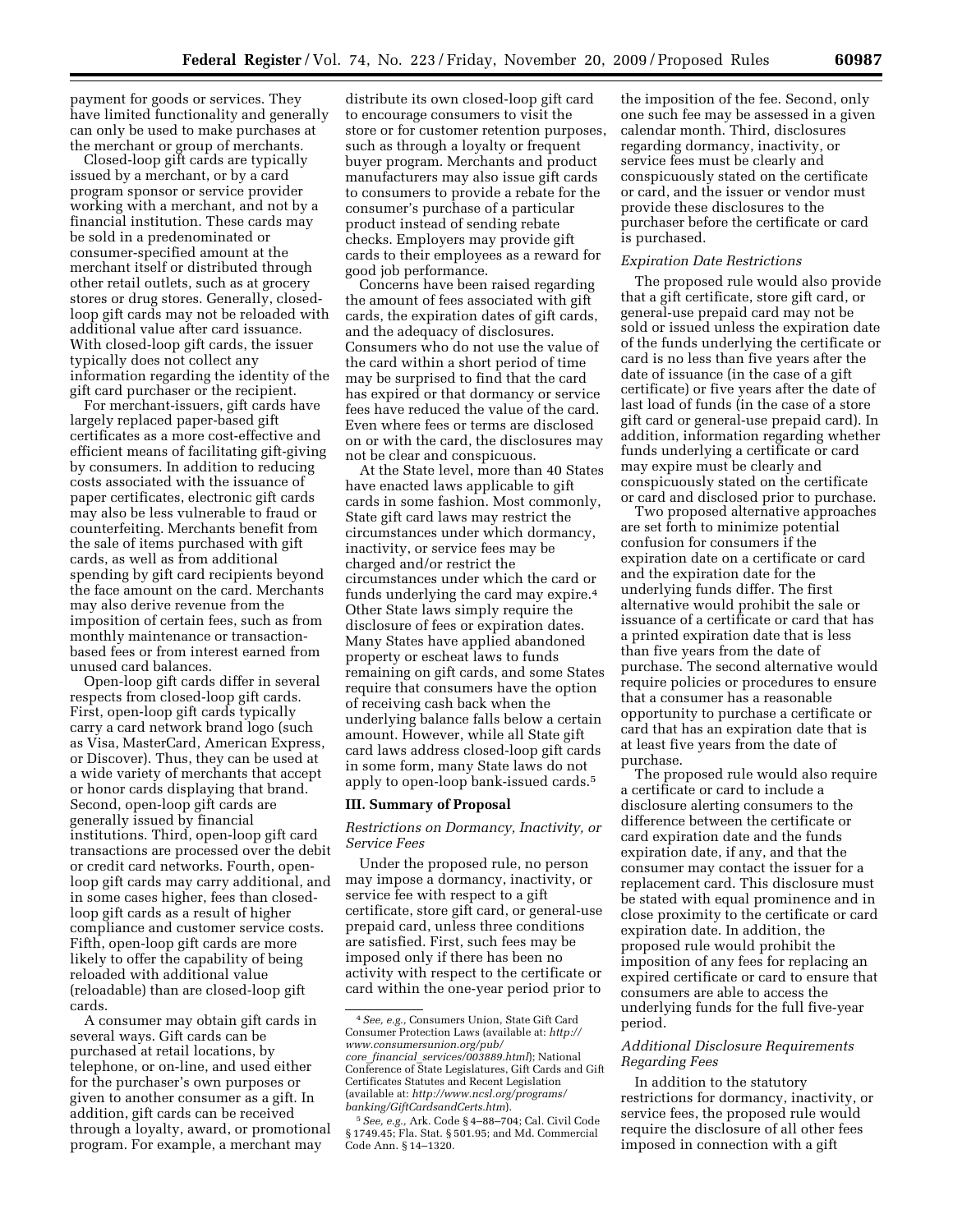certificate, store gift card, or general-use prepaid card. These disclosures would have to be provided on or with the certificate or card and disclosed prior to purchase. The proposed rule would also require the disclosure on the certificate or card of a toll-free telephone number and, if one is maintained, a Web site that a consumer may use to obtain fee information or replacement certificates or cards.

#### *Exclusions*

Consistent with the statute, the proposed rule excludes certain card products from the definitions of gift certificate, store gift card, or general-use prepaid card. For example, cards, codes, or other devices that are issued in connection with a loyalty, award, or promotional program, or that are reloadable and not marketed or labeled as a gift card or gift certificate, would not be subject to the substantive restrictions on imposing dormancy, inactivity, or service fees, or on expiration dates. However, under the proposal, disclosures of all fees, including any dormancy, inactivity, or service fees, and any expiration date that may apply, would be required for certificates or cards issued through a loyalty, award, or promotional program.

# **IV. Legal Authority**

Section 401 of the Credit Card Act creates a new Section 915 of the EFTA and prohibits any person from charging dormancy, inactivity, or service fees with respect to a gift certificate, store gift card, or general-use prepaid card, as those terms are defined in the Act, unless there have been at least 12 months of inactivity with respect to the certificate or card, not more than one fee is charged in any given month, and certain disclosures regarding such fees are provided to the consumer. *See* EFTA Section 915(b); 15 U.S.C. 1693m(b). In addition, Section 401 of the Credit Card Act makes it unlawful for any person to sell or issue a gift certificate, store gift card, or general-use prepaid card that is subject to an expiration date, unless the expiration date is at least five years after the date on which a gift certificate is issued or five years after funds are last loaded on a store gift card or general-use prepaid card, and the terms of expiration are clearly and conspicuously disclosed. *See* EFTA Section 915(c); 15 U.S.C. 1693m(c).

Section 401(d)(1) of the Credit Card Act requires the Board to prescribe rules to carry out the new requirements. This section also gives the Board the authority to prescribe rules addressing the amount of dormancy, inactivity, or service fees that may be imposed, and

the balance below which such fees may be assessed. *See* EFTA Section 915(d)(1); 15 U.S.C. 1693m(d)(1). In addition, Section 401(d)(2) of the Credit Card Act requires the Board to determine the extent to which the individual definitions and provisions of the EFTA and Regulation E should apply to gift certificates, store gift cards, and general-use prepaid cards. *See*  EFTĂ Section  $915(d)(2)$ ; 15 U.S.C.  $1693m(d)(2)$ . Lastly, Section 402 of the Credit Card Act amends EFTA Section 920 to provide that the EFTA does not preempt any State laws that address dormancy, inactivity, or service fees or expiration dates for gift certificates, store gift cards, or general-use prepaid cards if such State laws provide greater consumer protection than the new gift card provisions.

In addition to the statutory mandates set forth in the Credit Card Act, Section 904(a) of the EFTA authorizes the Board to prescribe regulations necessary to carry out the purposes of the title. The express purposes of the EFTA are to establish ''the rights, liabilities, and responsibilities of participants in electronic fund transfer systems'' and to provide ''individual consumer rights.'' *See* EFTA Section 902(b); 15 U.S.C. 1693. Section 904(c) of the EFTA further provides that regulations prescribed by the Board may contain any classifications, differentiations, or other provisions, and may provide for such adjustments or exceptions for any class of electronic fund transfers, that the Board deems necessary or proper to effectuate the purposes of the title, to prevent circumvention or evasion, or to facilitate compliance.

#### **V. Section-by-Section Analysis**

# *Section 205.4 General Disclosure Requirements; Jointly Offered Services*

Section 205.4 contains the general disclosure requirements under Regulation E, including provisions relating to the form of disclosure. Section 205.4(a)(1) provides that disclosures required by the regulation shall be clear and readily understandable, in writing, and in a form that the consumer may keep. To clarify that this standard is one of general application, the Board is proposing to revise § 205.4(a)(1) to provide that for certain disclosures required by the regulation, different disclosure standards may apply when specified in the rule.

For example, as further discussed below, the disclosures for certain prepaid cards set forth in this proposal are subject to a ''clear and conspicuous'' standard, consistent with new Section

915 of the EFTA, rather than the ''clear and readily understandable'' standard that generally applies under Regulation E. *See* proposed § 205.20, discussed below. Similarly, under § 205.11(c), notices provided by financial institutions to satisfy the error investigation requirements may be provided orally or in writing. *See*  comment  $11(c)-1$ .

# *Section 205.12 Relation to Other Laws*

Section 920 of the EFTA (as redesignated by the Credit Card Act) provides that the EFTA does not preempt any State laws relating to electronic fund transfers except to the extent that such laws are inconsistent with the EFTA's provisions. Section 920 further clarifies that a State law is not inconsistent with the EFTA if the State law provides greater protection for the consumer than under the Act. Accordingly, Section 920 effectively creates a Federal floor for the protections set forth in the Act (floor preemption). Section 205.12(b) of Regulation E implements this provision.

The Credit Card Act amended Section 920 of the EFTA to apply the EFTA's existing preemption provisions to State laws that address ''dormancy fees, inactivity charges or fees, service fees, or expiration dates of gift certificates, store gift cards, or general-use prepaid cards.'' *See* Section 402 of the Credit Card Act. Thus, State laws that provide greater protection for consumers than Title IV of the Credit Card Act as codified in the EFTA, are not preempted by the EFTA. The Board is proposing to amend § 205.12(b) of Regulation E and comment 12(b)–1 to conform with the amendments to Section 920 of the EFTA made by the Credit Card Act.

# *Section 205.20 Requirements for Gift Cards and Gift Certificates*

# 20(a) Definitions

New EFTA Section 915(a)(2) generally defines the scope of gift cards and gift certificates that are subject to the Credit Card Act's restrictions on dormancy, inactivity, or service fees and the terms of expiration. Specifically, Section 915 applies to gift certificates, store gift cards, and general-use prepaid cards as those terms are defined in the statute. In addition, new EFTA Section 915(a)(1) defines a dormancy fee, inactivity charge or fee, and new EFTA Section 915(a)(3) defines a service fee. *See* 15 U.S.C. 1693m(a). Proposed § 205.20(a) defines the following terms: gift certificate; store gift card; general-use prepaid card; loyalty, award, or promotional gift card; dormancy fee, inactivity charge or fee; and service fee.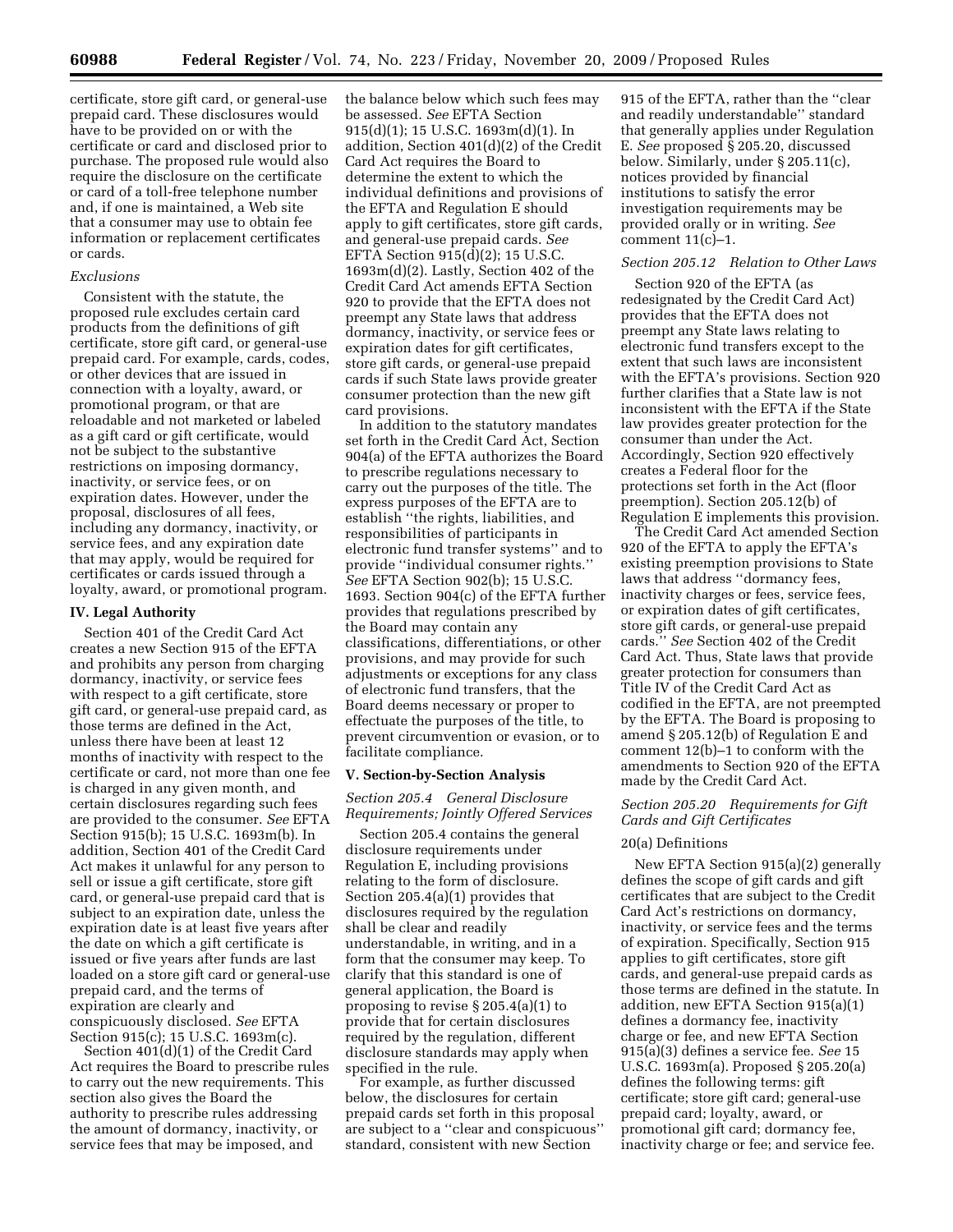The proposed definitions of gift certificate, store gift card, and generaluse prepaid card generally track the definitions set forth in the statute. However, the Board is proposing certain adjustments to the statutory definitions pursuant to its authority under EFTA Section 904(c) to provide clarity and to harmonize key terms throughout the rule. In general, these adjustments are not intended to make substantive changes to the statutory definitions.

As an initial matter, the Board notes that new EFTA Section 915 does not use consistent terminology to describe the payment devices covered by the statute. For example, the statutory definition of a general-use prepaid card refers to a ''card or other payment code or device,'' while the statutory definition of a store gift card refers to an ''electronic promise, plastic card, or other payment code or device.''

The Board does not believe that distinguishing the types of products covered by the rule by, for instance, the material that is used to produce a payment card would be consistent with the statute's overall purpose. The adoption of such distinctions would result in some gift card products being excluded from the rule altogether based on the type of material used to make the card. For example, if the definition of store gift card literally required a card to be made out of plastic, then a reloadable gift card that was made with a different material would neither be a store gift card nor fall under any of the other definitions of covered products.6

In addition, the exclusions in EFTA Section 915(a)(2)(D) apply to an ''electronic promise, plastic card, or payment code or device'' that meets certain specified criteria. The Board does not believe that an issuer that, for example, chooses to use non-plastic biodegradable materials to create a more environmentally-friendly product should be precluded from relying on an exclusion solely because its payment device is not made of plastic. Therefore, the proposed rule generally refers to ''cards, codes, or other devices'' to avoid such arbitrary distinctions and to provide consistency across the definitions.

Proposed comment 20(a)–1 clarifies that the requirements of § 205.20 generally apply to all cards, codes, or other devices that meet the definition of gift certificate, store gift card, or generaluse prepaid card, even if they are not issued in card form. That is, the rule would apply even if a physical card or

certificate is not issued. The proposed comment clarifies that products not issued in card form, such as an account number or bar code that enables the consumer to access underlying funds, would be subject to § 205.20 if they otherwise meet the definition of gift certificate, store gift card, or general-use prepaid card. Similarly, § 205.20 would apply to a device with a chip or other embedded mechanism which links the device to stored funds, such as a mobile phone or sticker containing a contactless chip, if the device otherwise meets the definition of gift certificate, store gift card or general-use prepaid card.

In addition, the term ''electronic promise'' is used in several places in the statute to refer to a type of payment mechanism or device. *See* EFTA Sections 915(a)(2)(B), (a)(2)(C), and (a)(2)(D). The Board does not believe, however, that there is a meaningful distinction between electronic promises and cards, codes, or other devices that can be used as payment mechanisms. Instead, the Board views an electronic promise as a commitment to pay that is itself manifested or represented by a ''card, code, or other device,'' rather than as a distinct payment mechanism. Proposed comment 20(a)–2 clarifies that the term ''electronic promise'' means ''a person's commitment or obligation communicated or stored in electronic form made to a consumer to provide payment for goods or services for transactions initiated by the consumer.'' 7 The proposed comment further provides that the promise is represented by a card, code, or other device that is issued or honored by the person, reflecting the person's commitment or obligation to pay. Thus, the proposal contemplates that the term ''card, code, or other device'' when used in the regulation also incorporates the statutory reference to ''electronic promises.'' For example, if a merchant issues a code that can be given as a gift and redeemed by the recipient in an online transaction for goods or services, that code represents an electronic promise by the merchant and would be a card, code, or other device covered by § 205.20. *See* proposed comment 20(a)– 2.

Last, the statutory definitions of ''gift certificate'' and ''store gift card'' refer to products that are ''issued in a *specified*  amount.'' In contrast, the statutory definition of a ''general-use prepaid

card'' refers to products that are ''issued in a *requested* amount.'' One way to reconcile the use of these different terms in the statute is to interpret ''specified'' as referring to cards that are issued in a predenominated amount (*e.g.,* a \$50 gift card), and to interpret ''requested'' as referring to a consumer-requested amount (*e.g.,* where the consumer states the amount to load on a gift card). Such an interpretation would mean that gift certificates and store gift cards issued in a consumer-requested amount and general-use prepaid cards issued in a predenominated amount would be excluded from the rule. The Board does not believe that such a result would be consistent with the statute's purpose.

The Board believes that consumers should receive the same protections when purchasing gift cards or gift certificates regardless of whether the amount on the card or certificate is determined by the issuer or the consumer. Thus, the Board is interpreting the statutory definitions of gift certificate, store gift card, and general-use prepaid card broadly to cover both predenominated and consumer-designated certificates or cards. Therefore, the proposed rule uses the term ''specified'' consistently across all three defined product terms to capture all certificates or cards whether they are issued in predenominated amounts or in a consumer-requested, or variable load, amount.

The Board notes that although the EFTA generally applies only to consumer accounts, the gift card provisions of the Credit Card Act do not expressly limit the scope of the new restrictions to cards issued for nonbusiness purposes. The Board solicits comment on whether it is appropriate to limit the scope of the final rule so that it does not apply to cards issued for business purposes. Any such limitation, however, would presumably not exclude cards that are purchased by a business for the purposes of redistribution or resale to consumers for consumers to use. For example, a program manager may purchase gift cards directly from an issuing merchant and sell those cards through the program manager's retail outlets. Or, a corporation may give gift cards it has purchased directly from the issuing merchant to consumers pursuant to a reward or other incentive program. In such cases, the Board believes that because the end use of the gift card is for consumer purposes, the consumer protections provided by the Credit Card Act should apply, unless the card is otherwise excluded. (*See* EFTA Section 915(a)(2)(D) and proposed § 205.20(b), discussed below.) Accordingly, given

<sup>6</sup>Products issued in paper form only are excluded under new EFTA Section 915(a)(2)(D)(v) and proposed § 205.20(b)(5).

<sup>7</sup>*See, e.g.,* UCC 3–106(a)(12) (defining ''promise'' as a ''written undertaking to pay money signed by the person undertaking to pay. An acknowledgment of an obligation by the obligor is not a promise unless the obligor also undertakes to pay the obligation.'')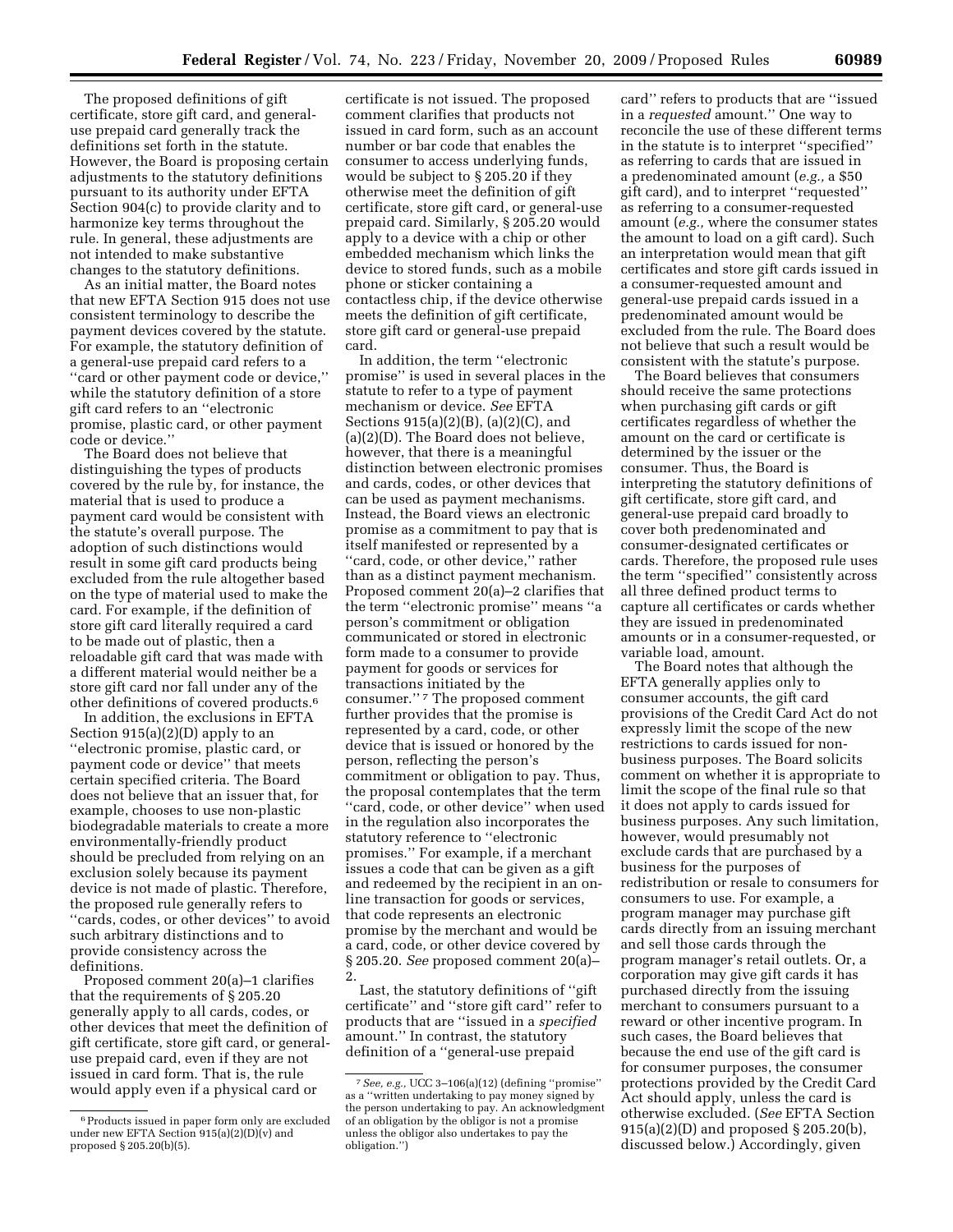that issuers would have to adopt controls and potentially monitor the distribution or sale of gift cards to ensure that the end use is for business purposes, comment is also requested regarding the overall utility of, or need for, such a scope provision in the final rule.

# 20(a)(1) Gift Certificate

Proposed § 205.20(a)(1) defines the term ''gift certificate'' as a card, code, or other device that is: (a) Issued to a consumer in a specified amount that may not be increased or reloaded in exchange for payment; and (b) redeemable upon presentation at a single merchant or an affiliated group of merchants for goods or services. The proposed definition generally tracks the definition set forth in the statute, but modifies the terms to simplify and clarify the definition. *See* EFTA Section 915(a)(2)(B).

The term ''affiliated group of merchants''—as further discussed below under the definition of ''store gift card''—includes two or more merchants or other persons that are related by common ownership or common corporate control and share the same name, mark or logo. The term also includes two or more merchants or other persons that agree among each other to honor any card, code, or other device that bears the same name, mark, or logo (other than the mark or logo of a payment network) for the purchase of goods or services solely at such merchants or persons. *See* proposed comment 20(a)(2)–2.

# 20(a)(2) Store Gift Card

Proposed § 205.20(a)(2) defines the term ''store gift card'' as a card, code, or other device that is: (a) Issued to a consumer in a specified amount, whether or not that amount may be increased or reloaded by the cardholder, in exchange for payment; and (b) redeemable upon presentation at a single merchant or an affiliated group of merchants for goods and services. The proposed definition generally tracks the definition set forth in the statute, but modifies the terms to simplify and clarify the definition. *See* EFTA Section 915(a)(2)(C). Under the proposed rule, closed-loop cards generally would be considered ''store gift cards'' or ''gift certificates,'' unless one of the exclusions in § 205.20(b), discussed below, applies.

A card, code, or other device that meets the requirements in proposed § 205.20(a)(2) qualifies as a "store gift card,'' whether or not the cardholder may later add more funds to the card, code, or other device. Thus, because

''store gift card'' includes nonreloadable cards, codes, or other devices that are redeemable at single merchants or affiliated groups of merchants, proposed comment 20(a)(2)–1 clarifies and illustrates by way of example that a gift certificate as defined in § 205.20(a)(1) would be a type of store gift card.

Proposed comment 20(a)(2)–2 provides guidance on the term ''affiliated group of merchants.'' Under new EFTA Section 915(a)(2), both the definition of ''gift certificate'' and ''store gift card'' refer to certificates or cards that are redeemable at a single merchant or ''an affiliated group of merchants that share the same name, mark, or logo.'' The term ''affiliate'' is not defined within the statute. However, in other contexts, ''affiliate'' is used to describe a relationship between two or more companies that is defined by some form of common ownership or common corporate control by one of the companies. *See, e.g.,* 12 CFR 222.3(b) (defining ''affiliate'' under the Board's Regulation V (Fair Credit Reporting)); 12 CFR 223.2 (defining ''affiliate'' under the Board's Regulation W (Transactions Between Member Banks and Their Affiliates)). The Board believes that such a concept should similarly apply to the term ''affiliate'' when used in the proposed rules. Accordingly, the terms ''gift certificate'' and ''store gift card'' generally include cards, codes, or other devices that are redeemable at some or all of the companies that are related by virtue of common ownership or common corporate control and that share the same name, mark, or logo. An ''affiliated group of merchants'' would also include franchisees because franchisees generally are subject to a common corporate set of policies or practices under the terms of their franchise licenses.

Under some retail card programs, merchants that honor the same certificate or card may not be owned or otherwise controlled by the same parent company. For instance, two unrelated companies may be engaged in complementary businesses and agree to operate a common gift card program in which cardholders may use the same certificate or card at either of the two businesses. To illustrate, a movie theater chain and a restaurant chain may decide to operate a gift card program that enables cardholders to use the same gift card to pay for movie tickets and for a meal preceding or following the movie. While such companies would not be considered ''affiliates'' in other contexts, the Board believes that it is appropriate to treat such arrangements like gift card programs operated by retailers with the

same parent company or under common corporate control. Accordingly, proposed comment 20(a)(2)–2 provides that the term ''affiliated group of merchants'' would include two or more merchants or other persons that agree among each other, by contract or otherwise, to redeem cards, codes, or other devices bearing the same name, mark, or logo for purchases of goods or services solely at the establishments of such merchants or persons. (*See also*  proposed comment 20(a)(3)–2 regarding mall cards, discussed below.) The proposed comment clarifies, however, that merchants or other persons would not be considered affiliated merely because they agree to accept a card that bears the mark, logo, or brand of a payment network. Thus, for example, a grocery store would not be considered affiliated with a hardware store merely because they both agree to accept Visa or MasterCard-branded cards.

Proposed comment 20(a)(2)–3 addresses mall cards and crossreferences proposed comment 20(a)(3)– 2, discussed below.

# 20(a)(3) General-Use Prepaid Card

Proposed § 205.20(a)(3) defines ''general-use prepaid card'' as a card, code, or other device that is: (a) Issued to a consumer in a specified amount, whether or not that amount may be increased or reloaded by the cardholder, in exchange for payment; and (b) redeemable upon presentation at multiple, unaffiliated merchants or service providers for goods or services, or usable at ATMs. The proposed definition generally tracks the definition set forth in the statute, but modifies the terms to simplify and clarify the definition. *See* EFTA Section 915(a)(2)(A). Under the proposed rule, open-loop cards generally are considered to be ''general-use prepaid cards,'' unless one of the exclusions in § 205.20(b), discussed below, applies.

Proposed comment  $20(a)(3)-1$  clarifies that a card, code, or other device is ''redeemable upon presentation at multiple, unaffiliated merchants'' if, for example, the merchants agree to honor the card, code, or device if it bears the mark, logo, or brand of a payment network, pursuant to the rules of the payment network.

One popular form of gift card is a mall gift card, which is generally intended to be used or redeemed at participating retailers located within the same shopping mall. In some cases, however, the mall card may also be networkbranded which permits the card to be used at any retailer that accepts that card brand, including retailers located outside of the mall. Proposed comment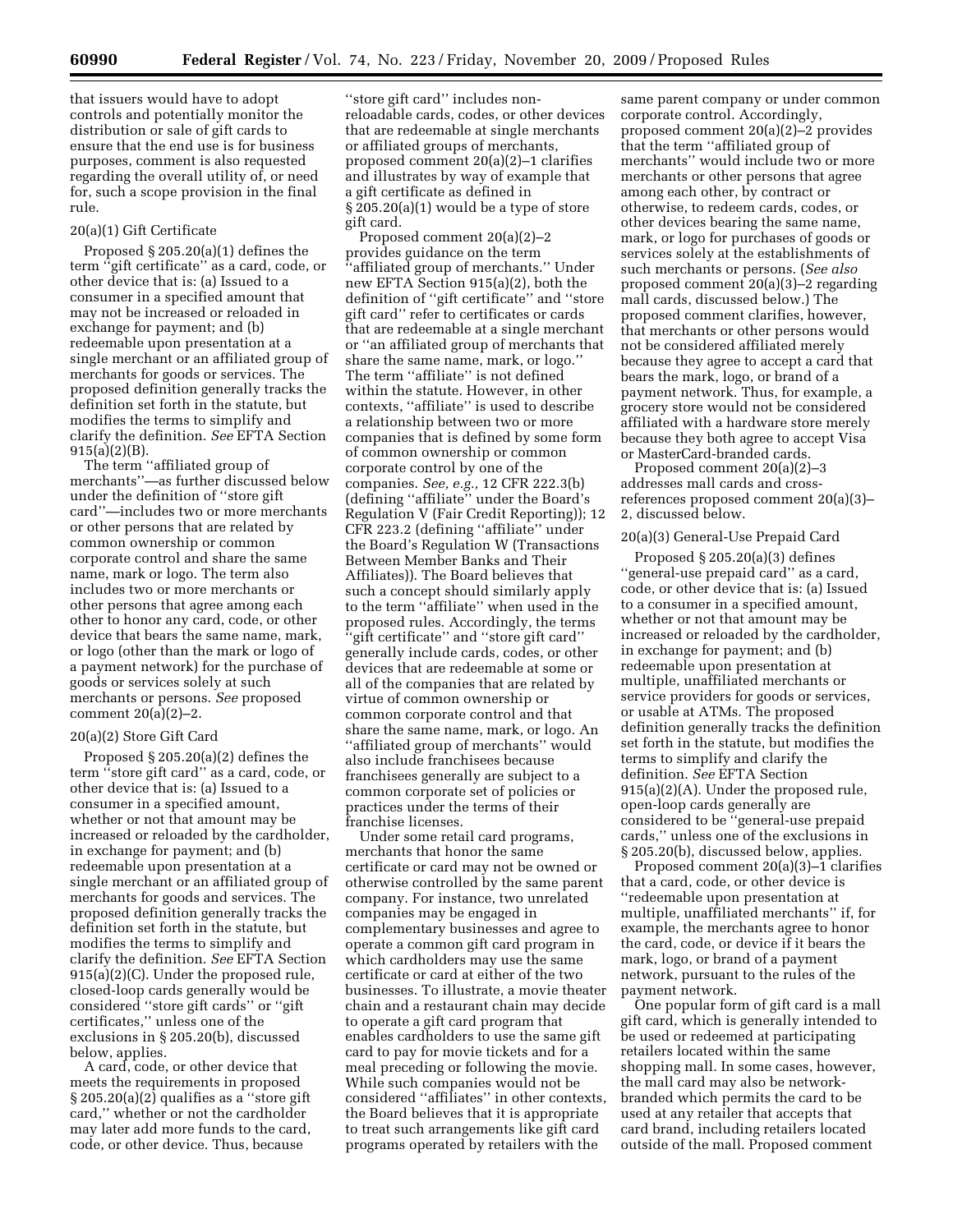20(a)(3)–2 provides that a mall card could be considered a store gift card or a general-use prepaid card depending on the locations in which the card may be redeemed. That is, if use of the mall card is limited to the retailers at the associated shopping mall, the card is more likely to be considered a store gift card. If the mall card also carries the brand of a payment network and can be used at any retailer accepting that brand, the card would be considered a general-use prepaid card. Regardless, the substantive and disclosure requirements of § 205.20 would apply to mall cards whether they are considered store gift cards or general-use prepaid cards.

20(a)(4) Loyalty, Award, or Promotional Gift Card

New EFTA Section 915(a)(2)(D)(iii) excludes an electronic promise, plastic card, or payment code or device from the definitions of ''gift certificate,'' ''store gift card,'' or ''general-use prepaid card'' if it is a loyalty, award, or promotional gift card, as such term is defined by the Board. Proposed § 205.20(a)(4) generally defines the term ''loyalty, award, or promotional gift card'' as a card, code, or other device that: (a) Is issued in connection with a loyalty, award, or promotional program; (b) is redeemable upon presentation at one or more merchants for goods or services, or usable at ATMs; and (c) provides certain disclosures about any fees and expiration dates that may apply to the card, code, or other device.

As an initial matter, the Board notes that the proposed definition generally applies to any card, code, or other device issued pursuant to a loyalty, award, or promotional program, regardless of whether the consumer has provided any form of payment or other value to obtain the card. The proposed definition covers, for example, gift cards mailed to a consumer as a rebate on a product that a consumer has purchased in response to a sales promotion, and gift cards given by a merchant to reward frequent customers. The definition also covers cards provided by employers to reward job performance. Proposed comment 20(a)(4)–1 provides examples of loyalty, award, or promotional programs.

Under proposed § 205.20(b)(3), further discussed below, if a card, code, or other device is deemed to be a loyalty, award, or promotional gift card, it would not be subject to the substantive restrictions on imposing dormancy, inactivity or service fees, or the requirement to have expiration dates of at least five years. Accordingly, to mitigate potential consumer surprise

from unexpected fees or expiration dates for these cards, proposed § 205.20(a)(4)(iii) provides that in order to qualify as a ''loyalty, award, or promotional gift card,'' certain disclosures regarding the fees and expiration dates applying to such cards must also be provided to the consumer. These disclosures are discussed in more detail below under § 205.20(b)(3).

#### 20(a)(5) Dormancy or Inactivity Fee

New section 915(a)(1) of the EFTA defines a ''dormancy fee,'' or an ''inactivity charge or fee'' as ''a fee, charge, or penalty for non-use or inactivity of a gift certificate, store gift card, or general-use prepaid card.'' Proposed  $\S 205.20(a)(5)$  implements this definition with non-substantive wording modifications to improve readability. Because the Board believes the terms ''charge'' and ''penalty'' are synonymous with ''fee'' as used in this definition, the proposal simplifies the definition by not including the references to ''charge'' or ''penalty'' used in the statute.

# 20(a)(6) Service Fee

New EFTA Section 915(a)(3)(A) defines a ''service fee'' as ''a periodic fee, charge, or penalty for holding or use of a gift certificate, store gift card, or general-use prepaid card.'' Proposed § 205.20(a)(6) implements this definition using substantially the same language as the statute. Because the Board believes the terms ''charge'' and ''penalty'' are synonymous with ''fee'' as used in this definition, the proposal simplifies the definition by not including the statutory references to ''charge'' or ''penalty'' used in the statute.

In addition, proposed comment 20(a)(6)–1 clarifies that a periodic fee is a fee that may be imposed from time to time for holding or using a gift certificate, store gift card, or general-use prepaid card. Such fees may include a monthly maintenance fee, a transaction fee, a reload fee, or a balance inquiry fee, whether or not the fee is waived for a certain period of time or is only imposed after a certain period of time. Transaction fees include, for example, fees imposed each time a transaction is conducted with the certificate or card and foreign transaction fees.

The Board considered an alternative interpretation of a ''periodic fee'' as a fee that is imposed at regular intervals, which would include a monthly maintenance fee, but not transaction fees or reload fees that are triggered by consumer activity. The Board notes, however, that the statutory definition of ''service fee'' refers to the ''use'' of a gift

certificate, store gift card, or general-use prepaid card. *See* new EFTA Section 915(a)(3)(A) (15 U.S.C. 1693m(a)(3)(A)). Therefore, the Board believes that Congress intended to also capture consumer-initiated fees such as transaction fees and reload fees in the definition of ''service fee.'' Moreover, the Board is concerned that a narrow interpretation of ''service fee'' would lead to circumvention by issuers and result in a shift in fee structures from fees imposed at regular intervals to fees that are imposed for a transaction or service associated with the certificate or card. The Board believes that interpreting the term ''service fee'' broadly, and thus limiting the imposition of such fees, will improve the transparency and predictability of costs to the consumer.

Consistent with new EFTA Section 915(a)(3)(B), proposed comment 20(a)(6)–1 also clarifies that a one-time initial issuance fee is not a service fee. Proposed comment 20(a)(6)–1 also provides examples of other one-time fees that are not service fees, including cash-out fees.

# 20(b) Exclusions

New EFTA Section 915(a)(2)(D) states that the terms ''general-use prepaid card," "gift certificate," and "store gift card'' do not include an electronic promise, plastic card, or payment code or device that falls into one of six specified categories. *See* 15 U.S.C. 1593m(a)(2)(D). For example, reloadable cards that are not marketed or labeled as a gift card or gift certificate are excluded from the statutory definitions. Similarly, prepaid cards that are not marketed to the general public are excluded from the statutory definitions. Thus, under the statute, an excluded promise, card, code, or device is not subject to the substantive restrictions regarding when a dormancy, inactivity, or service fee may be imposed, or on expiration dates. These excluded products also are not subject to the disclosure requirements in the statute.

Proposed § 205.20(b) implements the statutory exclusions and provides that the terms ''gift certificate,'' ''store gift card,'' and ''general-use prepaid card'' do not include any cards, codes, or other devices that meet any of the six conditions specified in the statute. As noted above, the proposed rule uses the term ''card, code, or other device,'' instead of the term ''electronic promise, plastic card, or payment code or device'' for clarity and no substantive difference is intended.

Proposed comment 20(b)–1 provides guidance on the effect of meeting any of the specified exclusions. The comment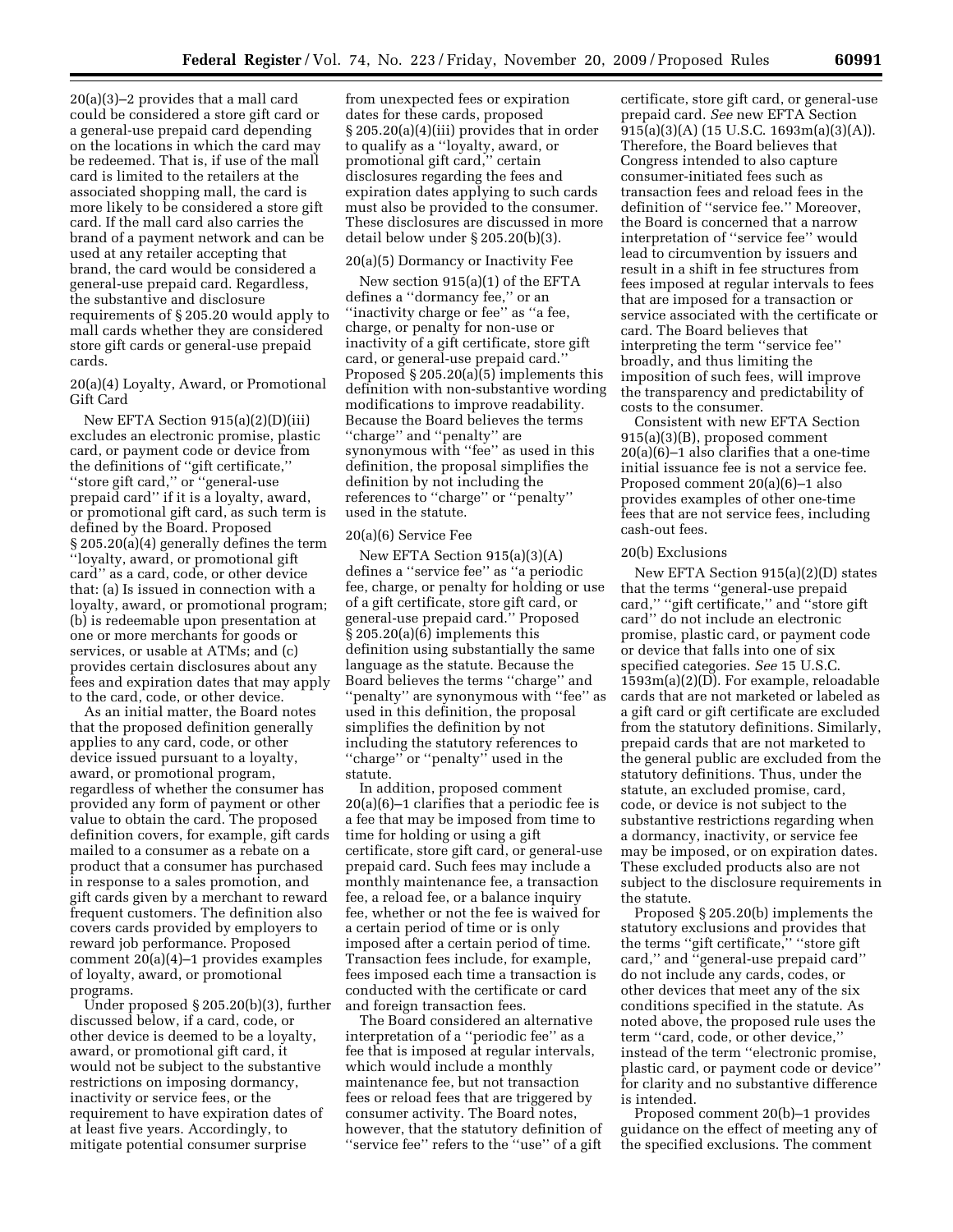states that an excluded card, code, or other device is not subject to any of the substantive restrictions and disclosure requirements regarding the imposition of dormancy, inactivity, or service fees, or expiration dates. The proposed comment also provides that the additional disclosures in proposed § 205.20(f) regarding other fees imposed in connection with a card, code, or other device do not apply to an excluded card, code, or other device.8

Proposed comment 20(b)–2 clarifies that a card, code, or other device may qualify for one or more exclusions. For example, a corporation may award its employees with a gift card that is marketed solely to businesses for incentive-related purposes. Under this example, the card, code, or other device may qualify for the exclusion for loyalty, award, or promotional gift cards, or for the exclusion for cards, codes, or other devices not marketed to the general public. Even if a card, code, or other device does not qualify for a particular exclusion, it may still fall outside the rule under a different exclusion. Thus, for example, if the gift card awarded by the corporation is of a type that can also be purchased directly from a merchant, the gift card may fall outside coverage under the rule because it is a loyalty, award, or promotional gift card (provided that certain disclosures are provided with the card as proposed under  $\S 205.20(a)(4)(iii)$ , even though the card would not qualify as a card that is not marketed to the general public because it can also be obtained through retail channels. *See* proposed § 205.20(b)(4), discussed below.

The six specific exclusions are discussed below.

# 20(b)(1) Usable Solely for Telephone Services

Proposed § 205.20(b)(1) implements the exclusion for cards, codes, or other devices that are usable solely for telephone services. *See* EFTA Section 915(a)(2)(D)(i). Proposed comment 20(b)(1)–1 contains examples of products that fall within this exclusion, such as prepaid cards for long-distance telephone service and prepaid cards for wireless telephone service. The proposed comment further clarifies that this exclusion also includes prepaid products that may be used for other services analogous in function to a telephone, such as prepaid cards for voice over Internet protocol (VoIP) access time.

The Board notes that mobile phones today are capable of a number of

different functions in addition to voice communications, including providing consumers the ability to send text messages and to access the Internet. Accordingly, the Board solicits comment on whether it should exercise its authority under EFTA Section 904 to expand the proposed exclusion to cover other prepaid cards that may be redeemed for similar or related technology services, such as prepaid cards used to obtain mobile broadband or Internet access time. *See, e.g.,* N.J. Rev. Stat. § 56:8–110 (excluding prepaid telecommunications and technology cards from the definitions of ''gift card'' and ''gift certificate''). The Board is concerned that interpreting the exclusion narrowly may have the unintended effect or reducing the availability or variety of prepaid telephone certificates or cards in the market.

# *20(b)(2) Reloadable and Not Marketed or Labeled as a Gift Card or Gift Certificate*

Proposed § 205.20(b)(2) implements the exclusion for cards, codes, or other devices that are reloadable and not marketed or labeled as a gift card or gift certificate. *See* EFTA Section 915(a)(2)(D)(ii).

Consistent with the statute, the card, code, or other device must be both reloadable *and* not marketed or labeled as a gift card or gift certificate to qualify for the exclusion. Thus, a nonreloadable card is not excluded, even if it is not marketed or labeled as a gift card or gift certificate, unless a different exclusion applies. Similarly, a reloadable card that is marketed as a gift card or gift certificate does not qualify for the exclusion. Proposed comment 20(b)(2)–1 provides that a card, code, or other device is ''reloadable'' if it has the capability of having more funds added by a consumer after the initial purchase or issuance.

Proposed comment 20(b)(2)–2 clarifies the meaning of the term ''marketed or labeled as a gift card or gift certificate.'' Under the proposed comment, the term means directly or indirectly offering, advertising, or otherwise suggesting the potential use of a card, code, or other device as a gift for another person. Moreover, whether the exclusion applies does not depend on the type of entity that is making the promotional message. For example, a card may be marketed or labeled as a gift card or gift certificate if anyone (other than the purchaser of the card),9

9Thus, a card would not be deemed to be marketed or labeled as a gift card or gift certificate including the issuer, the retailer, the program manager that may distribute the card, or the payment network on which a card is used, promotes the use of the card as a gift card or gift certificate. A certificate or card, including a general-purpose reloadable card, may also be deemed to be marketed or labeled as a gift card or gift certificate even if it is primarily marketed for another purpose. For example, a reloadable network-branded card would be marketed or labeled as a gift card or gift certificate if the issuer principally advertises the card as a less costly alternative to a bank account but promotes the card in a television, radio, newspaper, or Internet advertisement, or on signage as ''the perfect gift'' during the holiday season.

Proposed comment 20(b)(2)–3 provides positive and negative examples of the term ''marketed or labeled as a gift card or gift certificate.'' Positive examples of marketing or labeling as a gift card or gift certificate include displaying the word ''gift'' or ''present,'' displaying a congratulatory message, and incorporating gift-giving or celebratory imagery or motifs on the card, certificate or accompanying material, such as documentation, packaging and promotional displays. In contrast, a card, code, or other device is not marketed or labeled as a gift card or gift certificate if the issuer, vendor, or other person represents that the card, code, or other device can be used as a substitute for a checking, savings, or deposit account, as a budgetary tool, or to cover emergency expenses. Similarly, a card, code, or other device is not marketed as a gift card or gift certificate if it is promoted as a substitute for travelers' checks or cash for personal use, or promoted as a means of paying for a consumer's health-related expenses. *See* proposed comment 20(b)(2)–3. The Board solicits comment on whether additional guidance on marketing is necessary to provide clarity with respect to the activities that may trigger coverage under the rule and the activities that would not.

As discussed above, a gift card may be sold directly to the consumer by a merchant at the merchant's store. In this type of arrangement, the merchant is typically the primary party involved in issuing the card and operating the card program. As such, the issuer can be expected to have substantial control over all facets of the card program, including how the card is sold or marketed.

<sup>8</sup>*See, however,* proposed § 205.20(a)(4)(iii) with respect to loyalty, award, or promotional gift cards.

solely because the purchaser gives the card to another consumer as a ''gift.''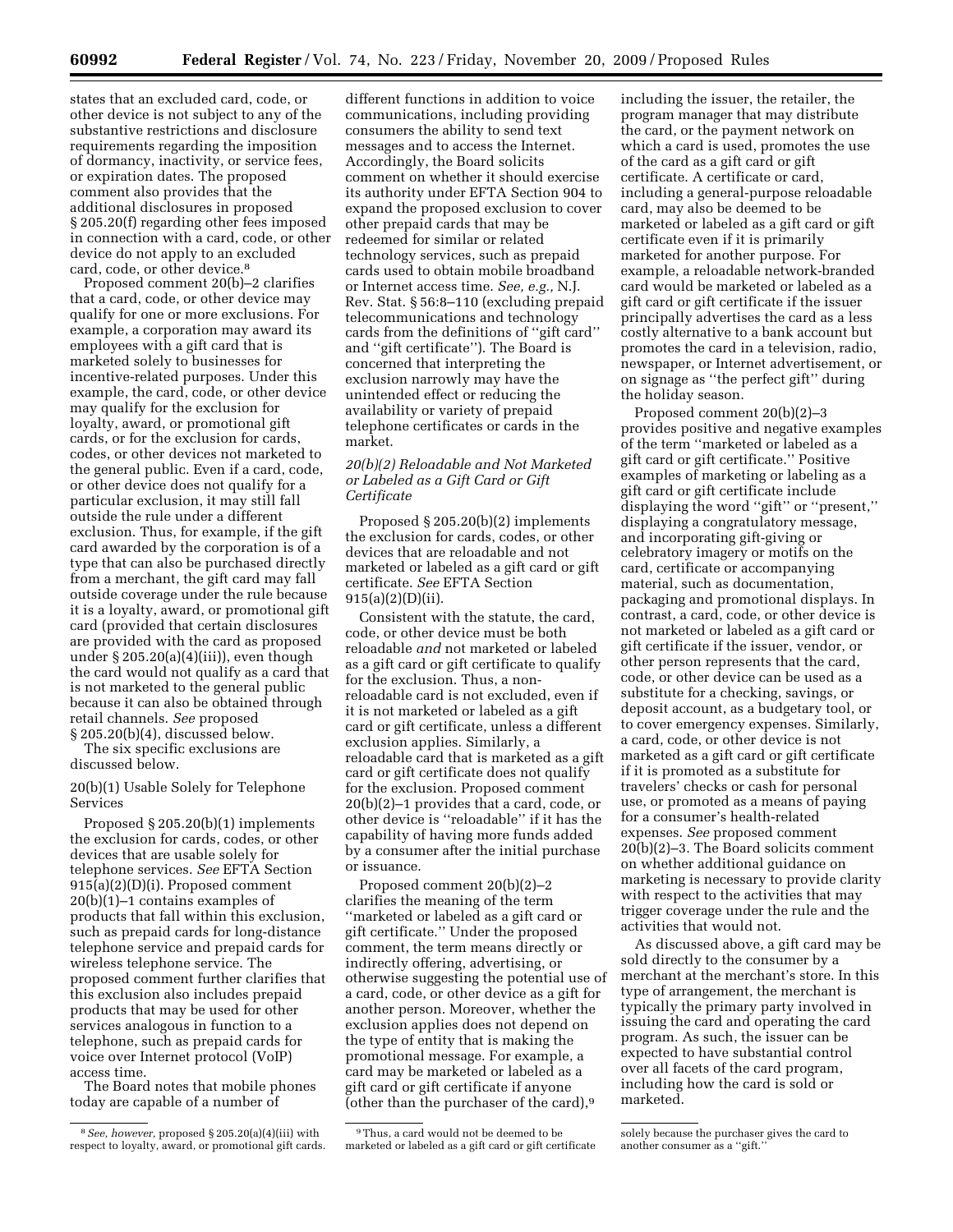In other cases, a gift card may be sold to consumers through another merchant or retailer, such as a grocery store or a drug store, on display racks that may make retail gift cards available alongside gift cards from other merchants and other types of prepaid cards, including general-purpose reloadable cards and telephone cards. In this type of arrangement, multiple parties are generally involved in the card distribution process. These parties may include: an issuer (whether it is a merchant or a bank); a program manager who works with issuers to administer any or all aspects of a card program, including transaction processing, distribution, and marketing; and a seller or distributor of the card.10 A seller or distributor of the card can be an issuer, a program manager, or another party, such as a shopping mall or a retailer. In these arrangements, responsibilities for operating the program, including compliance with applicable laws or payment network rules, are generally allocated by contract.

When multiple parties are involved in a card program, the issuer may not play a significant role in the card distribution process and thus may have less control over how the card is displayed or marketed at the locations where the card is sold. An exclusion that depends upon how a card is marketed therefore poses substantial compliance risk for an issuer that cannot fully control how its prepaid cards are marketed to consumers. For example, where a card is sold in a substantial number of retail outlets, the card issuer cannot verify in every instance how the card is displayed or marketed at each retail outlet to ensure that it is not being marketed as a gift card or gift certificate through signage, advertisements, or otherwise.

To address this issue, proposed comment 20(b)(2)–4 provides that the exclusion for a card, code, or other device that is reloadable and not marketed or labeled as a gift card or gift certificate applies if the individual card, code, or other device is not marketed or labeled as a gift card or gift certificate and if entities subject to the rule maintain policies and procedures reasonably designed to avoid such marketing. The proposed comment provides illustrative examples of procedures that would qualify and not qualify for the exclusion for reloadable

cards, codes, or other devices that are not marketed or labeled as gift cards or gift certificates.

Under the first example, an issuer or program manager distributes a generalpurpose reloadable card through retailers and enters into a contract with the retailer to establish the terms and conditions under which the card will be sold and marketed at the retailer. The contract includes restrictions prohibiting the general-purpose reloadable card from being sold or otherwise marketed as a gift card or gift certificate, and requirements for policies and procedures to regularly monitor or otherwise verify that the cards are not being sold or marketed as such. The issuer or program manager then sets up one promotional display at the retailer for gift cards and another physically separated display for excluded products under proposed § 205.20(b), including the general-purpose reloadable cards, such that a reasonable consumer would not believe that the excluded cards are gift cards. Under these circumstances, the exclusion in  $\S 205.20(b)(2)$  applies even if a retail clerk inadvertently stocks or places some of the general-purpose reloadable cards on the gift card display because the issuer or program manager maintains policies and procedures reasonably designed to avoid the marketing of the general-purpose reloadable card as a gift card or gift certificate. *See* proposed comment 20(b)(2)–4.i.

In the second example, the same facts apply, except that the issuer or program manager has set up a single promotional display at the retailer on which a variety of prepaid cards, including store gift cards, general-purpose reloadable cards, and wireless telephone cards, are sold. A sign stating ''Gift Cards'' appears prominently at the top of the display. Under proposed comment 20(b)(2)–4.ii, any general-purpose reloadable cards sold under such circumstances would not qualify for the exclusion in proposed § 205.20(b)(2) because the issuer or program manager does not maintain policies and procedures reasonably designed to avoid the marketing of the general-purpose reloadable cards as gift cards or gift certificates.

The Board solicits comment on whether the proposed comment provides sufficient guidance regarding procedures that could enable an issuer, program manager, or other covered entity to comply with the rule with respect to an excluded product under proposed § 205.20(b)(2). In particular, comment is requested on practical issues that may arise in a retail environment, for example, in areas

where there may not be sufficient space for covered and non-covered products to be separately displayed, such as a checkout lane. Commenters are urged to provide specific examples of measures that may be utilized to ensure that a reasonable consumer would not believe that a card that would otherwise be excluded, such as a general-purpose reloadable card, is a gift card or gift certificate.

Some general-purpose reloadable cards that are not intended to be marketed as a gift card, but rather as an alternative to a bank account (or account substitute), such as for the unbanked, may be initially sold as a non-reloadable open-loop card. After the card is purchased, the cardholder may call the issuer to register the card. Once the issuer has obtained the cardholder's personal information, a new personalized, reloadable card may be sent to the cardholder.

The Board understands that under one model, the cardholder may use the temporary non-reloadable card to conduct transactions immediately after card purchase and up until the card is registered by the consumer and replaced with the personalized, reloadable card. Under another model, the temporary non-reloadable card may not be used by the consumer to make purchases until the consumer calls to register the card. Under the second model, the temporary card can be used after registration until the personalized, reloadable card arrives in the mail and is activated by the cardholder.

Under either model, the temporary card would not appear to qualify for the reloadable and not marketed as a gift card or gift certificate exclusion because it is non-reloadable. If the rule were to provide that such products were to fall within the exclusion notwithstanding the issuance of the initial nonreloadable card, then consumers that elect not to register the card (and therefore do not obtain a reloadable card) would not be given the statutory protections under the Credit Card Act. Conversely, if the rule were to provide that such products do not qualify for the exclusion at any point even if the card is ultimately replaced by a reloadable card, then the exclusion in EFTA Section 915(a)(2)(D)(ii) and proposed § 205.20(b)(2) would effectively be eliminated for most, if not all, generalpurpose reloadable cards, given existing business models and other regulatory considerations.

Under a third approach, the restrictions on assessing dormancy, inactivity, or service fees, and on expiration dates could be applied solely to the initial non-reloadable card, but

<sup>10</sup> In addition to these parties, a processor may work with the issuer and the program manager to process card transactions, and in some cases provide Web site and telephone customer service. For open-loop card programs, the payment network operates the network and establishes operating rules for card issuers, processors, and merchants or ATMs that accept the card.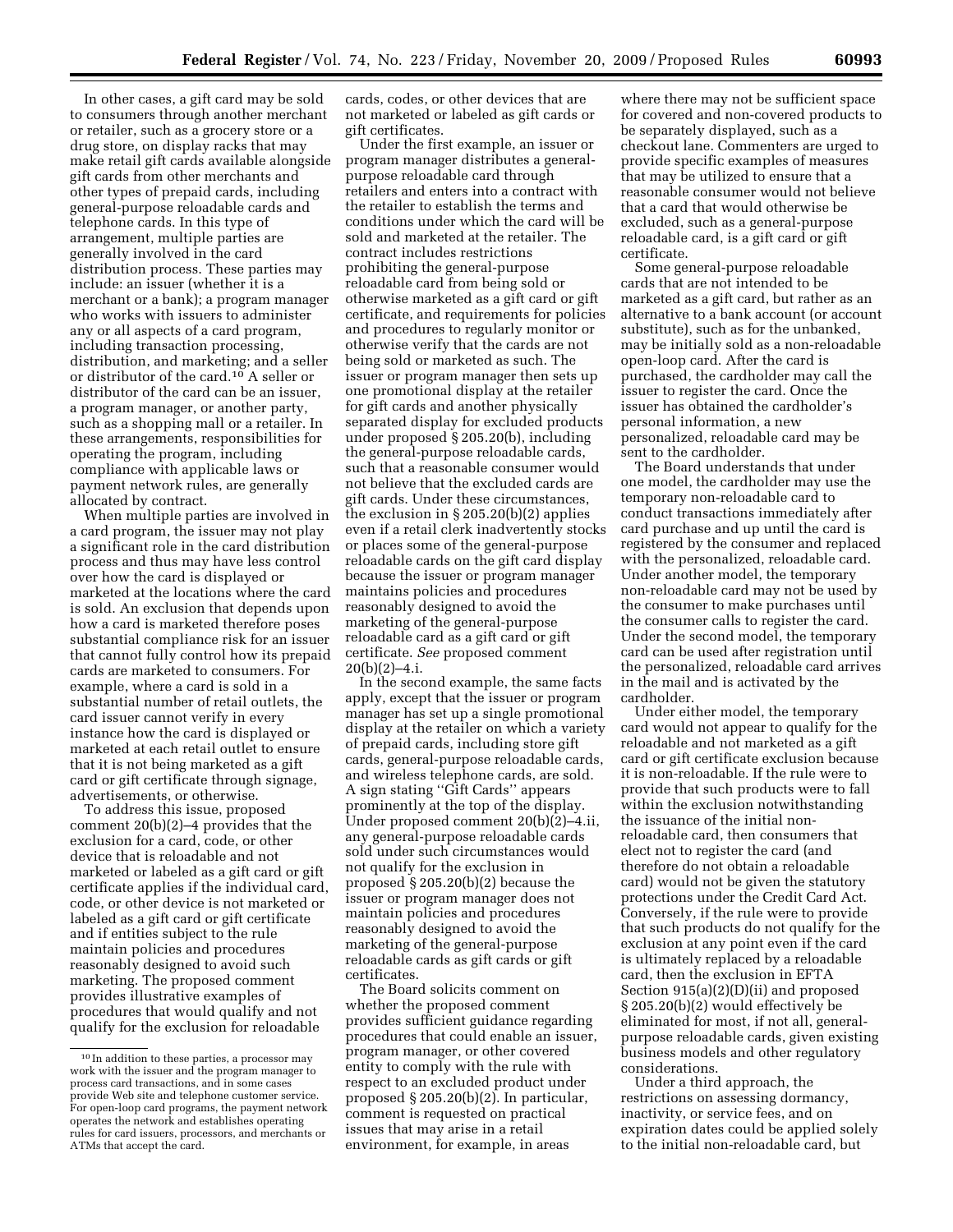not to the reloadable replacement card. While the third approach may provide certain flexibility for some issuers, the Board is concerned that consumers may be confused or surprised when they receive new terms regarding dormancy, inactivity, or service fees and expiration dates for the reloadable card that differ from the terms previously disclosed at the initial purchase. Given these considerations, the Board solicits comment on the appropriate treatment of these products.

20(b)(3) Loyalty, Award, or Promotional Gift Card

Proposed § 205.20(b)(3) implements the exclusion for cards, codes, or other devices for loyalty, award, or promotional gift cards. *See* EFTA Section 915(a)(2)(D)(iii). As discussed above, proposed § 205.20(a)(4) generally defines a ''loyalty, award, or promotional gift card'' as a card, code, or other device that is issued in connection with a loyalty, award, or promotional program.

In contrast to gift cards purchased at a store, loyalty, award, and promotional gift cards typically are not funded by direct payment from the consumer, but instead are funded by the entity sponsoring the card program, such as a merchant, an employer, or a company. Prepaid cards issued through such programs may serve as cost-effective substitutes for traditional means of distributing funds through a promotion, such as rebate checks, vouchers, or cash awards.

Much like rebate checks, vouchers, and cash awards, gift cards distributed through a loyalty, award, or promotional program are typically redeemable for a limited period of time. Loyalty, award, or promotional gift cards thus generally carry shorter expiration dates compared to gift cards purchased through retail channels.

From a consumer's perspective, consumers who receive a gift card redeemable at one merchant as part of a loyalty, award, or promotional program may be surprised to find that the fees and expiration date on the card differ substantially from a card that they may have purchased directly from that same merchant. Improved disclosure of these terms for cards subject to the exclusion may help reduce consumer surprise or confusion.

Consistent with the statutory exclusion in EFTA Section 915(a)(2), the proposed rule does not impose substantive restrictions on dormancy, inactivity, or service fees, or on expiration dates, for cards, codes, or other devices issued pursuant to a loyalty, award, or promotional program.

Nonetheless, the Board believes that clear and conspicuous disclosures of the terms that apply to a loyalty, award, or promotional gift card are necessary to help consumers avoid surprise from unexpected dormancy, inactivity, or service fees or from short expiration dates.

Accordingly, the Board is proposing to exercise its authority under new EFTA Section 915(a)(2)(D)(iii) to define loyalty, award or promotional gift cards to require that consumers are given clear and conspicuous disclosures about any fees, including dormancy, inactivity, or service fees, or expiration dates, that may apply when they receive a gift card through a loyalty, award, or promotional program. This requirement would be implemented in proposed § 205.20(a)(4)(ii). Thus, in order to be deemed a ''loyalty, award, or promotional gift card,'' and therefore qualify for the exclusion in proposed § 205.20(b)(3), the card, code, or other device must set forth disclosures regarding any fees and expiration dates that may apply to the card, code, or device. While disclosures regarding dormancy, inactivity, or service fees, expiration dates, and a toll-free number and Web site for additional information must be on the card, code or other device, disclosures regarding other fees may accompany the card, code, or other device. *See also* proposed §§ 205.20(d)(2), (e)(2), and (f), discussed below. The proposed rule is intended to strike a balance between the competing considerations of enabling companies to manage the costs of providing consumers gift cards in connection with loyalty, award, or promotional programs, and limiting potential consumer confusion or surprise arising from the different terms that may apply to such cards.

20(b)(4) Not Marketed to the General Public

Proposed § 205.20(b)(4) implements the exclusion for cards, codes, or other devices that are not marketed to the general public. *See* EFTA Section  $915(a)(2)(D)(iv)$ . Whether a card is ''marketed to the general public'' depends on the facts and circumstances, but the term generally describes cards, codes, or other devices that are offered, advertised or otherwise promoted to the general public. *See* proposed comment 20(b)(4)-1. A card, code, or other device may be marketed to the general public regardless of the advertising medium, including television, radio, newspaper, the Internet, or signage.

In determining whether the exclusion applies to a particular card, code, or other device, proposed comment

20(b)(4)-1 provides that a number of factors must be considered, including the means or channel through which the card, code, or device may be obtained by a consumer, the subset of consumers that are eligible to obtain the card, code or device, and whether the availability of the card, code, or device is advertised or otherwise promoted in the marketplace. Thus, the Board does not view the method of distribution by itself as dispositive in determining whether a card, code, or other device is marketed to the general public.

Proposed comment 20(b)(4)–2 provides examples illustrating the exclusion. For instance, a merchant may sell its gift cards at a discount to a business, either directly or indirectly through a third party. The business that purchases the cards may give them to employees or loyal consumers as incentives or rewards. In determining whether the gift card is marketed to the general public, the merchant-issuer must consider whether the card is of a type that is advertised or made available to consumers generally or can be easily obtained elsewhere. If the card may also be purchased through retail channels, the exclusion in § 205.20(b)(4) does not apply, even if the consumer obtained the card as an incentive or reward. *See*  proposed comment 20(b)(4)–2.i. In these cases, consumers could be confused when they receive gift cards that appear substantially similar to those that they could have purchased directly from a merchant, but contain different terms and conditions, such as a shorter expiration date. Of course, other exclusions under the proposed rule, such as the exclusion for cards issued in connection with a loyalty, award, or promotional program, may apply to such cards. *See* proposed § 205.20(b)(3).

Similarly, the Board has also considered whether cards issued or sold by a business pursuant to a marketing campaign that targets a specific subset of consumers would fall within the exclusion. The Board is concerned that a broad interpretation of the exclusion for cards not marketed to the general public would create a loophole and undermine the protections afforded to consumers under the rule. For example, a national retail chain could decide to market its gift cards only to members of its frequent buyers program. However, if any member of the general public may become a member of the program, the general public would still be able to obtain the cards. Thus, the Board believes such cards would be covered by the rule in those circumstances, unless another exclusion applies. *See*  proposed comment 20(b)(4)–2.ii. Similarly, a reloadable card advertised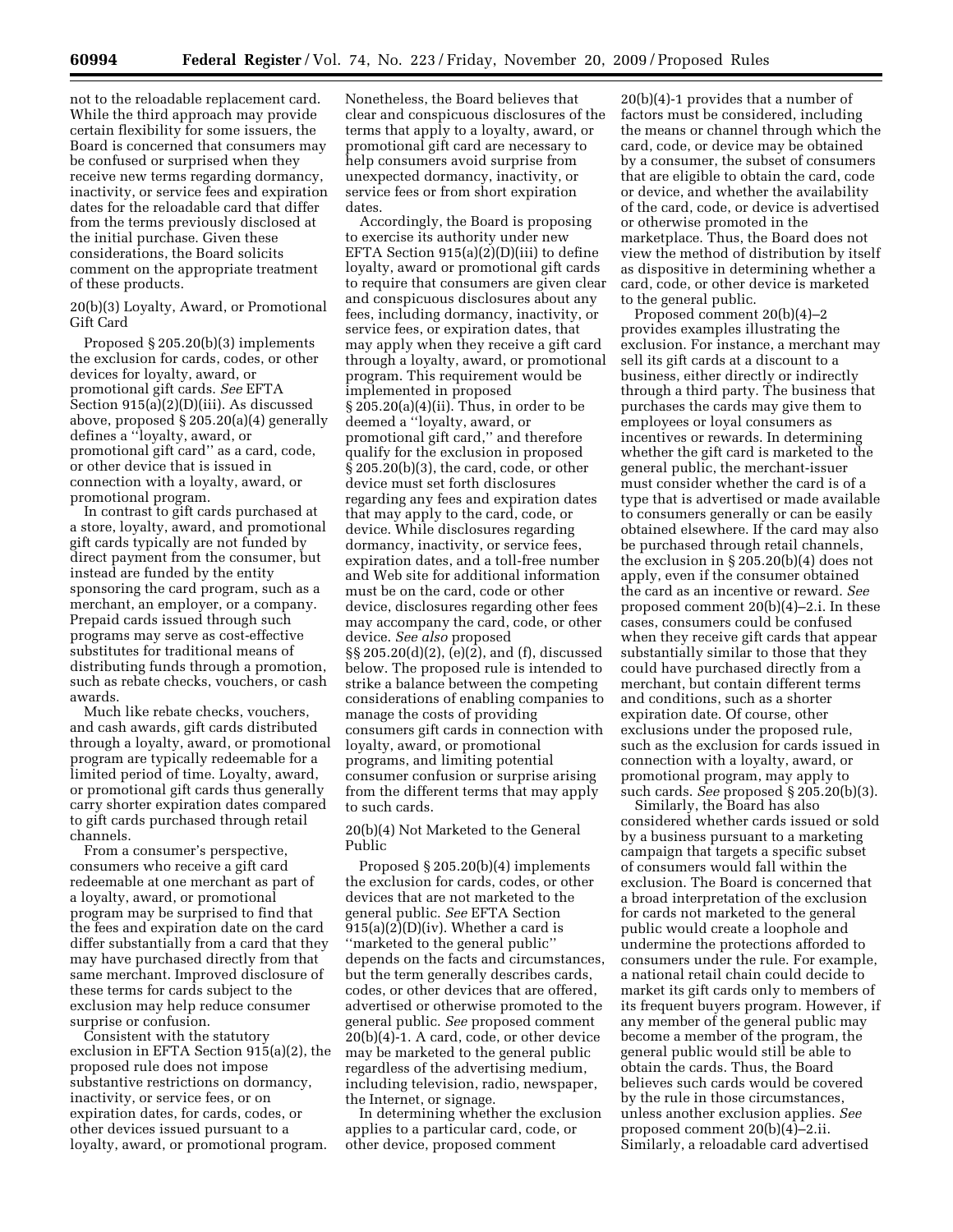to teenagers to help them manage their everyday expenses and for emergencies, or marketed to parents to enable them to monitor spending would be a card marketed to the general public. *See*  proposed comment  $20(b)(4)-2.1i$ i.

In contrast, where the availability of the card itself is not advertised or otherwise promoted, but rather, is merely used as the means through which funds are delivered to a consumer, the Board believes the card is not marketed to the general public. Proposed comment 20(b)(4)–2 includes four examples of cards that may fall within the exclusion depending on the circumstances: (a) A card containing insurance proceeds provided by an insurance company to a customer to settle a claim; (b) a card containing travel expenses or per diem funds provided by a business to an employee; (c) a card containing store credit provided by a retailer to a customer following a merchandise return if the card states that it is issued for store credit; and (d) a card containing tax refunds provided by a tax preparer to a customer. *See* proposed comments  $20(b)(4)-2.iv-xii.$ 

Whether a non-reloadable tax refund card is marketed to the general public will depend upon the facts and circumstances. For example, if a tax preparer merely provides the prepaid card as a mechanism for providing a tax refund to a consumer, and does not advertise or otherwise promote the ability to receive a tax refund through a prepaid card, the card would be excluded because it is not marketed to the general public. However, if the tax preparer engages in a marketing campaign that touts the ability of a consumer to receive a prepaid card for faster access to their tax refund proceeds, the tax refund card would not be exempt under this exclusion. *See*  proposed comment 20(b)(4)–2.vii.

# 20(b)(5) Issued in Paper Form Only

Proposed § 205.20(b)(5) sets forth the exclusion for cards, codes, or other devices that are issued in paper form only. *See* EFTA Section 915(a)(2)(D)(v). As explained in proposed comment 20(b)(5)–1, the exclusion applies where the sole means of issuing the card, code, or other device is by paper. Examples of excluded paper gift certificates or cards include paper certificates distributed by restaurants or spas that are redeemable for a specific service or a specified dollar amount, and paper vouchers valid for tickets or events.

To prevent potential circumvention of the rule, the proposed commentary explains that the exclusion does not apply simply because a card, code, or

other device is reproduced or otherwise printed on paper. For example, a bar code or card or certificate number sent electronically to a consumer and redeemable for goods or services is not issued in paper form, even if it may be reproduced or otherwise printed on paper by the consumer.11 Similarly, § 205.20(b)(5) would not apply where an on-line retailer electronically mails a certificate redeemable for goods or services to a consumer, which the consumer could print out on a home printer. In these circumstances, although the consumer might hold a paper facsimile of the card, code, or other device, the exclusion does not apply because the information necessary to redeem the value was initially issued in electronic form.

The proposal does not, however, preclude a paper certificate bearing a bar code or account number that is given to the consumer at the time of purchase from qualifying for the exclusion. For example, a retailer may generate a bar code on a paper certificate at the time of purchase that enables the retailer to scan the certificate and maintain a record of the certificate electronically, rather than enter the information in a ledger. Because the bar code is not issued to the consumer in any form other than on the paper given to the consumer, this certificate would qualify for the exclusion for cards, codes, or other devices issued in paper form.

Comment is requested regarding whether this aspect of the proposal creates an undue risk of circumvention. For example, a paper certificate or card that is encoded with a magnetic stripe might qualify for the exclusion. Other than the material on which the magnetic stripe is printed or produced, however, there is no meaningful distinction between a plastic card with a magnetic stripe and a paper certificate or card with a magnetic stripe encoded on the paper.

# 20(b)(6) Redeemable Solely for Admission to Events or Venues

Proposed § 205.20(b)(6) excludes cards, codes, or other devices that are redeemable solely for admission to events or venues at a particular location or group of affiliated locations, or to obtain goods or services, in conjunction with such admission, at the event or venue, or at specific locations affiliated with and in geographic proximity to the event or venue. *See* EFTA Section 915(a)(2)(D)(vi).

Under the proposed rule, the exclusion in § 205.20(b)(6) is generally limited to cards, codes, or other devices that do not state a specific monetary value but instead are redeemable for an admission to an event or venue, such as a ticket to a sporting event or a pass to enter an amusement park. In addition, the exclusion applies to cards, codes, or other devices that entitle consumers to obtain goods or services, in conjunction with admission to an event or venue. *See* EFTA Section 915(a)(2)(D)(vi). For example, the consumer might purchase a certificate or card that entitles the recipient to one ticket to an amusement park plus a dollar amount that can be spent on concessions at the park. Consistent with the statute, the proposed exclusion in § 205.20(b)(6) would also cover circumstances where the consumer may obtain goods or services at specific locations affiliated with and in geographic proximity to the event or venue in conjunction with admission. For example, a certificate or card may enable a consumer to gain admission to an amusement park and to receive a souvenir of the occasion at a retailer affiliated with the park and located within or nearby the park.

While the exclusion would apply to cards, codes, or other devices that are redeemable *for* admission to an event or venue, and for goods or services purchased in conjunction with that admission, the exclusion does not cover cards, codes, or other devices issued in a specified monetary value that could be applied *toward* such admission. For example, a merchant with an affiliated amusement park could issue a \$25 gift card to a consumer that can be redeemed by the recipient to purchase goods at any of the merchant's retail outlets and its on-line store. Under the terms of the prepaid card program, however, the merchant could also allow the card to be provided as a form of payment to purchase tickets at the amusement park.

The Board is concerned that permitting the exclusion to apply in these circumstances would create opportunities for circumvention because an issuer could simply list the purchase of tickets at the amusement park as one of several permitted uses of a gift card to avoid the consumer protections provided by the Credit Card Act. Accordingly, the proposed rule would not apply the exclusion to a card that can be redeemed in a specified amount towards admission to an event or venue. In this regard, the Board notes that the statute refers to cards, codes, or other devices that are redeemable *solely* for

<sup>11</sup>An issuer may, however, replace a gift certificate that was initially issued in paper form only with a plastic card or electronic code (for example, to replace a lost paper certificate) without falling outside the exclusion in § 205.20(b)(5).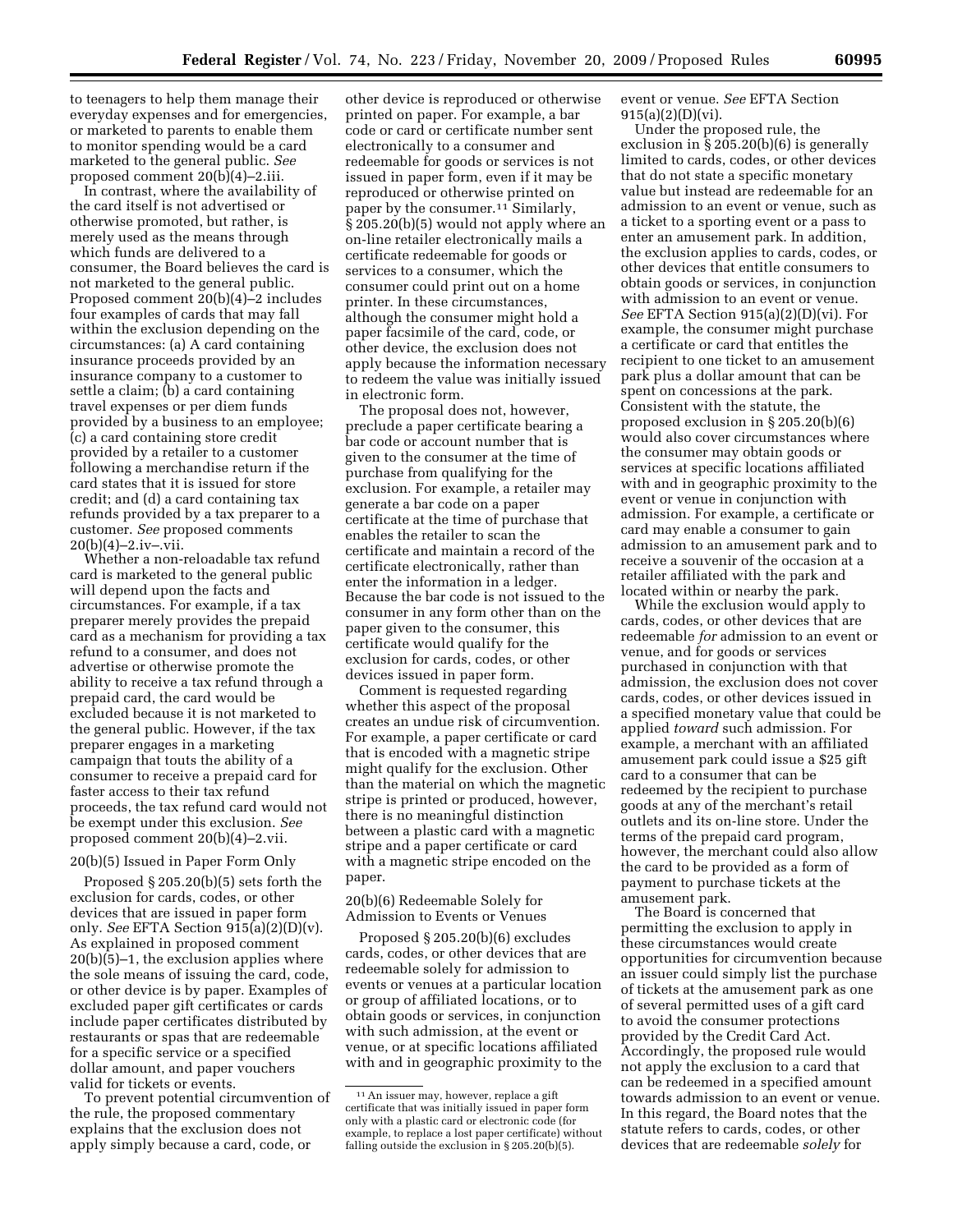admission to events or venues at a particular location or group of affiliated locations. *See* EFTA Section  $915(a)(2)(D)(vi)$ .

The proposed exclusion in § 205.20(b)(6) also would not apply to other payment devices that do not have a specified monetary value but are redeemable for a specified product or service, other than admission to an event or venue. For example, an issuer or retailer may sell a certificate or card that is redeemable for a spa treatment or for a hotel stay. In such circumstances, the certificate or card is not applied to obtain admission to the spa or hotel itself, but is used to pay for services at those locations. The exclusion does not apply to such cards because they are not redeemable solely for admission to an event or venue. *See* EFTA Section 915(a)(2)(D)(vi). Nonetheless, other exclusions in the rule may apply in these circumstances. *See, e.g.,* proposed § 205.20(b)(3).

Proposed comment 20(b)(6)–1 provides examples to illustrate the exclusion in § 205.20(b)(6). In addition to the examples discussed above, the proposed comment also provides an example of cards that are redeemable solely for membership to a buyer's club or warehouse or to a gym. Such cards would fall within the exclusion in § 205.20(b)(6) because memberships are necessary for entry or admission to those locations. The exclusion would not apply if the card has value that could be applied *either* for a membership or for goods or services at the warehouse or gym. *See* comment  $20(b)(6)-1.v.$ 

# 20(c) Form of Disclosures

#### 20(c)(1) Clear and Conspicuous

New EFTA Sections 915(b)(3)(A) and (c)(2)(B) (15 U.S.C. 1693m(b)(3)(A) and (c)(2)(B)), as added by Section 401 of the Credit Card Act, require that the disclosures made pursuant to those paragraphs be clear and conspicuous. The Board believes it is also appropriate to apply the clear and conspicuous standard to the disclosures the Board is proposing under § 205.20(f). Thus, pursuant to the Board's authority under new EFTA section 904, proposed § 205.20(c)(1) applies the clear and conspicuous standard to all disclosures required under § 205.20.

Proposed comment 20(c)(1)–1 clarifies the meaning of the term ''clear and conspicuous'' for the purposes of this section. Specifically, as the proposed comment explains, disclosures are clear and conspicuous for the purposes of this section if they are readily understandable and, in the case of

written and electronic disclosures, the location and type size are readily noticeable to consumers. Disclosures need not, however, be located on the front of the certificate or card to be considered clear and conspicuous. Disclosures are clear and conspicuous for the purposes of this section if they are in a print that contrasts with and is otherwise not obstructed by the background on which they are printed. For example, disclosures on a card or computer screen are not likely to be conspicuous if obscured by a logo printed in the background. Similarly, the proposed comment states that a disclosure on the back of a card that is printed on top of indentations from embossed type on the front of the card is not likely to be conspicuous if it obstructs the readability of the type. The proposed comment clarifies that oral disclosures, to the extent they are permitted, meet the clear and conspicuous standard when they are given at a volume and speed sufficient for a consumer to hear and comprehend them.

Though the proposal requires that the prescribed disclosures be clear and conspicuous, it does not include a specific type size or prominence requirement, except where otherwise noted. As discussed below in proposed § 205.20(e)(3)(iii), certain disclosures regarding funds expiration are required to be made with equal prominence and in close proximity to the certificate or card expiration date on a certificate or card. The Board included this requirement because of its specific concerns related to customer confusion with respect to a certificate or card expiration date that may differ from the expiration date for the underlying funds. However, the Board believes requiring *every* disclosure on a certificate or card to have an equal prominence or a minimum type size standard is impractical, because the size of certificates or cards will vary. Therefore, a general type size that is appropriate for one card may not fit on a smaller card, due to the limited amount of space. Moreover, such standards would present issues for disclosures even on standard-sized cards, because the amount of space on such cards is limited.

The Board requests comment on whether description of the clear and conspicuous standard in the final rule should include a type size or prominence requirement for all disclosures and, if so, what standard is appropriate. The Board also requests comment on whether there are alternatives to a type size or prominence requirement that could ensure that

disclosures on a card are clear and conspicuous to a consumer.

Proposed  $\S 205.20(c)(1)$  states that the disclosures required by this section may contain commonly accepted or readily understandable abbreviations or symbols. Proposed comment 20(c)(1)–2 provides illustrative examples, stating that the use of abbreviations and symbols such as ''mo.'' for month or a ''/'' to indicate ''per'' is permissible. The proposed comment notes that it is sufficient under the clear and conspicuous standard to state, for example, that a particular fee is charged ''\$2.50/mo. after 12 mos.''

# 20(c)(2) Format

Proposed  $\S 205.20(c)(2)$  states that disclosures required by this section generally must be provided to the consumer in written or electronic form. Because the disclosures are not required to be in written form, proposed comment 20(c)(2)–1 clarifies that electronic disclosures made under this section are not subject to compliance with the consumer consent and other applicable provisions of the Electronic Signatures in Global and National Commerce Act (E–Sign Act) (15 U.S.C. 7001 *et seq.*), which only applies when information is required to be provided to a consumer in writing. The comment clarifies that electronic disclosures may not be provided through a hyperlink or in another manner by which the purchaser can bypass the disclosure. An issuer or vendor is not required to confirm that the consumer has read the electronic disclosures.

Proposed comment 20(c)(2)–2 addresses disclosure requirements in circumstances where no physical certificate or card is issued. Under the proposed comment, disclosures would be required to accompany the code, confirmation, or other written or electronic document provided to the consumer.

Proposed  $\S 205.20(c)(2)$  states that only disclosures provided under  $\S 205.20(c)(3)$  may be provided orally. Allowing oral disclosures is necessary because, in some circumstances, disclosures cannot be made prior to purchase unless made orally, such as when a certificate or card is purchased by telephone. Even where oral disclosures are permitted, written or electronic disclosures must still be provided on or with the certificate or card. *See* proposed §§ 205.20(d)(2), (e)(3), and (f).

# 20(c)(3) Disclosures Prior to Purchase

New EFTA Section 915(b)(3)(B) (15 U.S.C.  $1693m(b)(3)(B)$ , requires that dormancy, inactivity, or service fees be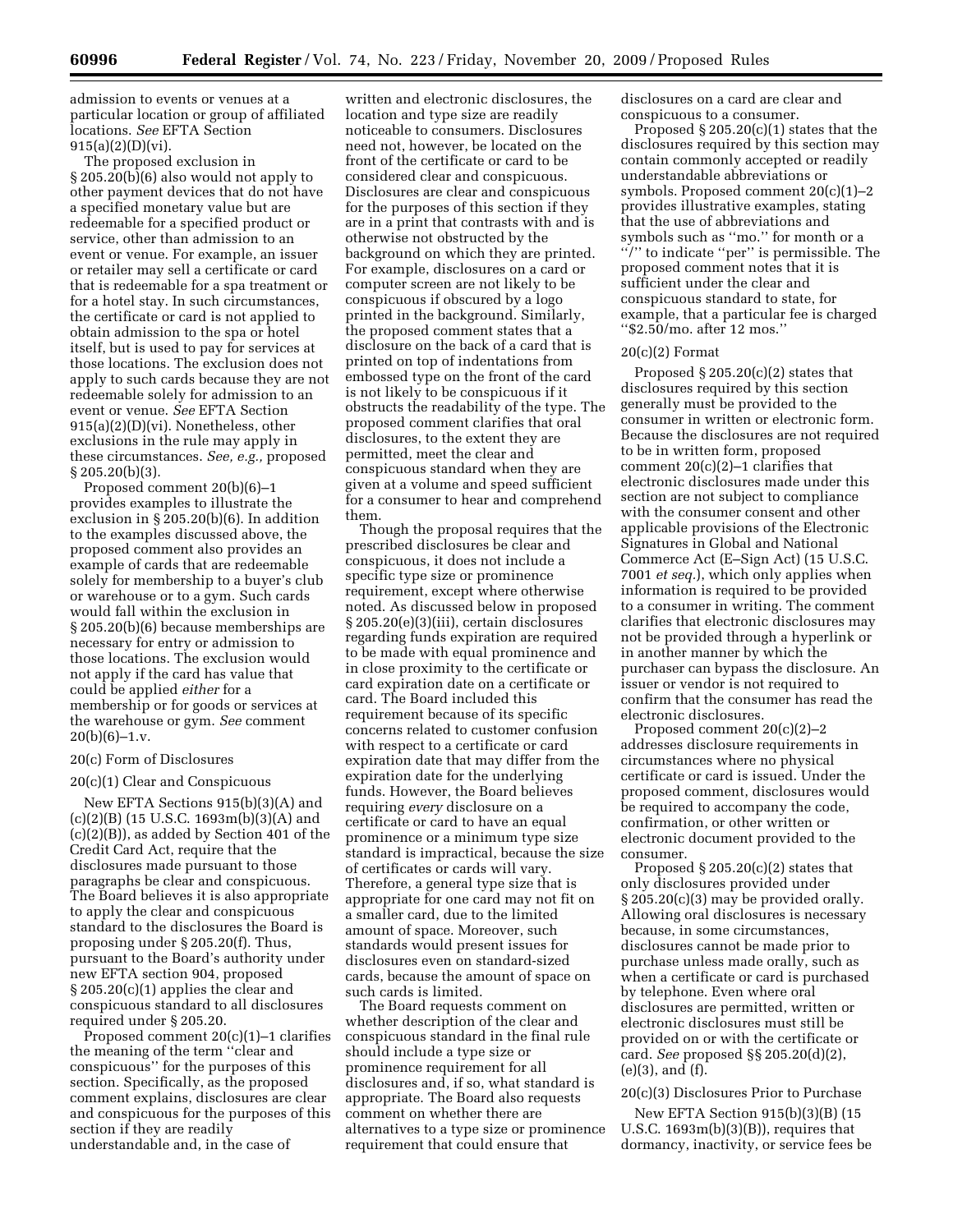disclosed before a gift certificate, or store gift card, or general-use prepaid card is purchased. In addition, the Board proposes to use its authority under EFTA Section 904 to require the disclosure of additional fees under § 205.20(f)(1), discussed below, and the terms and conditions of expiration of the funds prior to purchase of the certificate or card. *See* proposed §§ 205.20(e)(3) and (f)(1), discussed below. These requirements are implemented in proposed § 205.20(c)(3).

The Board believes that consumers contemplating the purchase of a certificate or card need information about all fees and the terms and conditions of expiration before purchasing a certificate or card. Even if the purchaser is not the ultimate user of the certificate or card, the Board believes that a purchaser should be aware of any potential costs to the recipient and the amount of time the recipient has to use the funds underlying the certificate or card. Making this type of information available to purchasers may also foster competition.

Proposed comment 20(c)(3)–1 clarifies that the disclosures required under this paragraph must be provided regardless of whether the certificate or card is purchased in person, on-line, by telephone, or by other means.

20(c)(4) Disclosures on the Certificate or Card

Proposed § 205.20(c)(4) addresses the requirements in § 205.20 that certain disclosures be provided on the certificate or card itself. *See* proposed §§ 205.20(d)(2), 205.20(e)(3), and  $205.20(f)(2)$ . The paragraph states that a disclosure made in an accompanying terms and conditions document, on packaging, or on a sticker or other label affixed to the certificate or card does not constitute a disclosure on the certificate or card.

The Board believes this interpretation is consistent with new EFTA Section 915(b)(3)(A), which requires that a gift certificate, store gift card, or general-use prepaid card clearly and conspicuously state any dormancy, inactivity, or service fee and the conditions under which they can be imposed. Requiring the fees and conditions to be disclosed on the certificate or card ensures that the consumer and, if applicable, the gift recipient will always have access to the disclosures, because they cannot be separated from the certificate or card. Moreover, a number of State laws already require certain fee and expiration date disclosures on

certificates or cards.12 Pursuant to its authority under new EFTA Section 915(d)(1)(A), and as discussed below in §§ 205.20(e)(3) and (f)(2), the Board is proposing to extend the requirement that certain disclosures be on the certificate or card itself to certain additional disclosures. Specifically, the proposal states that the certificate or card itself must state the terms and conditions of expiration of the funds; a toll-free telephone number a consumer may call for fee information or replacement certificates or cards; and, if one is maintained, a Web site a consumer may access for fee information or replacement certificates or cards.

The Board recognizes that the proposed requirements regarding disclosures that must appear on a covered certificate or card may present implementation challenges with respect to certain products, particularly those that are small and have little space on which to print required disclosures. The Board seeks comment regarding any approaches or solutions that could avoid potential impediments to innovation while still providing consumers clear and conspicuous disclosures. The Board also seeks comment regarding how issuers currently provide disclosures and how issuers comply with State laws which have similar disclosure requirements to those set forth in the proposed rules.

20(d) Prohibition on Imposition of Fees or Charges

New EFTA Sections 915(b)(1) and (2) generally prohibit the imposition of a dormancy, inactivity, or service fee with respect to a gift certificate, store gift card or general-use prepaid card unless: (a) There has been no activity for the 12 month period ending on the day the charge is imposed; (b) certain disclosure requirements have been met; (c) only one such fee is charged in any given month; and (d) the certificate or card complies with any additional requirements the Board may establish. *See* 15 U.S.C. 1693m(b)(1) and (2). Regarding the disclosure requirements noted above, new EFTA Section 915(b)(3) provides that before a dormancy, inactivity, or service fee may be imposed, a certificate or card must clearly and conspicuously disclose: (a) That a dormancy, inactivity, or service fee may be charged; (b) the amount of the fee; (c) how often such fee or charge

may be assessed; and (d) that such fee or charge may be assessed for inactivity. *See* 15 U.S.C. 1693m(b)(3). Moreover, the issuer or vendor of such certificate or card must inform the purchaser of such charge or fee before such certificate or card is purchased, regardless of whether the certificate or card is purchased in person, over the Internet, or by telephone. *See* 15 U.S.C. 1693m(b)(3)(B).

Proposed § 205.20(d) generally implements new EFTA Sections 915(b)(1), (2), and (3) while proposed § 205.20(c)(3), discussed above, implements new EFTA Section  $915(b)(3)(B).<sup>13</sup>$  The Board notes that although ''dormancy or inactivity fee'' is defined separately from ''service fee,'' for improved readability, proposed § 205.20(d) and associated commentary refer to these fees collectively as ''dormancy, inactivity, or service fees.'' As discussed above, proposed § 205.20(c)(3) also requires the issuer or vendor to inform the purchaser about certain other terms prior to purchase.

The Board is proposing several comments to clarify the provisions in § 205.20(d). Proposed comment 20(d)–1 illustrates with examples how to determine when a dormancy, inactivity, or service fee may be imposed. Proposed comment 20(d)–2 clarifies the meaning of ''activity'' for purposes of proposed § 205.20(d)(1). Specifically, any action by the consumer to increase, decrease or otherwise make use of the funds underlying a certificate or card constitutes activity. For example, the purchase and activation of a card or the reloading of funds onto a card constitutes activity for purposes of § 205.20(d)(1). However, activity with respect to a certificate or card would not include the imposition of a fee, the replacement of an expired, lost, or stolen certificate or card, or a balance inquiry. The Board solicits comment on whether there are any other actions taken by a consumer that should be considered ''activity'' for purposes of proposed  $\S 205.20(\dot{d})(1)$ .

Proposed § 205.20(d)(2) and (c)(3) require similar, but not identical, disclosures. Proposed comment 20(d)–3 clarifies the interaction between these provisions. Specifically, the proposed

<sup>12</sup>*See, e.g.,* Ark. Code § 4–88–703 and Neb. Rev. Stat. §§ 69–1305.03(e) and (f) (requiring expiration date and certain fees to be disclosed on the gift certificate or card), and Or. Rev. Stat. § 646A.278 (requiring expiration date to be disclosed on the gift card).

 $^{\rm 13}\!$  The proposed rule does not separately implement the exclusion in new EFTA Section 915(b)(4) from the dormancy, inactivity, or service fee restrictions for gift certificates distributed pursuant to an award, loyalty, or promotional program and with respect to which there is no money or other value exchanged. The Board believes this exclusion is already effectively implemented through the definition of ''gift certificate'' in proposed § 205.20(a)(1)(iii) and the exclusion in proposed § 205.20(b)(3) for loyalty, award, or promotional gift cards.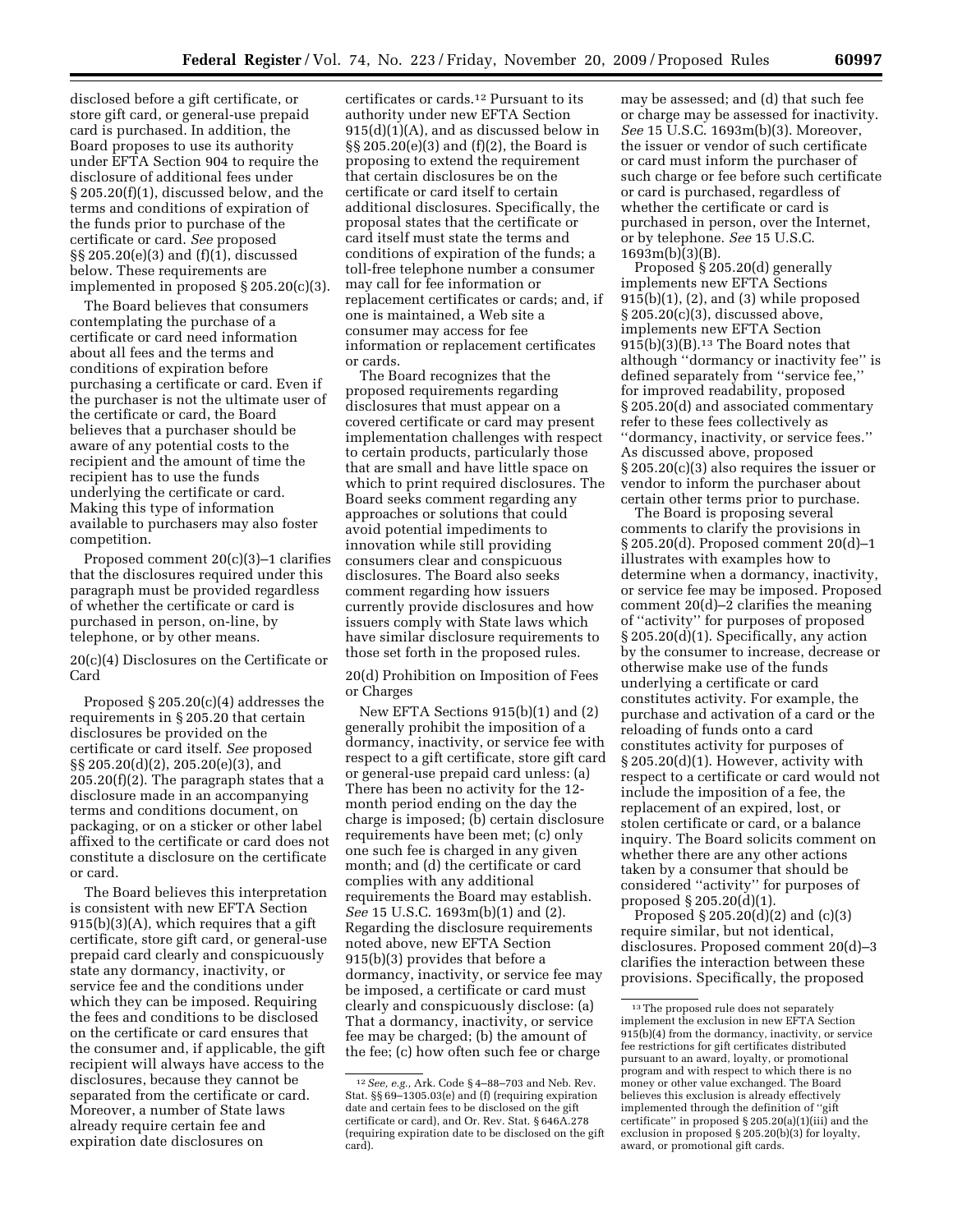comment provides that depending on the context, a single disclosure regarding dormancy, inactivity, or service fees imposed that meets the clear and conspicuous requirement may satisfy both the requirement in § 205.20(d)(2) that the disclosures be provided on the certificate or card and the requirement in  $\S 205.20(c)(3)$  that the disclosures be provided prior to purchase. For example, if the disclosures on a certificate or card, required by § 205.20(d)(2), are visible to the consumer without having to remove packaging or other materials sold with the certificate or card for a purchase made in person, the disclosures also meet the requirements of § 205.20(c)(3). If, however, the disclosure does not meet the requirements of both §§ 205.20(d)(2) and (c)(3), proposed comment 20(d)–3 states that a dormancy, inactivity, or service fee may need to be disclosed multiple times or in multiple locations to satisfy the requirements of §§ 205.20(d)(2) and (c)(3). For example, if the disclosures on a certificate or card, required by  $\S 205.20(d)(2)$ , are obstructed by packaging or other materials sold with the certificate or card for a purchase made in person, they also must be disclosed on the packaging sold with the certificate or card or in other manner visible to the consumer to meet the requirements of  $\S 205.20(c)(3)$ .

Proposed §§ 205.20(d)(2), (e)(3), and (f)(2) require certain disclosures to be made on the certificate or card itself, as applicable. Proposed comment 20(d)–4 clarifies that in addition to disclosures required under § 205.20(d)(2), any applicable disclosures under §§ 205.20(e)(3) and (f)(2) of this section must also be provided on the certificate or card.

Finally, proposed comment 20(d)–5 clarifies the prohibition in § 205.20(d)(3) against charging more than one dormancy, inactivity, or service fee in any given calendar month. Specifically, proposed comment 20(d)–5 provides that if a dormancy, inactivity, or service fee is already imposed in a given calendar month, a second dormancy, inactivity, or service fee may not be imposed that month. If more than one dormancy, inactivity, or service fee is possible on a given day, the person assessing the fee may choose which dormancy, inactivity, or service fee to impose. The proposed comment also clarifies that the restriction in proposed § 205.20(d)(3) applies only to dormancy, inactivity, or service fees. As a result, a fee that is not a dormancy, inactivity, or service fee may be imposed in addition to a dormancy, inactivity, or service fee in a given month. Proposed comment

20(d)–5 would also provide examples with specific dates to illustrate these concepts.

20(e) Prohibition on Sale of Gift Certificates or Cards With Expiration Dates

New EFTA Section 915(c) prohibits the sale of a gift certificate, store gift card, or general-use prepaid card subject to an expiration date unless: (a) The expiration date is not earlier than five years after the date on which a gift certificate was issued, or the date on which card funds were last loaded to a store gift card or general-use prepaid card; and (b) the terms of expiration are clearly and conspicuously stated. *See* 15 U.S.C. 1693m(c). Proposed § 205.20(e) implements new EFTA Section 915(c).

Application of EFTA Section 915(c) to Certificate or Card Expiration and Funds Expiration

New EFTA Section 915(c) does not specify whether the restrictions apply to the expiration of the certificate or card itself or the underlying funds. It is the Board's understanding that for many general-use prepaid cards, and perhaps some gift certificates and store gift cards, the expiration date for the certificate or card differs from the expiration date for the underlying funds. For example, the underlying funds of some network-branded cards, which are required to have card expiration dates under card network rules and systems, never expire.

In order to ensure that consumers receive the full protection established by the statute with respect to the value of the certificate or card, proposed § 205.20(e)(2) would require that funds be available for the later of: (a) Five years from the date the gift certificate was issued, or the date on which funds were last loaded to a store gift card or general-use prepaid card; or (b) until the certificate or card expiration date.

In addition, to prevent consumer confusion, the proposed rule addresses the potential mismatch and resulting disconnect between a stated expiration or valid through date of the certificate or card and the date the funds expire. Specifically, consumers may assume that once the certificate or card expiration date has passed, the underlying funds are no longer valid or available. Presumably, a certificate or card expiration date that matches the funds expiration date would not cause confusion among consumers. However, a certificate or card expiration date that is identical to the funds expiration date may not be feasible. First, at the time a certificate or card expiration date is printed on a certificate or card, it may

be impossible to predict the funds expiration date, which would, under the Board's proposed rule, depend on when a consumer purchases the certificate or card or adds funds to a reloadable card. For example, if the certificate or card expiration date is printed during the certificate or card manufacturing process, this process may occur several months prior to the date the consumer purchases the certificate or card and activates it for use. Second, because the expiration date required under new EFTA Section 915(c) for store gift cards and general-use prepaid cards must be calculated from the date the funds were last loaded, this would mean, in practice, that funds underlying a reloadable card might never expire.

The Board considered prohibiting the use of expiration or valid through dates for gift certificates, store gift cards, and general-use prepaid cards. However, the Board understands that certain network systems may not be able to support products that do not carry expiration or valid through dates because of fraud and security concerns. In addition, card expiration dates may be necessary for other business reasons, such as to ensure that a card can remain usable for its lifespan. Moreover, merchants have become accustomed to looking for, or, in the case of telephone or on-line purchases, requesting, certificate or card expiration dates. Mandating certificates or cards without expiration or valid through dates could create significant confusion among merchants, which in turn, could result in problems for consumers' use of gift certificates, store gift cards, and general-use prepaid cards at such merchants. Therefore, to harmonize, to the extent feasible, the certificate or card expiration date and the funds expiration date, the Board is proposing two alternative approaches for applying new EFTA Section 915(c) to the expiration of a certificate or card in § 205.20(e)(1).

Under Alternative A of proposed § 205.20(e)(1), the Board is proposing that a person may not sell a gift certificate, store gift card, or general-use prepaid card subject to an expiration date unless the certificate or card expiration date is at least five years after the date the certificate or card is sold or issued to a consumer. The Board understands that there are some issuers and retailers of prepaid cards with systems and procedures currently in place to prevent the sale or issuance of a certificate or card unless there is a minimum amount of time left before the certificate or card expiration date; for example, 12 to 18 months from the date of sale or issuance. These issuers and retailers may currently employ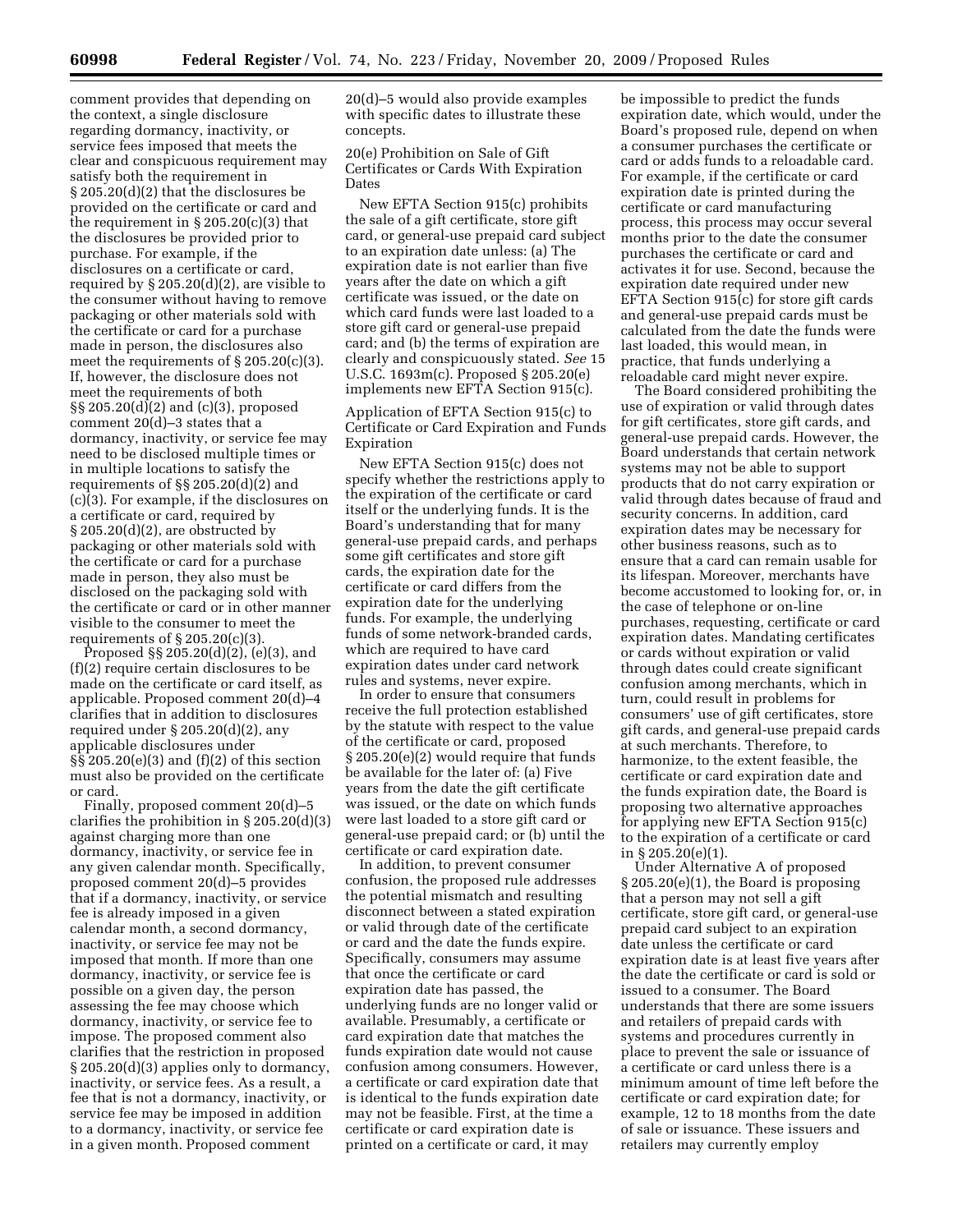inventory controls or point-of-sale procedures to prevent sales of certificates or cards that do not meet the minimum time. For these issuers and retailers, compliance with Alternative A would likely only involve altering their systems and procedures to accommodate the five-year time period instead of the current minimum time frame. However, the Board is concerned that it may not be operationally feasible for all issuers and retailers of gift certificates, store gift cards, and generaluse prepaid cards to institute these types of systems and procedures by the mandatory compliance date of the final rule.

Alternative B of proposed § 205.20(e)(1) would instead require entities involved in issuing, distributing, and selling certificates or cards to adopt policies and procedures to ensure that a consumer will have a reasonable opportunity to purchase a certificate or card with at least five years remaining until the certificate or card expiration date. Proposed comment 20(e)–1 under Alternative B would set forth positive and negative examples of providing consumers a reasonable opportunity to purchase a certificate or card with at least five years remaining until the certificate or card expiration date. For example, a person subject to this rule would comply with Alternative B of proposed  $\S 205.20(e)(1)$  if a card is printed with an expiration date that is six years from the date the card was produced and on a display rack at a retail store within six months of the date the card was produced. Similarly, a person would comply with Alternative B of proposed  $\S 205.20(e)(1)$  if a card is printed with an expiration date that is seven years from the date the card was produced and on a display rack at a retail store within one year and six months of the date the card was produced. However, a person would not comply with Alternative B of proposed  $\S 205.20(e)(1)$  if a card is printed with a card expiration date six years from the date it was produced and is stored in a distribution warehouse for more than one year before being made available for sale.

Unlike Alternative A of § 205.20(e)(1), Alternative B would not require a person to confirm that a certificate or card is in fact sold or issued to a consumer with at least five years before the certificate or card expiration date. As a result, the expiration date reflected on the certificate or card may, in some cases, be less than five years from the date of sale or issuance. While the consumer would still have use of the underlying funds for a minimum of five years from the date of sale or issuance,

as would be required under proposed § 205.20(e)(2), the Board is concerned that a certificate or card reflecting a certificate or card expiration date earlier than the funds expiration date could prompt consumers to dispose of the certificate or card before the funds expiration date.

The Board believes that Alternative A would provide the greatest precision in matching the certificate or card expiration date with the funds expiration date, though Alternative B may be easier to implement than Alternative A. Given that persons subject to the rule may be able to comply with Alternative B more rapidly than Alternative A, the Board also solicits comment on whether it should consider adopting Alternative B for a transitional period and adopt Alternative A as of a subsequent date in order to provide more time to implement Alternative A.

While either Alternative A or Alternative B may adequately address potential consumer confusion regarding expiration dates with respect to nonreloadable cards, such protections may not be sufficient for reloadable cards where the funds expiration date changes each time the card is reloaded. The Board is proposing to address this issue by requiring certain disclosures related to the expiration of the underlying funds. As discussed more fully below in the supplementary information to proposed § 205.20(e)(3), the Board is proposing that the terms and conditions of expiration of the underlying funds be disclosed on the certificate or card, including, where applicable, a statement that the certificate or card expires, but the underlying funds either do not expire or expire later than the certificate or card, and that the consumer may contact the issuer for a replacement card. *See* proposed § 205.20(e)(3)(iii).

The Board also solicits comment on whether an additional or alternative substantive solution to the proposed notice in § 205.20(e)(3) may be warranted. Specifically, the Board is requesting comment on whether it should also or alternatively require issuers to automatically issue a replacement card to consumers prior to the card expiration date of a reloadable card if the underlying funds will not expire until after the card expiration date. The Board understands that for some reloadable cards, issuers currently collect certain information from the consumer, including name and address, before the consumer may be permitted to reload funds to the card, or in some cases, use the card at all. Thus, these issuers would have the information necessary to send replacement cards

before the card expiration date, much as issuers currently do for credit cards, which would avoid consumer confusion as to whether the underlying funds may still be available. The Board is concerned, however, that not all issuers of reloadable cards may have the systems in place to collect name and address information and that establishing such systems could be prohibitively expensive for these issuers. Furthermore, if a consumer does not notify the gift card issuer of changes in address, the issuer may not have a reliable current address to which it could send a replacement card. The Board seeks comment on operational considerations and the feasibility of implementing this requirement for reloadable cards.

Disclosures Related to Certificate or Card Expiration and Funds Expiration

New EFTA Section 915(c)(2)(B), which the Board proposes to implement in  $\S 205.20(e)(3)$ , requires that the terms and conditions of expiration be clearly and conspicuously stated. *See* 15 U.S.C. 1693m(c)(2)(B).

Under proposed § 205.20(e)(3), three disclosures must be stated on the certificate or card, as applicable. First, proposed  $\S 205.20(e)(3)$ (i) provides that the disclosures must state the expiration date for the underlying funds or, if the underlying funds do not expire, that fact. In some instances, the exact expiration date of the underlying funds may not be able to be determined. For example, in the case of reloadable cards, the funds expiration date is determined under the statute and the Board's proposed rule by the date the consumer last loaded funds onto the card. As a result, the funds expiration date adjusts each time the consumer reloads the card. For example, if a consumer purchases a reloadable card on January 15, 2010, the funds may expire on or after January 15, 2015. However, if a consumer loads more funds onto the card on July 15, 2012, the funds may not expire until on or after July 15, 2017. To accommodate this circumstance, proposed comment 20(e)–1 under Alternative A (comment 20(e)–2 under Alternative B) clarifies that § 205.20(e) does not require disclosure of the precise date the funds will expire. It would be sufficient to disclose, for example, ''Funds expire 5 years from the date funds last loaded to the card.''; ''Funds can be used 5 years from the date money was last added to the card.''; or ''Funds do not expire.'' The Board requests comment on whether these sample disclosures would effectively communicate how long a consumer has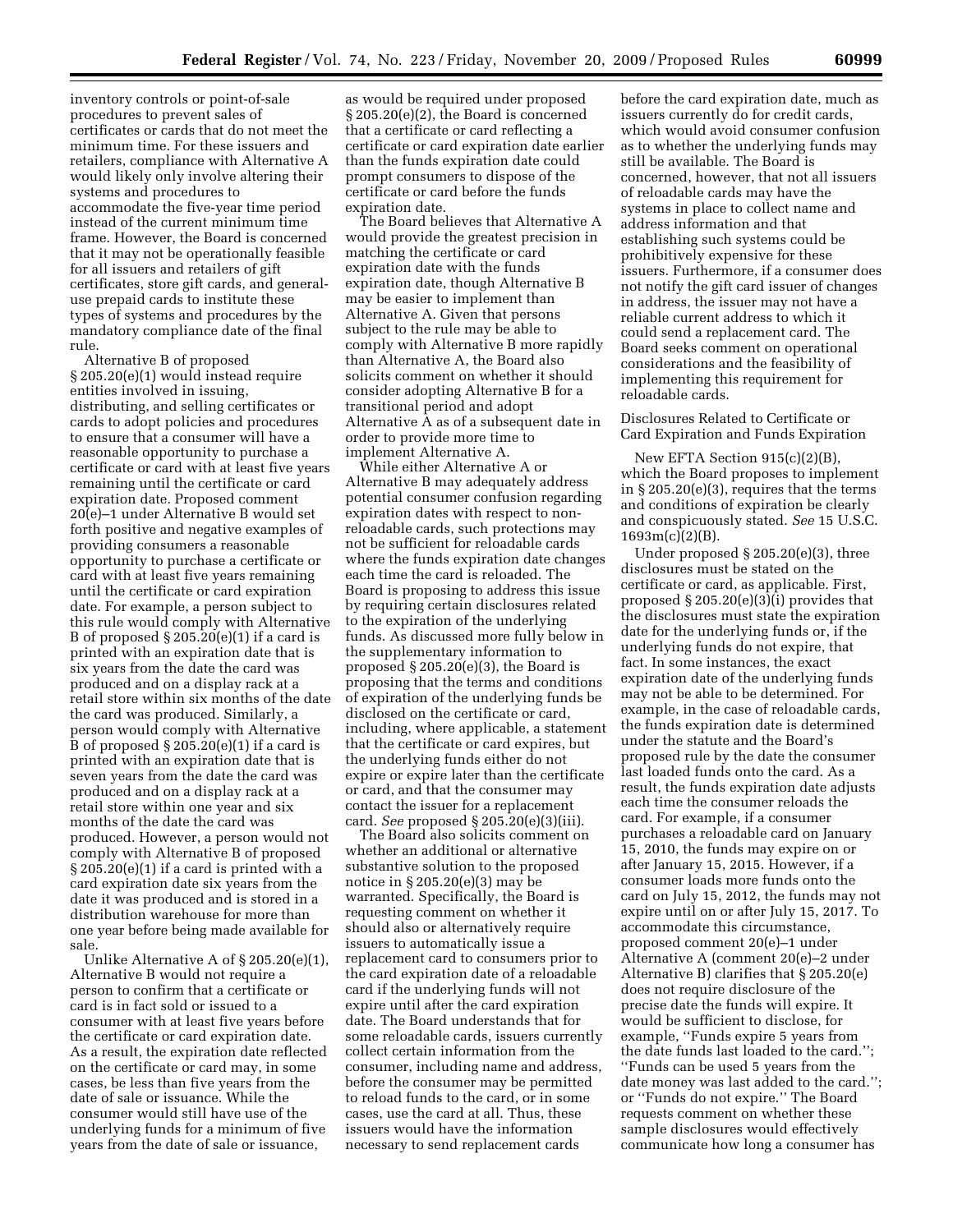access to funds underlying a certificate or card.

Proposed comment 20(e)–2 under Alternative A (comment 20(e)–3 under Alternative B) clarifies that if the certificate or card and the underlying funds do not expire, that fact need not be disclosed. The Board believes that disclosing the fact that the underlying funds do not expire is not necessary in these situations because there is no risk of consumers confusing the expiration date of the certificate or card with that of the underlying funds.

Second, proposed § 205.20(e)(3)(ii) provides that the disclosures must also include a toll-free telephone number and, if one is maintained, a Web site that a consumer may use to obtain a replacement certificate or card after the certificate or card expires, if the underlying funds may be available. Requiring a toll-free telephone number to be maintained for purposes of obtaining a replacement card is appropriate because, as discussed above, a certificate or card expiration date may be earlier than the funds expiration date.14 While the proposed rule does not similarly require that a Web site be maintained for such purposes, if one is maintained, that Web site must also be disclosed under § 205.20(e)(3)(ii). By requiring contact information to be on the certificate or card itself, the Board believes that consumers will more easily be able to obtain a replacement certificate or card should the certificate or card expire before the underlying funds.

Proposed comment 20(e)–3 under Alternative A (comment 20(e)–4 under Alternative B) clarifies that if a certificate or card does not expire, or if the underlying funds are not available after the certificate or card expires, the disclosure required by proposed § 205.20(e)(3)(ii) need not be stated on the certificate or card. A toll-free telephone number and a Web site may still be required to be disclosed, however, pursuant to proposed § 205.20(f)(2) if the certificate or card has fees. Proposed comment 20(e)–4 under Alternative A (comment 20(e)–5 under Alternative B) clarifies that the same toll-free telephone number and Web site may be used to comply with the requirements of §§ 205.20(e)(3)(ii) and (f)(2).15 In addition, the proposed

comment provides that neither a tollfree number nor a Web site must be maintained or disclosed on a certificate or card if no fees are imposed in connection with the certificate or card, and the certificate or card and underlying funds do not expire.

Finally, proposed § 205.20(e)(3)(iii) would require, if applicable, a statement that the certificate or card expires, but the underlying funds either do not expire or expire later than the certificate or card, and that the consumer may contact the issuer for a replacement card. This requirement is designed to ensure that consumers are alerted to any distinction between the certificate or card expiration date and the funds expiration date so that they do not mistakenly believe the funds are no longer available during the minimum five-year period set forth in the statute.

Proposed § 205.20(e)(3)(iii) also requires the statement to be disclosed with equal prominence and in close proximity to the certificate or card expiration date. While other required disclosures in this section are not subject to similar prominence and proximity requirements, the Board believes that such requirements are appropriate for the disclosures required under proposed § 205.20(e)(3)(iii). Typically, the expiration date for a certificate or card may be printed on the certificate or card in a prominent location and type size, which enables the merchant to easily verify the validity of the card at point-of-sale and the consumer to find this date when making telephone or on-line purchases. Thus, the Board is concerned that the prominence of the expiration date on the certificate or card (without any additional protections) may lead consumers to assume that once the certificate or card itself expires, the underlying funds will be unavailable. The disclosures proposed under § 205.20(e)(3)(iii) regarding expiration are intended not only to inform consumers of their rights, but also to reduce potential consumer confusion that may occur if an expiration date for a certificate or card differs from the funds expiration date. Therefore, the Board believes disclosures regarding the expiration of the funds require more specific format requirements than other disclosures that are required to be on the certificate or card.

As clarified in proposed comment 20(e)–5 under Alternative A (comment 20(e)–6 under Alternative B), close proximity, in the context of a certificate or card, means that the disclosure must appear on the same side as the certificate or card expiration date so that consumers do not automatically assume

funds are not available after the certificate or card expiration date. For example, many card expiration dates are stated on the front of a card. If the disclosure alerting the consumer to the fact that this expiration date does not apply to the underlying funds is printed on the back of the certificate or card, the consumer may not notice the disclosure if he or she does not have reason to look for an additional disclosure. However, if the disclosure is on the front of the card in close proximity to the card expiration date, the consumer may be more likely to notice it and seek additional information regarding how the consumer could continue to use the card after the card expiration date.

Proposed comment 20(e)–5 under Alternative A (comment 20(e)–6 under Alternative B) also clarifies that if the disclosure is the same type size and is located immediately next to or directly above or below the certificate or card expiration date, without any intervening text or graphical displays, the disclosures would be deemed to be equally prominent and in close proximity. The disclosure need not be embossed on the certificate or card to be deemed equally prominent, even if the expiration date is embossed on the certificate or card. The Board believes these format standards would sufficiently ensure that most consumers can determine whether an expiration date for a certificate or card is different from the funds expiration date.

Proposed comment 20(e)–5 under Alternative A (comment 20(e)–6 under Alternative B) provides examples regarding how a disclosure may inform a consumer of the distinction between the certificate or card expiration and the funds expiration. The disclosure may state on the front of the card, for example, ''Valid thru 09/2016. Call for new card.''; ''Active thru 09/2016. Call for replacement card.''; or ''Call for new card after 09/2016.'' The Board believes these disclosures, used in conjunction with other disclosures required to be on the card, such as a toll-free number that a consumer could call for a replacement card, would provide sufficient information to inform consumers that they may be able to continue using their funds after the certificate or card itself has expired.

The Board recognizes that the amount of space available for disclosures near the certificate or card expiration date is limited. The Board requests comment regarding the feasibility of disclosing the sample disclosures or similar statements ''in close proximity'' to the certificate or card expiration date. The Board also requests comment on whether the ''equal prominence''

<sup>14</sup>As discussed below under proposed § 205.20(f), the requirement that the telephone number be tollfree recognizes that the end user of a certificate or card may not reside in the area where the certificate or card was initially purchased.

<sup>15</sup>The contact information may also be the same contact information provided for any or all customer service issues or questions relating to the certificate or card.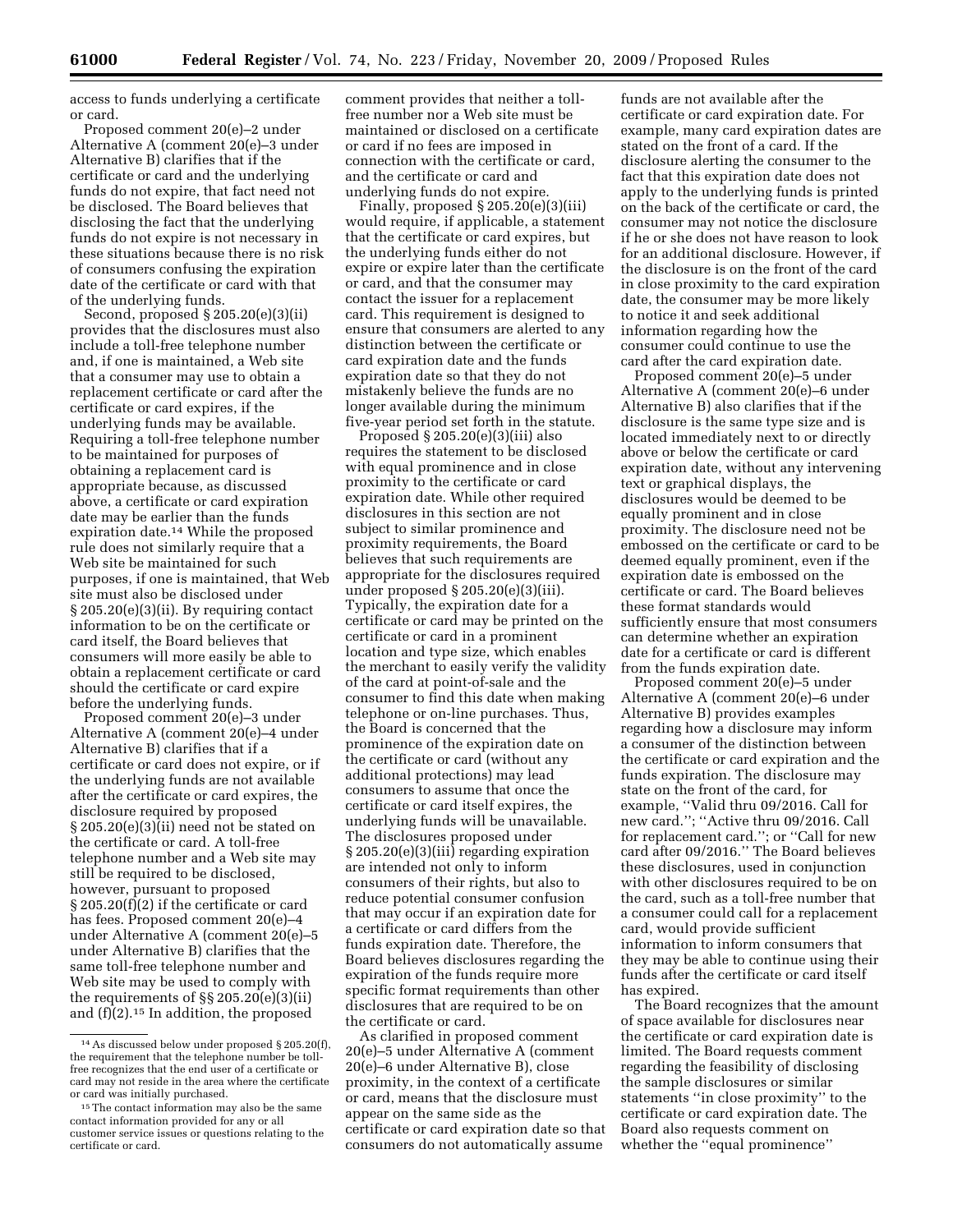standard is appropriate in the context of certificates or cards, or if the Board should prescribe a minimum type-size requirement and, if so, what type size is appropriate. Finally, the Board requests comment on other effective methods of notifying consumers that underlying funds may continue to be available after a certificate or card itself expires.

Finally, the Board notes that proposed §§ 205.20(d)(2), (e)(3), and (f)(2) (as discussed below) require certain disclosures to be made on the certificate or card itself, as applicable. Proposed comment 20(e)–6 under Alternative A (comment 20(e)–7 under Alternative B) thus clarifies that in addition to any disclosures required under § 205.20(e)(3), any applicable disclosures under §§ 205.20(d)(2) and (f)(2) of this section must also be provided on the certificate or card.

#### Other Protections and Clarifications

To ensure that consumers have full use of the funds loaded on a certificate or card for the minimum five-year period set forth in the statute, the Board proposes to use its authority under EFTA Section 904(c) to restrict the imposition of fees to replace an expired certificate or card if the funds loaded on the certificate or card have not expired. *See* 15 U.S.C. 1693b(c). Proposed § 205.20(e)(4) under both alternatives thus ensures that consumers retain a cost-free means to access funds if a certificate or card expires before the funds have expired. Proposed § 205.20(e)(4) contains an exception, however, for certificates or cards that have been lost or stolen. As a result, a fee to replace a certificate or card before the expiration date of the funds may be imposed for a lost or stolen certificate or card, to the extent otherwise permitted under law. Proposed comment 20(e)–7 under Alternative A (comment 20(e)–8 under Alternative B) clarifies that although a fee is permitted to be charged to replace a lost or stolen certificate or card under proposed § 205.20(e)(4), the rule does not create a substantive requirement that issuers replace a lost or stolen certificate or card.

Proposed comment 20(e)–8 under Alternative A (comment 20(e)–9 under Alternative B), clarifies that a certificate or card is not considered to be issued or loaded with funds until it has been activated for use. The Board understands that gift card issuers often produce gift cards for display on retail shelves and racks or for mailing to consumers. However, for security reasons, these cards cannot be used until the card has been activated by a retail employee or by telephone. The proposed comment clarifies that

although a certificate or card may have been produced, it is not considered to be ''issued'' or to have had funds ''loaded'' for purposes of § 205.20(e) until that card has been activated for use.

20(f) Additional Disclosure Requirements for Gift Certificates or Cards

EFTA Section 905(a)(4) (15 U.S.C. 1693c(a)(4)) and § 205.7(b)(5) of Regulation E require the disclosure of any fees imposed by a financial institution for electronic fund transfers or for the right to make such transfers. Pursuant to its authority under new EFTA Section 915(d)(2) (15 U.S.C.  $1693m(d)(2)$  to determine the extent to which the individual provisions of the EFTA and Regulation E should apply to gift certificates, store gift cards, and general-use prepaid cards, the Board is proposing § 205.20(f) to require additional fee-related disclosures for such certificates and cards.

# 20(f)(1) Fee Disclosures

The Board believes it is important for consumers to be aware of the fees that may be imposed before they use a certificate or card. As a result, proposed § 205.20(f)(1) would require that, for each type of fee that may be imposed in connection with a gift certificate, store gift card, or general-use prepaid card, certain information concerning fees must be disclosed on or with the certificate or card. Specifically, the type of fee, the amount of the fee (or an explanation of how the fee will be determined), and the conditions under which the fee may be imposed must be disclosed. The provision excludes dormancy, inactivity, and service fees, which must be disclosed under proposed § 205.20(d)(2). Therefore, fees other than dormancy, inactivity, or service fees, such as one-time initial issuance fees and cash-out fees, must be disclosed under proposed § 205.20(f)(1). Furthermore, in light of the other disclosures that must be provided on the certificate or card itself and because the size of a certificate or card may limit the disclosures that may be clearly and conspicuously disclosed on the certificate or card, the proposal permits this additional information to be disclosed either on or with the certificate or card. In addition, similar to the disclosure requirements for dormancy, inactivity, and service fees, the Board proposes to require the disclosure of these fees prior to purchase, as discussed above in the supplementary information to § 205.20(c)(3).

20(f)(2) Telephone Number for Fee Information

The Board also proposes to use its authority under new EFTA Sections 915(c)(2)(B) and 915(d)(1)(A), and EFTA Section 904 to require that a toll-free telephone number and, if one is maintained, a Web site, for information on fees be disclosed clearly and conspicuously on a gift certificate, store gift card, or general-use prepaid card. *See* 15 U.S.C. 1693m(c)(2)(B); 15 U.S.C. 1693m(d)(1)(A); 15 U.S.C. 1693b. Under proposed  $\S 205.20(f)(2)$ , a toll-free telephone number must be maintained to provide information on fees required to be disclosed under proposed  $\S\S 205.20(d)(2)$  and  $(f)(1)$ . The proposed rule does not similarly require that a Web site be maintained for such purposes, but if one is maintained, that Web site must also be disclosed under  $§ 205.20(f)(2).$ 

As discussed above, given the limited space on a certificate or card, the Board anticipates that issuers may opt to disclose some fee information on materials accompanying the certificate or card, as opposed to on the certificate or card itself. If such information accompanies the certificate or card, the disclosure may become separated from the actual certificate or card. By requiring the reference to the toll-free telephone number and, if one is maintained, the Web site on the certificate or card, the proposal seeks to ensure that consumers have an easy and cost-free means of obtaining fee information related to the certificate or card, even if the consumer no longer has the original disclosure.

Furthermore, the Board believes requiring the telephone number to be toll-free is appropriate. Because gift certificates, store gift cards, and generaluse prepaid cards may be given by the purchaser to another person, the end user of the certificate or card may not reside in the area where the certificate or card was initially purchased. In addition, the majority of certificates or cards sold in the United States are issued by large retailers or large banks whose customer service centers are not necessarily located in the area where the certificate or card was purchased or will be used. A toll-free telephone number would provide consumers with a means to access fee and replacement certificate or card information without cost no matter where in the United States the user of the certificate or card may utilize the certificate or card.

Moreover, the Board understands that many issuers already maintain toll-free telephone numbers and Web sites for consumers to contact for further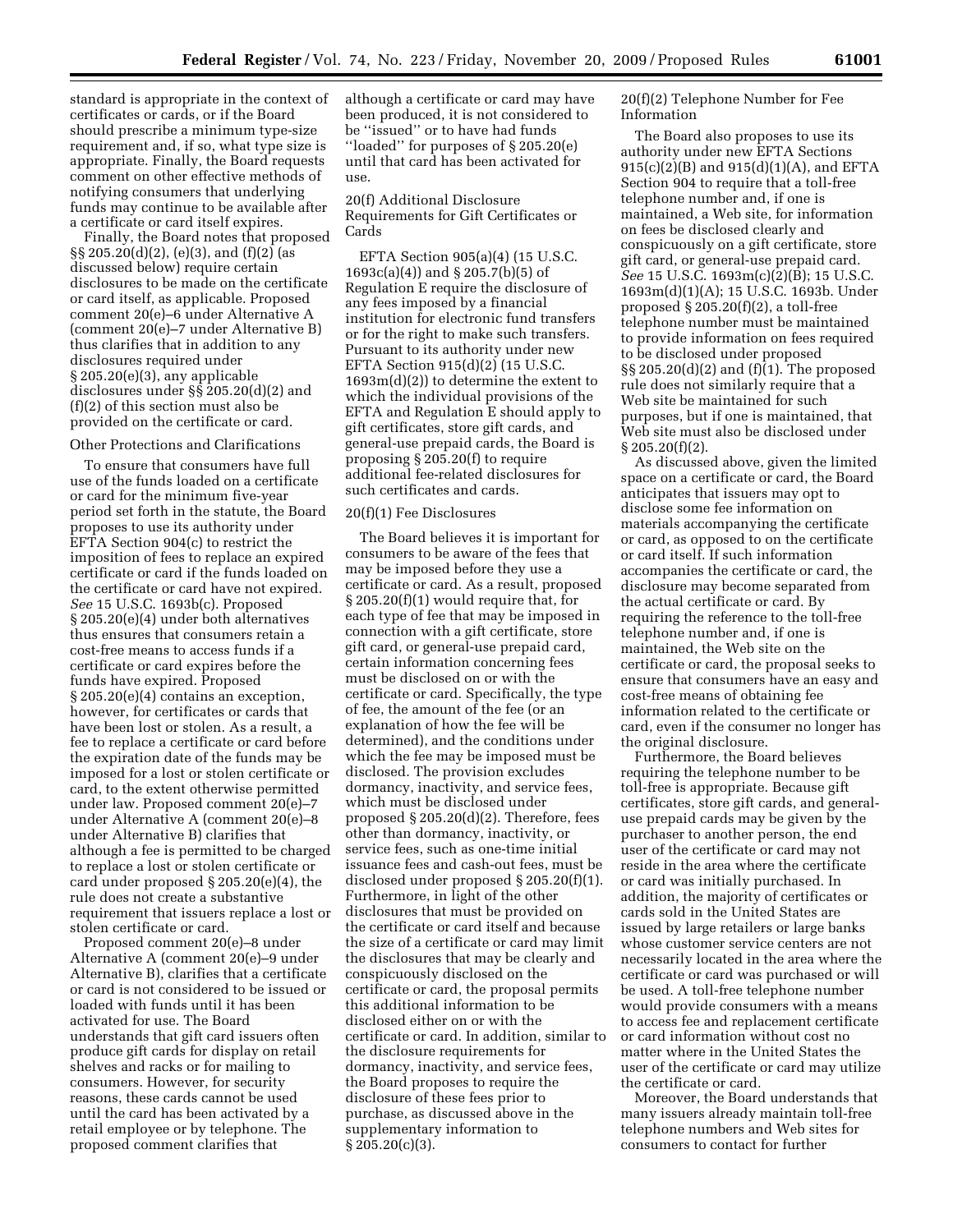information. Issuers maintaining tollfree telephone numbers or Web sites often provide this information directly on the certificates or cards they issue. As a result, the Board believes the proposed rule would not impose additional burden on many issuers.

The proposal contains several comments to clarify proposed § 205.20(f). Proposed comment 20(f)–1 clarifies that if a certificate or card does not have any fees, the disclosure required by § 205.20(f)(2) need not be disclosed on the certificate or card. A telephone number and a Web site may still be required to be disclosed pursuant to § 205.20(e)(3)(ii) if funds underlying a certificate or card may be available after the certificate or card expires.

Proposed comment 20(f)–2 clarifies that the same toll-free number and Web site may be used to fulfill the requirements of §§ 205.20(e)(3)(ii) and  $(f)(2).<sup>16</sup>$  Neither a toll-free number nor a Web site must be maintained or disclosed if no fees are imposed in connection with a certificate or card, and the certificate or card and underlying funds do not expire.

Proposed §§ 205.20(d)(2), (e)(3), and (f)(2) require certain disclosures to be made on the certificate or card itself, as applicable. Proposed comment 20(f)–3 thus clarifies that in addition to any disclosures required to be made pursuant to  $\S 205.20(f)(2)$ , any applicable disclosures under §§ 205.20(d)(2) and (e)(3) of this section must be disclosed on the certificate or card.

# Additional Issues

Authority To Adopt Additional EFTA Protections

New EFTA Section 915(d)(2) directs the Board to determine the extent to which the individual definitions and provisions of the EFTA or Regulation E should apply to general-use prepaid cards, gift certificates, and store gift cards. *See* 15 U.S.C. 1693m(d)(2). As discussed in proposed § 205.20(f), the Board is proposing to exercise this authority to mandate for each type of fee that may be imposed (such as a transaction fee, a balance inquiry fee, or an issuance fee), disclosure of the type of fee, the amount of the fee, and the conditions under which such fee may be imposed. These disclosures must be provided on or with a gift certificate, store gift card, or general-use prepaid card subject to the rule. This

requirement is consistent with the requirement in EFTA Section 905(a)(4)  $(15 \text{ U.S.C. } 1693c(a)(4))$  and Regulation E § 205.7(b)(5) to disclose any charges for EFTs or for the right to make transfers.

The Board is not proposing at this time to apply to gift certificates, store gift cards, or general-use prepaid cards, any other requirements that generally apply to accounts under the EFTA and Regulation E, such as periodic statement disclosures or error resolution obligations. *See, e.g.,* EFTA Sections 906(c) and 908; 15 U.S.C. 1693d(c) and 1693f. The Board believes that it is more appropriate to make any such determination in the context of a broader rulemaking that covers prepaid cards generally to avoid any regulatory gaps or inconsistencies. For example, a requirement to impose some form of periodic statement or error resolution obligations for reloadable gift cards could lead to inconsistent treatment if similar requirements were not simultaneously adopted for generalpurpose reloadable cards, which in many cases are marketed as substitutes for accounts subject to the EFTA and Regulation E.

At this time, the Board is also not proposing to exercise the authority under new EFTA Section 915(d)(1) to limit the amount of dormancy, inactivity, or service fees, or the balance below which such fees or charges may be assessed. *See* 15 U.S.C. 1693m(d)(1). The Board understands that dormancy and inactivity fees in connection with retail gift cards have trended downward over time. For example, the most recent survey by one government agency indicates the median inactivity fee has decreased from \$1.73 per month to \$1.38 per month from 2003 to 2007.17 Given this trend, there does not appear to be a need for the Board to adopt additional restrictions at this time. Moreover, the statute only permits one such fee per month if there has been no activity over the preceding 12-month period. The Board will continue to monitor the development of the gift card market and could take action to address dormancy, inactivity, or service fees at a later time, if appropriate.

# Transition Issues

As discussed above, the Credit Card Act requires the Board to adopt final rules implementing new EFTA Section 915 within nine months of the date of enactment, or no later than February 22, 2010. These final rules must become effective no later than August 22, 2010.

In light of the pending effective date of the final rule, the Board seeks comment on the potential costs that would be incurred if issuers and other program participants were required to remove and replace card stock, including cards that have already been placed into store inventory, to ensure that all products sold on or after August 22, 2010 fully comply with the new requirements.

The Board also solicits comment on whether it should consider rules to grandfather gift certificates, store gift cards, or general-use prepaid cards, as those terms are defined, that are in the marketplace as of the effective date of the rule from some or all of the requirements set forth in this rulemaking. For example, the Board could require all such certificates or cards to comply with the substantive restrictions on imposing dormancy, inactivity, or service fees, and expiration dates, but otherwise permit such certificates or cards to be sold even if they do not contain the required disclosures. To the extent such relief would be provided, however, the Board believes it would be appropriate to do so only for cards that are sold in physical retail channels, but not to cards that are purchased on-line or by telephone, as they may not present the same operational challenges in replacing existing card stock compared to the former. In addition, if the Board were to permit certificates or cards that are available on retail shelves or in distribution warehouses to be sold to consumers after the effective date, comment is requested regarding how issuers or vendors could alert consumers to the changed terms regarding dormancy, inactivity, or service fees and funds expiration dates. The Board also solicits comment on an appropriate transition period after which all certificates or cards must fully comply with the new rules.

# **V. Initial Regulatory Flexibility Analysis**

The Regulatory Flexibility Act (5 U.S.C. 601 *et seq.*) (RFA) generally requires an agency to perform an

<sup>16</sup>The contact information may also be the same contact information provided for any or all customer service issues or questions relating to the certificate or card.

<sup>17</sup>*See* Montgomery County Office of Consumer Protection, Gift Card Reports, 2003–2007 (available at: *http://www.montgomerycountymd.gov/ ocptmpl.asp?url=/content/ocp/consumer/azgiftcardreports.asp*). One major issuer of a network-branded gift cards has recently announced plans to eliminate monthly fees altogether. *See*  Andrew Martin, ''American Express to End Monthly Fees on Gift Cards,'' *New York Times,*  October 1, 2009, at B2. In addition, the Retail Gift Card Association which is comprised of nine of the top retail merchant issuers of retail closed-loop gift cards includes in its Code of Principles, the elimination of dormancy or inactivity fees and of expiration dates. *See* Retail Gift Card Association, Code of Principles (available at: *http:// www.thergca.org/uploads/ Code*\_*of*\_*Principles*\_*PDF.pdf*) .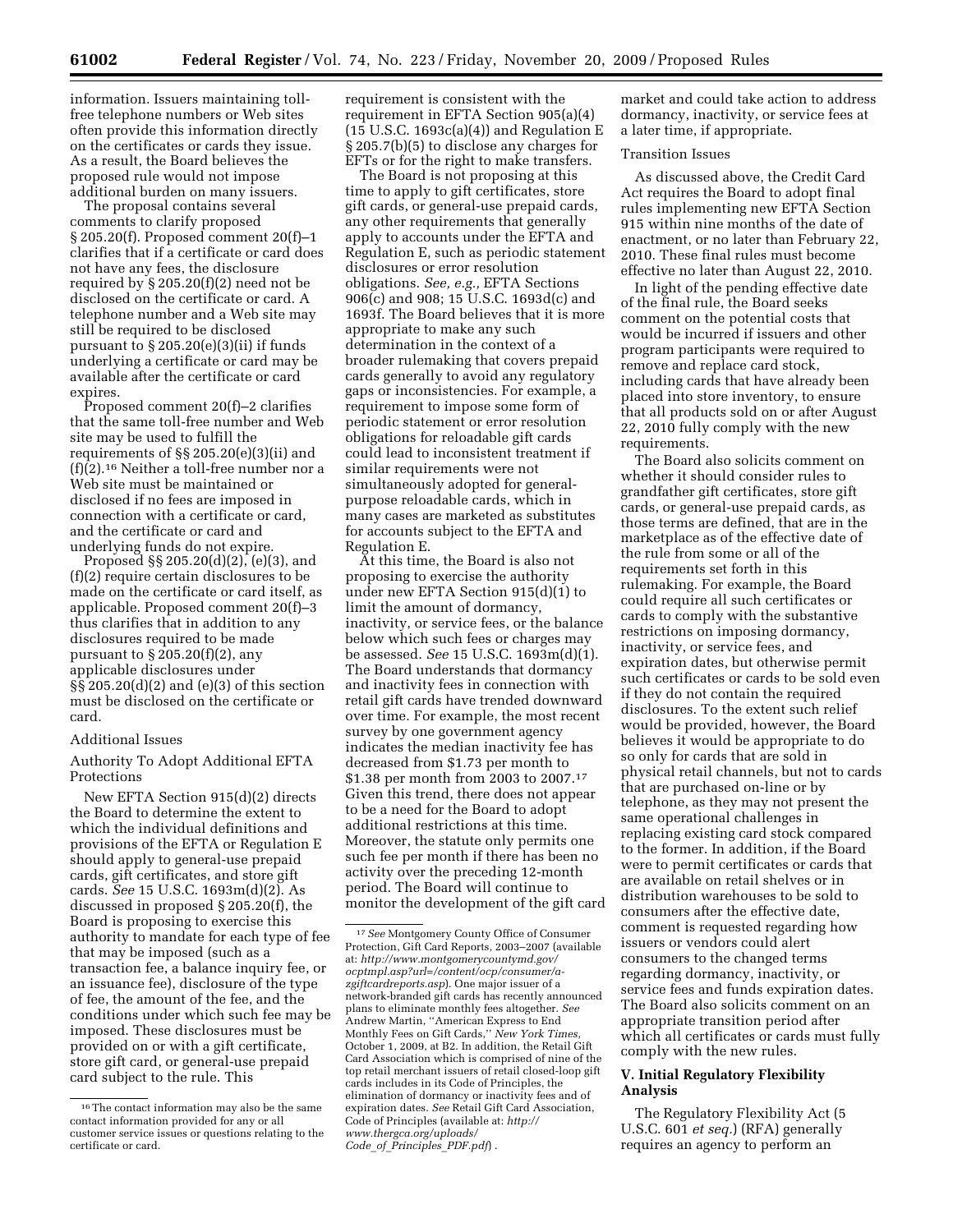assessment of the impact a rule is expected to have on small entities.

However, under section 605(b) of the RFA, the regulatory flexibility analysis otherwise required under section 604 of the RFA is not required if an agency certifies, along with a statement providing the factual basis for such certification, that the rule will not have a significant economic impact on a substantial number of small entities. Based on its analysis and for the reasons stated below, the Board believes that this proposed rule is not likely to have a significant economic impact on a substantial number of small entities. A final regulatory flexibility analysis will be conducted after consideration of comments received during the public comment period.

1. *Statement of the need for, and objectives of, the proposed rule.* The EFTA was enacted to provide a basic framework establishing the rights, liabilities, and responsibilities of participants in electronic fund transfer systems. The primary objective of the EFTA is the provision of individual consumer rights. 15 U.S.C. 1693. The EFTA authorizes the Board to prescribe regulations to carry out the purpose and provisions of the statute. 15 U.S.C. 1693b(a). The Act expressly states that the Board's regulations may contain ''such classifications, differentiations, or other provisions, \* \* \* as, in the judgment of the Board, are necessary or proper to effectuate the purposes of [the Act], to prevent circumvention or evasion [of the Act], or to facilitate compliance [with the Act].'' 15 U.S.C. 1693b(c).

The Board is proposing revisions to Regulation E to implement Title IV of the Credit Card Act which would generally prohibit any person from imposing a dormancy, inactivity, or service fee with respect to a gift certificate, store gift card, or general-use prepaid card. Title IV also generally provides that a gift certificate, store gift card, or general-use prepaid card may not be sold or issued unless the expiration date is no less than five years from the date a gift certificate is issued or five years from the date funds were last loaded to a store gift card or generaluse prepaid card.

In addition, the proposed rule would require the disclosure of all other fees imposed in connection with a gift certificate, store gift card, or general-use prepaid card. The certificate or card must also state a toll-free telephone number and, if one is maintained, a Web site that a consumer may contact to obtain fee information or replacement certificates or cards.

The Board believes that the revisions to Regulation E discussed above are consistent with the Act, as amended by Title IV of the Credit Card Act, and within Congress's broad grant of authority to the Board to adopt provisions that carry out the purposes of the statute.

2. *Small entities affected by the proposed rule.* The number of small entities affected by this proposal is unknown. Under the proposed rule, a person would be prohibited from imposing a dormancy, inactivity, or service fee with respect to a gift certificate, store gift card, or general-use prepaid card, unless three conditions are satisfied. First, a dormancy, inactivity, or service fee may be imposed only if there has been no activity with respect to the certificate or card within the one-year period prior to the imposition of the fee. Second, only one such fee may be assessed in a given calendar month. Third, disclosures regarding dormancy, inactivity, or service fees must be clearly and conspicuously stated on the certificate or card, and the issuer or vendor must provide these disclosures to the purchaser before the certificate or card is purchased.

The proposed rule would also provide that a gift certificate, store gift card, or general-use prepaid card may not be sold or issued unless the expiration date of the funds underlying the certificate or card is no less than five years after the date of issuance (in the case of a gift certificate) or five years after the date of last load of funds (in the case of a store gift card or general-use prepaid card). In addition, information regarding whether funds underlying a certificate or card may expire must be clearly and conspicuously stated on the certificate or card and given prior to purchase.

Two proposed alternative approaches are set forth to minimize potential confusion for consumers if the certificate or card expires before the underlying funds expire. The first alternative would prohibit the sale or issuance of a certificate or card that has a printed expiration date that is less than five years from the date of purchase. The second alternative would require entities subject to the rule to maintain policies or procedures to ensure that a consumer has a reasonable opportunity to purchase a certificate or card with an expiration date that is at least five years from the date of purchase. The proposed rule would also prohibit the imposition of any fees for replacing an expired certificate or card to ensure that consumers are able to access the underlying funds for the full five-year period.

In addition to the statutory fee restrictions described above, the proposed rule would require the disclosure of all other fees imposed in connection with a gift certificate, store gift card, or general-use prepaid card. These disclosures would have to be provided on or with the certificate or card and given prior to purchase. The proposed rule would also require the disclosure on the certificate or card of a toll-free telephone number and, if one is maintained, a Web site that a consumer may contact to obtain fee information or replacement certificates or cards.

Overall, to comply with the proposed rule, all persons involved in issuing, distributing or selling a gift card program may need to review and potentially revise disclosures that appear on or with a certificate or card. In addition, under either alternative approach to the rule addressing potential inconsistencies between card expiration dates and funds expiration dates, issuers, sellers, and distributors of gift certificates, store gift cards, and general-use prepaid cards will have to review and potentially revise their inventory distribution and management policies and controls to minimize the possibility that a consumer may purchase a card with an expiration date of less than five years from the date of purchase.

For gift certificates and store gift cards in particular, the proposed rule would potentially cover all merchants to the extent that they issue or sell gift certificates or store gift cards. According to the U.S. Census Bureau, there were over 3 million businesses that are involved in retail or food services as of September 2009.18 These businesses are potential issuers of gift certificates or store gift cards.19

The Small Business Administration (SBA) has defined a small business as one whose average annual receipts do not exceed \$7 million or who have fewer than 500 employees.20 Of the over 3 million retail or food services businesses, the Board expects that well

<sup>19</sup>The Board is unaware of any industry data regarding the number of merchants that issue gift certificates, store gift cards, or general-use prepaid cards. Nonetheless, the Board believes the actual number of merchants that issue such certificates or cards is likely to be far fewer than the number of businesses that are involved in retail or food services overall.

20*See* SBA, Summary of Size Standards by Industry (available at: *http://www.sba.gov/ contractingopportunities/officials/size/ summaryofssi/index.html*).

<sup>18</sup>*See* U.S. Census Bureau, Press Release, ''Advance Monthly Sales for Retail and Food Services—September 2009,'' (available at: *http:// www.census.gov/retail/marts/www/ marts*\_*current.pdf*).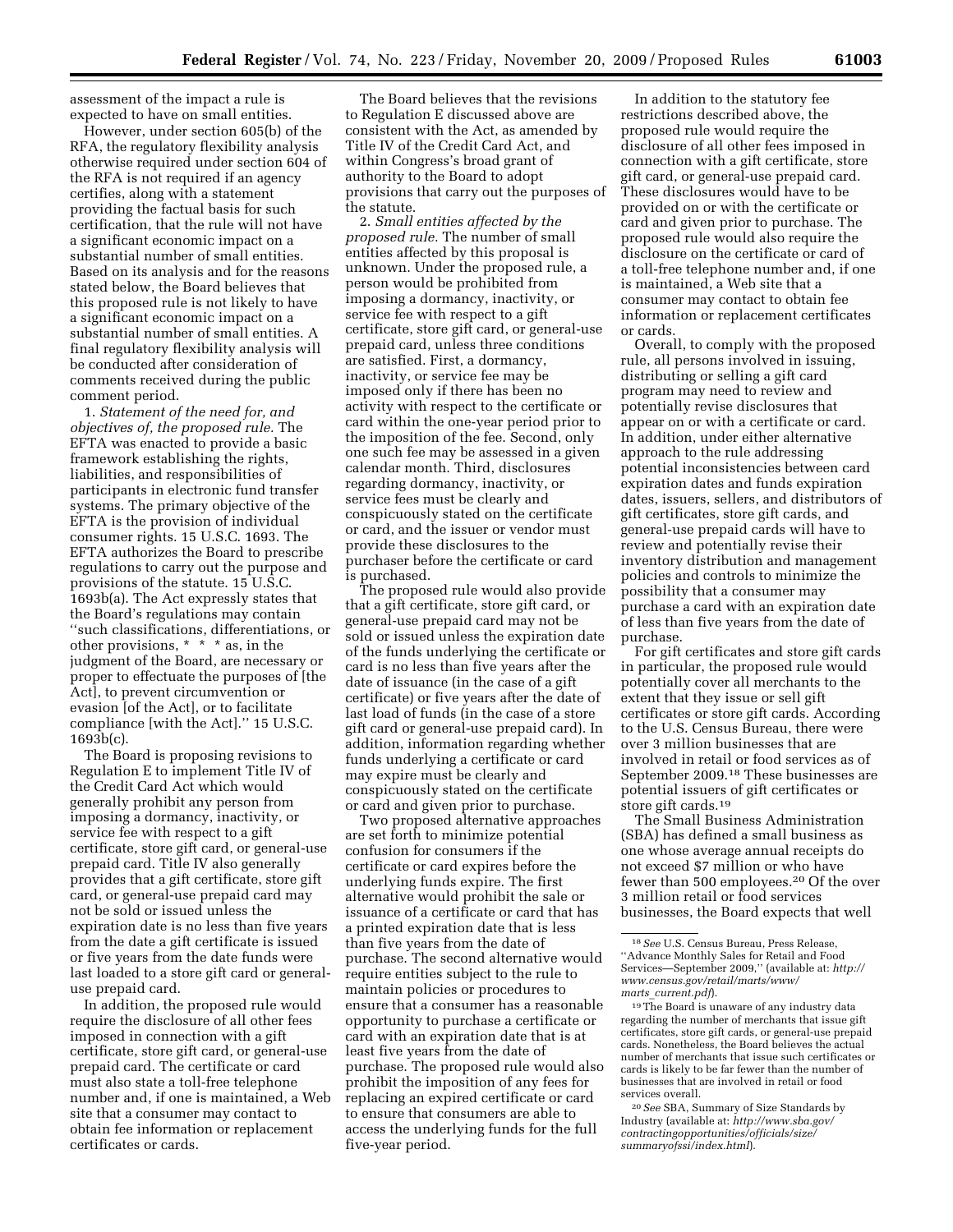over 90% of these businesses qualify as small businesses under the SBA's standards.21 Consequently, a very large number of small entities across all retail trade or food categories could be subject to the proposed rules.

Nonetheless, the proposed requirements would only apply to the extent that a certificate or card program imposes dormancy, inactivity, or service fees or establishes an expiration date with respect to the underlying funds. In this regard, the Board understands that the vast majority of gift certificates and store gift cards issued by merchants or retailers today do not carry such fees or expiration dates.22 Moreover, smaller merchants are more likely to issue gift certificates in paper form only. Such certificates are excluded from coverage by the statute and proposed rule. *See*  proposed § 205.20(b)(5). Thus, the Board believes the proposed rule would not impact a significant number of merchants that issue store gift cards or gift certificates. Similarly, the Board believes the proposed rule also would not significantly impact the entities that distribute or sell such cards or certificates on behalf of merchants. Moreover, the Board understands that given their size, such entities are unlikely to be ''small businesses'' as defined by the SBA.

In addition, the proposed rule would potentially cover issuers of general-use prepaid cards, primarily financial institutions, card program managers that issue or distribute general-use prepaid cards, and distributors or retailers of such cards. General-use prepaid cards may be more likely to carry dormancy, inactivity, or service fees and expiration dates compared to gift certificates and store gift cards. Consequently, entities that issue, distribute or sell general-use prepaid cards would be more likely to be impacted by the proposed rule.

As an initial matter, the Board notes that cards that would otherwise be considered general-use prepaid cards may in many cases be exempt from the statute and proposed rule because they

22*See* Montgomery County Office of Consumer Protection, Gift Cards 2007 (available at: *http:// www.montgomerycountymd.gov/ocptmpl.asp?url=/ content/ocp/consumer/a-zgiftcardreports.asp*) (reporting that 18 of 22 retail gift cards surveyed do not carry any fees or expiration dates). *See also*  Retail Gift Card Association, Code of Principles (available at: *http://www.thergca.org/uploads/ Code*\_*of*\_*Principles*\_*PDF.pdf*) (recommending as a best practice for retail gift card programs that no fees or expiration dates should apply).

are reloadable and not marketed or labeled as a gift card or gift certificate. Moreover, as noted above, open-loop cards, which include general-use prepaid cards, make up a relatively small portion of the total prepaid card market in terms of number of cards issued and the dollar value of the amounts loaded. Thus, although the Board is not aware of any data regarding entities that issue or otherwise sell general-use prepaid cards, the Board does not believe that, overall, the rule is likely to have a significant impact on a substantial number of small entities with respect to the issuance or sale of general-use prepaid cards.

3. *Other Federal rules.* The Board has not identified any Federal rules that duplicate, overlap, or conflict with the proposed revisions to Regulation E.

4. *Significant alternatives to the proposed revisions.* The Board solicits comment on any significant alternatives that would reduce regulatory burden associated with this proposed rule on small entities.

# **VI. Paperwork Reduction Act**

In accordance with the Paperwork Reduction Act (PRA) of 1995 (44 U.S.C. 3506; 5 CFR 1320 Appendix A.1), the Board reviewed the rule under the authority delegated to the Board by the Office of Management and Budget (OMB). The collection of information that is subject to the PRA by this proposed rule is found in 12 CFR part 205. The Federal Reserve may not conduct or sponsor, and an organization is not required to respond to, this information collection unless the information collection displays a currently valid OMB control number. The OMB control number is 7100–0200.

This information collection is required to provide benefits for consumers and is mandatory. *See* 15 U.S.C. 1693 *et seq.* Since the Board does not collect any information, no issue of confidentiality arises. The respondents/ recordkeepers are for-profit financial institutions, including small businesses. Institutions are required to retain records for 24 months, but this regulation does not specify types of records that must be retained.

Title IV of the Credit Card Act prohibits any person from imposing a dormancy, inactivity, or service fee with respect to a gift certificate, store gift card, or general-use prepaid card, unless three conditions are satisfied. First, such fees may be imposed only if there has been no activity with respect to the certificate or card within the one-year period prior to the imposition of the fee or charge. Second, only one such fee may be assessed in a given month.

Third, disclosures regarding dormancy, inactivity, or service fees must be clearly and conspicuously stated on the certificate or card, and the issuer or vendor must provide these disclosures before the certificate or card is purchased.

The Credit Card Act also provides that a gift certificate, store gift card, or general-use prepaid card may not be sold or issued unless the expiration date is no less than five years after the date of issuance (in the case of a gift certificate) or five years after the date of last load of funds (in the case of a store gift card or general-use prepaid card). In addition, the statute requires that the terms of expiration must be clearly and conspicuously stated on the certificate or card.

Any entities involved in the issuance, distribution, or sale of gift certificates, store gift cards, or general-use prepaid cards (or the issuance or distribution of loyalty, award, or promotional gift cards) potentially are affected by this collection of information because these entities will be required to provide disclosures regarding the fees imposed in connection with these certificates or cards and when the funds underlying a certificate or card expire. Under the proposed rule, gift certificates, store gift cards, and general-use prepaid cards must state certain disclosures about dormancy, inactivity, or service fees; expiration dates; and a telephone number and Web site, if one is maintained, for additional information. Disclosures about other fees must be provided on or with the certificate or card. In addition, disclosures about fees and expiration dates must be provided to the consumer prior to purchase. Loyalty, award, and promotional gift cards also must state disclosures regarding applicable fees and expiration dates.

Entities subject to the rule will have to review and revise disclosures that are currently provided on or with a certificate or card to ensure that they accurately state any fees and expiration dates that may apply.

The total estimated burden increase, as well as the estimates of the burden increase associated with each major section of the proposed rule as set forth below, represents averages for all respondents regulated by the Federal Reserve. The Federal Reserve expects that the amount of time required to implement each of the proposed changes for a given institution may vary based on the size and complexity of the respondent. Furthermore, the burden estimate for this rulemaking includes the burden addressing overdrafts to Regulation E, as announced in a

<sup>21</sup>*See* Small Business Administration, Office of the Advocacy, Frequently Asked Questions (available at: *http://web.sba.gov/faqs/ faqindex.cfm?areaID=24*); Employer Firms, & Employment by Employment Size of Firm by NAICS Codes, 2006 (available at: *http:// www.sba.gov/advo/research/us06*\_*n6.pdf*).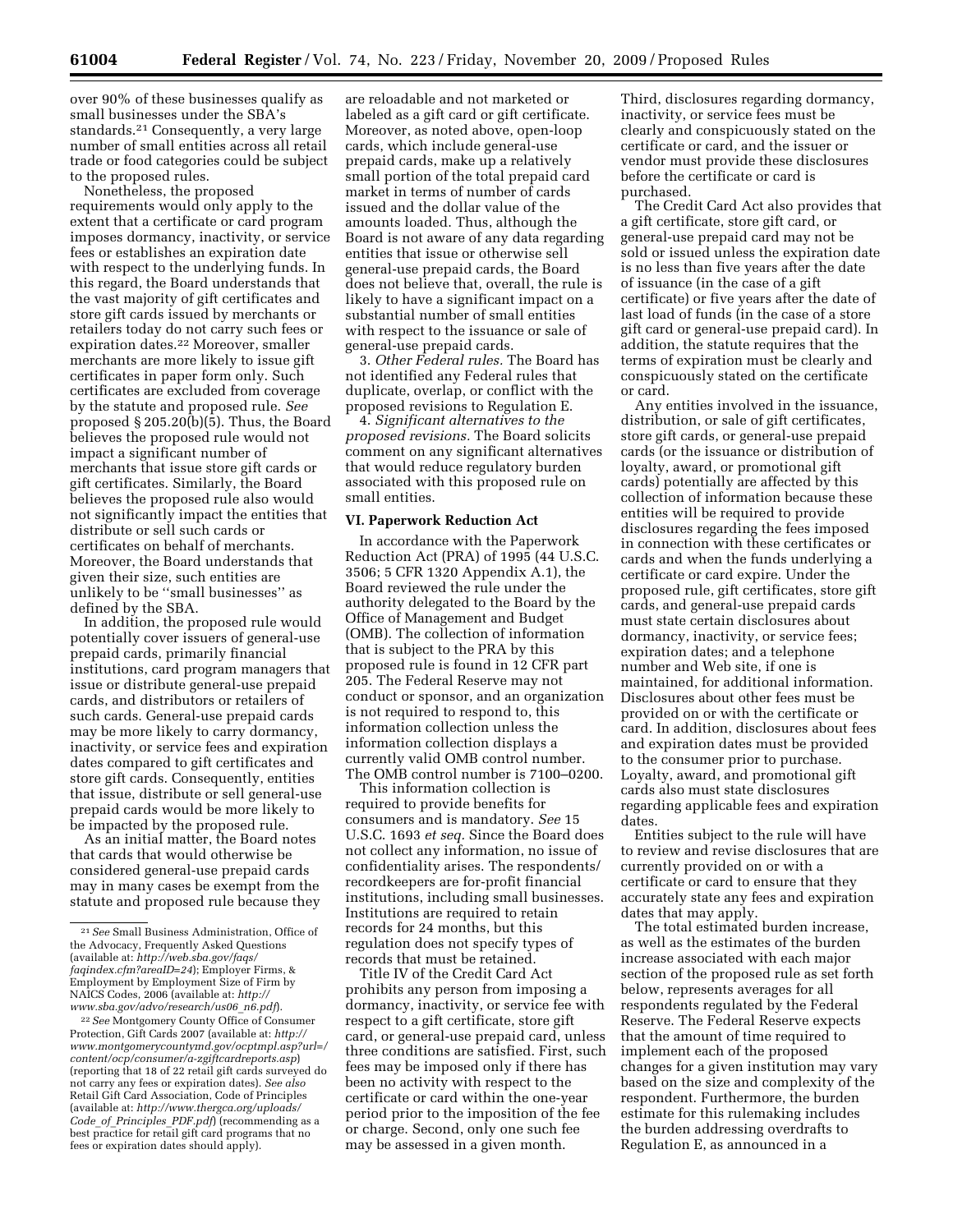separate final rulemaking (Docket No. R–1343).

Proposed § 205.20(b)(2) implements the exclusion for cards, codes, or other devices that are reloadable and not marketed or labeled as a gift card or gift certificate. As noted in proposed comment 205.20(b)(2)–4.i., institutions would qualify for this exclusion so long as policies and procedures reasonably designed to avoid the marketing of a prepaid card not otherwise subject to the rule, such as a general-purpose reloadable card, as a gift card or gift certificate are established and maintained. The Federal Reserve estimates that the 1,205 respondents regulated by the Federal Reserve would take, on average, 40 hours (one-business week) to implement written policies and procedures and provide training associated with proposed § 205.20(b)(2). The Federal Reserve estimates the annual one-time burden for respondents to be 48,200 hours and believes that, on a continuing basis, respondents would take an average of 8 hours annually to maintain their policies and procedures.

The Federal Reserve is proposing two alternative approaches for applying new EFTA Section 915(c) to the expiration of a certificate or card in § 205.20(e)(1). Alternative A proposes that institutions may not sell a gift certificate, store gift card, or general-use prepaid card subject to an expiration date unless the certificate or card expiration date is at least five years after the date the certificate or card is sold or issued to a consumer. Alternative B would require institutions involved in issuing, distributing, and selling certificates or cards to adopt policies and procedures to ensure that a consumer will have a reasonable opportunity to purchase a certificate or card with at least five years remaining until the certificate or card expiration date. With either alternative the Federal Reserve estimates that the 1,205 respondents regulated by the Federal Reserve would take, on average, 40 hours (one-business week) to implement or modify written policies and procedures and provide training associated with proposed § 205.20(e)(1). The Federal Reserve estimates the annual one-time burden for respondents to be 48,200 hours and believes that, on a continuing basis, respondents would take an average of 8 hours annually to maintain their policies and procedures.

Under proposed § 205.20(e)(3), three disclosures must be stated on the certificate or card, as applicable: (1) Disclosures must state the terms of expiration of the underlying funds or, if the underlying funds do not expire, that fact; (2) Disclosures must also include a toll-free telephone number and, if one is

maintained, a Web site that a consumer may use to obtain a replacement certificate or card after the certificate or card expires, if the underlying funds may be available; (3) The terms and conditions of funds expiration required to be disclosed must also include a statement that the certificate or card expires, but the underlying funds either do not expire or expire later than the certificate or card, and that the consumer may contact the issuer for a replacement card. The Federal Reserve estimates that the 1,205 respondents regulated by the Federal Reserve would take, on average, 80 hours (two-business weeks) to update their systems to revise disclosures and redesign certificates or cards to comply with the proposed disclosure requirements in section 205.20(e)(3). The Federal Reserve estimates the annual one-time burden for respondents to be 96,400 hours and believes that, on a continuing basis, there would be no additional increase in burden.

The Federal Reserve estimates the proposed rule would impose a one-time increase in the annual burden under Regulation E for all respondents regulated by the Federal Reserve by 192,800 hours, from 526,520 to 719,320 hours. In addition, the Federal Reserve estimates that, on a continuing basis, the proposed requirements would increase the annual burden by 19,280 hours from 526,520 to 545,800 hours. The total annual burden would increase by 212,080 hours, from 526,520 to 738,600 hours.

The other Federal financial agencies are responsible for estimating and reporting to OMB the total paperwork burden for the institutions for which they have administrative enforcement authority. They may, but are not required to, use the Federal Reserve's burden estimation methodology. Using the Federal Reserve's method, the current total estimated annual burden for all persons subject to Regulation E, including Federal Reserve-supervised institutions would be approximately 1,403,459 hours. The above estimates represent an average across all respondents and reflect variations between persons based on their size, complexity, and practices. All covered persons, including depository institutions (of which there are approximately 17,200), potentially are affected by this collection of information, and thus are respondents for purposes of the PRA. The proposed rule would impose a one-time increase in the estimated annual burden for such institutions by 2,752,000 hours. On a continuing basis the proposed rule would increase in the estimated annual

burden for such institutions by 275,200 hours. The proposal total annual burden for the respondents regulated by the Federal financial agencies is estimated to be 4,430,659 hours.

Comments are invited on: (a) Whether the proposed collection of information is necessary for the proper performance of the Federal Reserve's functions; including whether the information has practical utility; (b) the accuracy of the Federal Reserve's estimate of the burden of the proposed information collection, including the cost of compliance; (c) ways to enhance the quality, utility, and clarity of the information to be collected; and (d) ways to minimize the burden of information collection on respondents, including through the use of automated collection techniques or other forms of information technology. Comments on the collection of information should be sent to Michelle Shore, Federal Reserve Board Clearance Officer, Division of Research and Statistics, Mail Stop 95–A, Board of Governors of the Federal Reserve System, Washington, DC 20551, with copies of such comments sent to the Office of Management and Budget, Paperwork Reduction Project (7100– 0200), Washington, DC 20503.

#### **Text of Proposed Revisions**

Certain conventions have been used to highlight the proposed changes to the text of the regulation and staff commentary. New language is shown inside bold-faced arrows, while language that would be deleted is set off with bold-faced brackets.

#### **List of Subjects in 12 CFR Part 205**

Consumer protection, Electronic fund transfers, Federal Reserve System, Reporting and recordkeeping requirements.

For the reasons set forth in the preamble, the Board proposes to amend 12 CFR part 205 and the Official Staff Commentary, as follows:

# **PART 205—ELECTRONIC FUND TRANSFERS (REGULATION E)**

1. The authority citation for part 205 continues to read as follows:

**Authority:** 15 U.S.C. 1693b.

2. Section 205.4(a)(1) is revised to read as follows:

# **§ 205.4 General disclosure requirements; jointly offered services.**

(a)(1) *Form of disclosures.* Disclosures required under this part shall be clear and readily understandable, in writing, and in a form the consumer may  $keep$ , except as otherwise provided in this part $\blacktriangle$ . The disclosures required by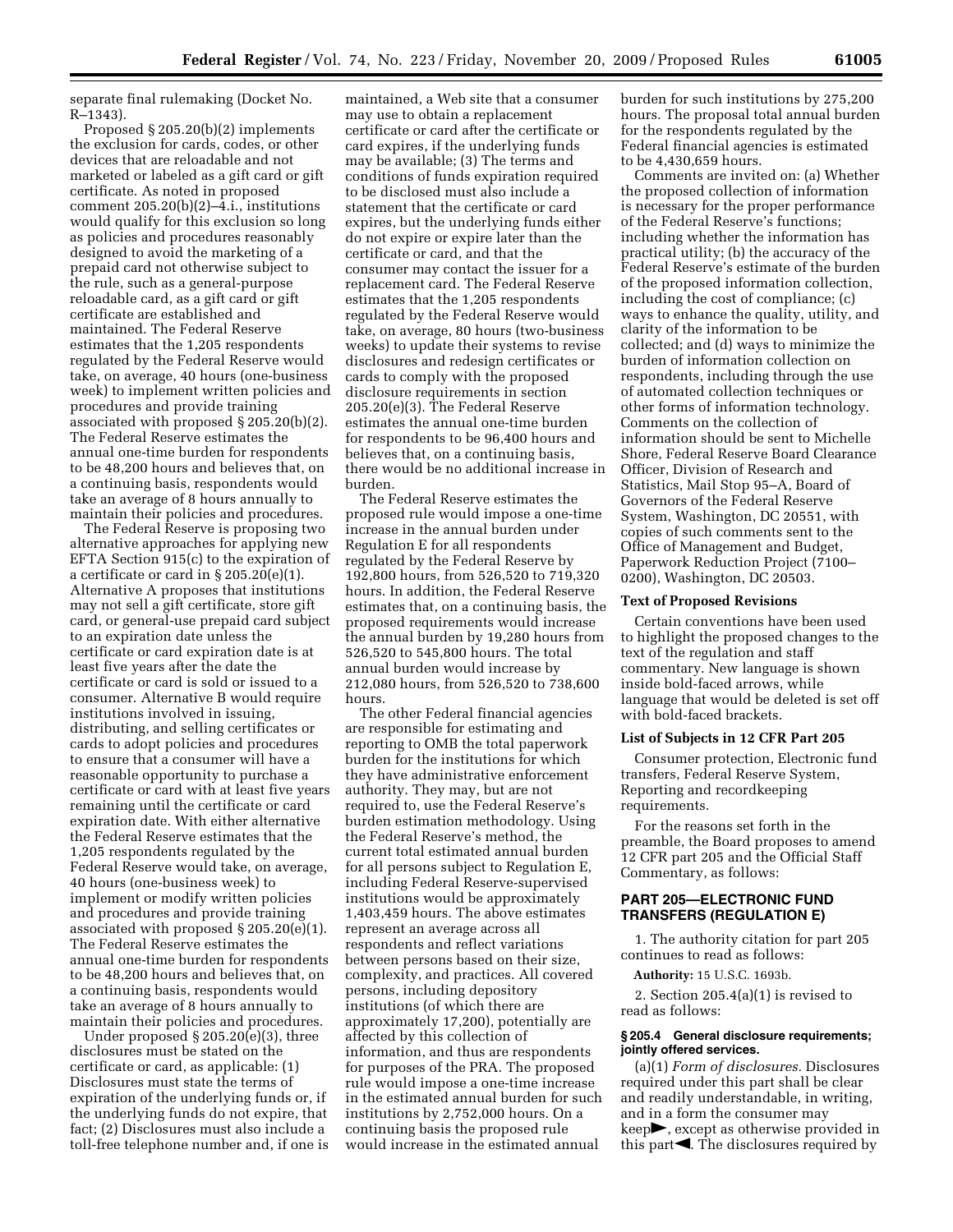this part may be provided to the consumer in electronic form, subject to compliance with the consumer-consent and other applicable provisions of the Electronic Signatures in Global and National Commerce Act (E-Sign Act) (15 U.S.C. 7001 *et seq.*). A financial institution may use commonly accepted or readily understandable abbreviations in complying with the disclosure requirements of this part.

\* \* \* \* \*

3. Section 205.12(b)(1) is revised to read as follows:

#### **§ 205.12 Relation to other laws.**

- $\star$   $\star$   $\star$
- (b) \* \* \*

(1) *Inconsistent requirements.* The Board shall determine, upon its own motion or upon the request of a State, financial institution, or other interested party, whether the act and this part preempt State law relating to electronic fund transfers $\blacktriangleright$ , or to dormancy, inactivity, or service fees, or expiration dates, of gift certificates, store gift cards, or general-use prepaid cards $\blacktriangleleft$ .

\* \* \* \* \*

4. Section 205.20 is added as follows:

# **§ 205.20 Requirements for gift cards and gift certificates.**

(a) *Definitions.* For purposes of this section, except as excluded under paragraph (b), the following definitions apply:

(1) *Gift certificate* means a card, code, or other device that is:

(i) Issued to a consumer in a specified amount that may not be increased or reloaded in exchange for payment; and

(ii) Redeemable upon presentation at a single merchant or an affiliated group of merchants for goods or services.

(2) *Store gift card* means a card, code, or other device that is:

(i) Issued to a consumer in a specified amount, whether or not that amount may be increased or reloaded by the cardholder, in exchange for payment; and

(ii) Redeemable upon presentation at a single merchant or an affiliated group of merchants for goods or services.

(3) *General-use prepaid card* means a card, code, or other device that is:

(i) Issued to a consumer in a specified amount, whether or not that amount may be increased or reloaded by the cardholder, in exchange for payment; and

(ii) Redeemable upon presentation at multiple, unaffiliated merchants for goods or services, or usable at automated teller machines.

(4) *Loyalty, award, or promotional gift card* means a card, code, or other device that:

(i) Is issued in connection with a loyalty, award, or promotional program;

(ii) Is redeemable upon presentation at one or more merchants for goods or services, or usable at automated teller machines; and

(iii) Sets forth the disclosures specified in paragraphs (d)(2), (e)(2), and (f)(2) of this section and provides the disclosures specified in paragraph (f)(1) of this section on or with the card, code, or other device.

(5) *Dormancy or inactivity fee.* The terms ''dormancy fee'' and ''inactivity fee'' mean a fee for non-use of or inactivity on a gift certificate, store gift card, or general-use prepaid card.

(6) *Service fee.* The term ''service fee'' means a periodic fee for holding or use of a gift certificate, store gift card, or general-use prepaid card.

(b) *Exclusions.* The terms ''gift certificate,'' ''store gift card,'' and ''general-use prepaid card'', as defined in paragraph (a) of this section, do not include any card, code, or other device that is:

(1) Useable solely for telephone services;

(2) Reloadable and not marketed or labeled as a gift card or gift certificate;

(3) A loyalty, award, or promotional gift card;

(4) Not marketed to the general public;

(5) Issued in paper form only; or (6) Redeemable solely for admission to events or venues at a particular location or group of affiliated locations, or to obtain goods or services, in conjunction with admission to such events or venues, at the event or venue or at specific locations affiliated with and in geographic proximity to the event or venue.

(c) *Form of disclosures.* (1) *Clear and conspicuous.* Disclosures made under this section must be clear and conspicuous. The disclosures may contain commonly accepted or readily understandable abbreviations or symbols.

(2) *Format.* Disclosures made under this section generally must be provided to the consumer in written or electronic form. Only disclosures provided under paragraph (c)(3) of this section may be given orally.

(3) *Disclosures prior to purchase.*  Before a gift certificate, store gift card, or general-use prepaid card is purchased, the issuer or vendor of such certificate or card must disclose to the consumer the information required by paragraphs  $(d)(2)$ ,  $(e)(3)$ , and  $(f)(1)$  of this section.

(4) *Disclosures on the certificate or card.* Paragraphs (d)(2), (e)(3), and (f)(2) of this section require that certain

information be disclosed on the certificate or card. A disclosure made in an accompanying terms and conditions document, on packaging surrounding a certificate or card, or on a sticker or other label affixed to the certificate or card does not constitute a disclosure on the certificate or card.

(d) *Prohibition on imposition of fees or charges.* 

No person may impose a dormancy, inactivity, or service fee with respect to a gift certificate, store gift card, or general-use prepaid card, unless:

(1) There has been no activity with respect to the certificate or card in the one-year period ending on the date on which the fee is imposed;

(2) The following are stated, as applicable, clearly and conspicuously on the gift certificate, store gift card, or general-use prepaid card:

(i) The amount of any dormancy, inactivity, or service fee that may be charged;

(ii) How often such fee may be assessed; and

(iii) That such fee may be assessed for inactivity; and

(3) Not more than one dormancy, inactivity, or service fee is imposed in any given calendar month.

# **Alternative A—Paragraph (e)**

(e) *Prohibition on sale of gift certificates or cards with expiration dates.* No person may sell or issue a gift certificate, store gift card, or general-use prepaid card with an expiration date, unless:

(1) The certificate or card expiration date, if any, is at least five years after the date the certificate or card was sold or issued to a consumer;

(2) The expiration date for the underlying funds is at least the later of:

(i) Five years after the date the gift certificate was issued, or five years after the date on which funds were last loaded to a store gift card or general-use prepaid card; or

(ii) The certificate or card expiration date, if any;

(3) The following disclosures are provided on the certificate or card, as applicable:

(i) The expiration date for the underlying funds or, if the underlying funds do not expire, that fact;

(ii) A toll-free telephone number and, if one is maintained, a Web site that a consumer may use to obtain a replacement certificate or card after the certificate or card expires if the underlying funds may be available; and

(iii) A statement, disclosed with equal prominence and in close proximity to the certificate or card expiration date, that the certificate or card expires, but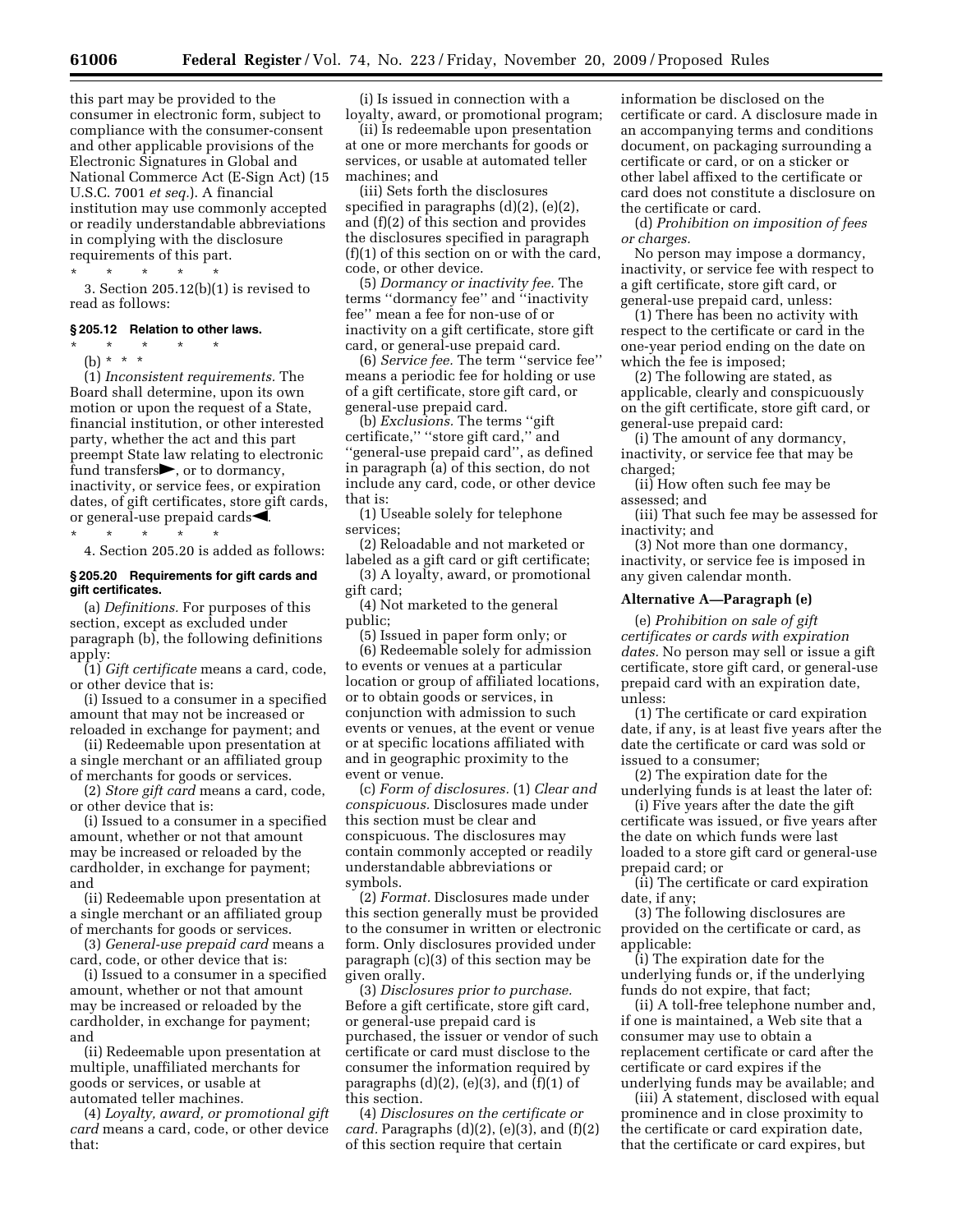the underlying funds either do not expire or expire later than the certificate or card, and that the consumer may contact the issuer for a replacement card; and

(4) No fee or charge is imposed on the cardholder for replacing the gift certificate, store gift card, or general-use prepaid card prior to the funds expiration date, unless such certificate or card has been lost or stolen.

#### **Alternative B—Paragraph (e)**

(e) *Prohibition on sale of gift certificates or cards with expiration dates.* No person may sell or issue a gift certificate, store gift card, or general-use prepaid card with an expiration date, unless:

(1) The person has policies and procedures in place to ensure that a consumer will have a reasonable opportunity to purchase a certificate or card with at least five years remaining until the certificate or card expiration date;

(2) The expiration date for the underlying funds is at least the later of:

(i) Five years after the date the gift certificate was issued, or the date on which funds were last loaded to a store

gift card or general-use prepaid card; or (ii) The certificate or card expiration date, if any;

(3) The following disclosures are provided on the certificate or card, as applicable:

(i) The expiration date for the underlying funds or, if the underlying funds do not expire, that fact;

(ii) A toll-free telephone number and, if one is maintained, a Web site that a consumer may use to obtain a replacement certificate or card after the certificate or card expires if the underlying funds may be available; and

(iii) A statement, disclosed with equal prominence and in close proximity to the certificate or card expiration date, that the certificate or card expires, but the underlying funds either do not expire or expire later than the certificate or card, and that the consumer may contact the issuer for a replacement card; and

(4) No fee or charge is imposed on the cardholder for replacing the gift certificate, store gift card, or general-use prepaid card prior to the funds expiration date, unless such certificate or card has been lost or stolen.

(f) *Additional disclosure requirements for gift certificates or cards.* Additional disclosures must be provided in connection with a gift certificate, store gift card, or general-use prepaid card, as applicable, as indicated below:

(1) *Fee disclosures.* For each type of fee that may be imposed in connection

with the certificate or card (other than a dormancy, inactivity, or service fee subject to the disclosure requirements under paragraph (d)(2) of this section), the following information must be provided on or with the certificate or card:

(i) The type of fee;

(ii) The amount of the fee (or an explanation of how the fee will be determined); and

(iii) The conditions under which the fee may be imposed.

(2) *Telephone number for fee information.* A toll-free telephone number and, if one is maintained, a Web site that a consumer may use to obtain information about fees described in paragraphs  $(d)(2)$  and  $(f)(1)$  of this section must be disclosed on the certificate or card.

5. In Supplement I to part 205.

a. Under § 205.12 Relation to other laws, under *(b) Preemption of inconsistent State laws,* paragraph 1. is revised.

b. Section 205.20—Requirements for Gift Cards and Gift Certificates is added.

# **Supplement I to Part 205—Official Staff Interpretations**

\* \* \* \* \*

\* \* \* \* \*

*Section 205.12—Relation to Other Laws* 

(b) Preemption of Inconsistent State Laws

1. *Specific determinations.* The regulation prescribes standards for determining whether State laws that govern  $EFTs$ , dormancy, inactivity, or service fees, or expiration dates of gift certificates, store gift cards, or generaluse prepaid cards  $\blacktriangleleft$  are preempted by the act and the regulation. A State law that is inconsistent may be preempted even if the Board has not issued a determination. However, nothing in section 205.12(b) provides a financial institution with immunity for violations of State law if the institution chooses not to make State disclosures and the Board later determines that the State law is not preempted. \* \* \* \* \*

# *Section 205.20—Requirements for Gift Cards and Gift Certificates*

#### 20(a) Definitions

1. *Form of card, code, or device.*  Section 205.20 applies to any card, code, or other device that meets one of the definitions in  $\S 205.20(a)(1)$  through (a)(3) of this section, even if it is not issued in card form. Section 205.20 would apply, for example, to the issuance of an account number or bar

code that can access underlying funds. Similarly, § 205.20 would apply to a device with a chip or other embedded mechanism, linking the device to stored funds, such as a mobile phone or sticker containing a contactless chip, if the device otherwise meets the definition of gift certificate, store gift card or generaluse prepaid card.

2. *Electronic promise.* The term ''electronic promise'' as used in EFTA Sections 915(a)(2)(B), (a)(2)(C), and (a)(2)(D) means a person's commitment or obligation communicated or stored in electronic form made to a consumer to provide payment for goods or services for transactions initiated by the consumer. The electronic promise is itself represented by a card, code or other device that is issued or honored by the person, reflecting the person's commitment or obligation to pay. For example, if a merchant issues a code that can be given as a gift and that entitles the recipient to redeem the code in an on-line transaction for goods or services, that code represents an electronic promise by the merchant and would be a card, code, or other device covered by § 205.20.

#### Paragraph 20(a)(2)—Store Gift Card

1. *Relationship between ''gift certificate'' and ''store gift card''.* The term "store gift card" in  $\S 205.20(a)(2)$ includes ''gift certificates'' as defined in § 205.20(a)(1). For example, a numeric or alphanumeric code representing a specified dollar amount or value that is electronically sent to a consumer as a gift which can be redeemed or exchanged by the recipient to obtain goods or services may be both a ''gift certificate'' and a ''store gift card'' if the specified amount or value cannot be increased.

2. *Affiliated group of merchants.* The term ''affiliated group of merchants'' means two or more affiliated merchants or other persons that are related by common ownership or common corporate control (*see, e.g.,* 12 CFR 227.3(b) and 12 CFR 223.2) and that share the same name, mark, or logo. For example, the term would include franchisees that are subject to a common set of corporate policies or practices under the terms of their franchise licenses. The term also applies to two or more merchants or other persons that agree among each other, by contract or otherwise, to redeem cards, codes, or other devices bearing the same name, mark, or logo (other than the mark, logo, or brand of a payment network), for the purchase of goods or services solely at such merchants or persons. For example, assume a movie theatre chain and a restaurant chain jointly agree to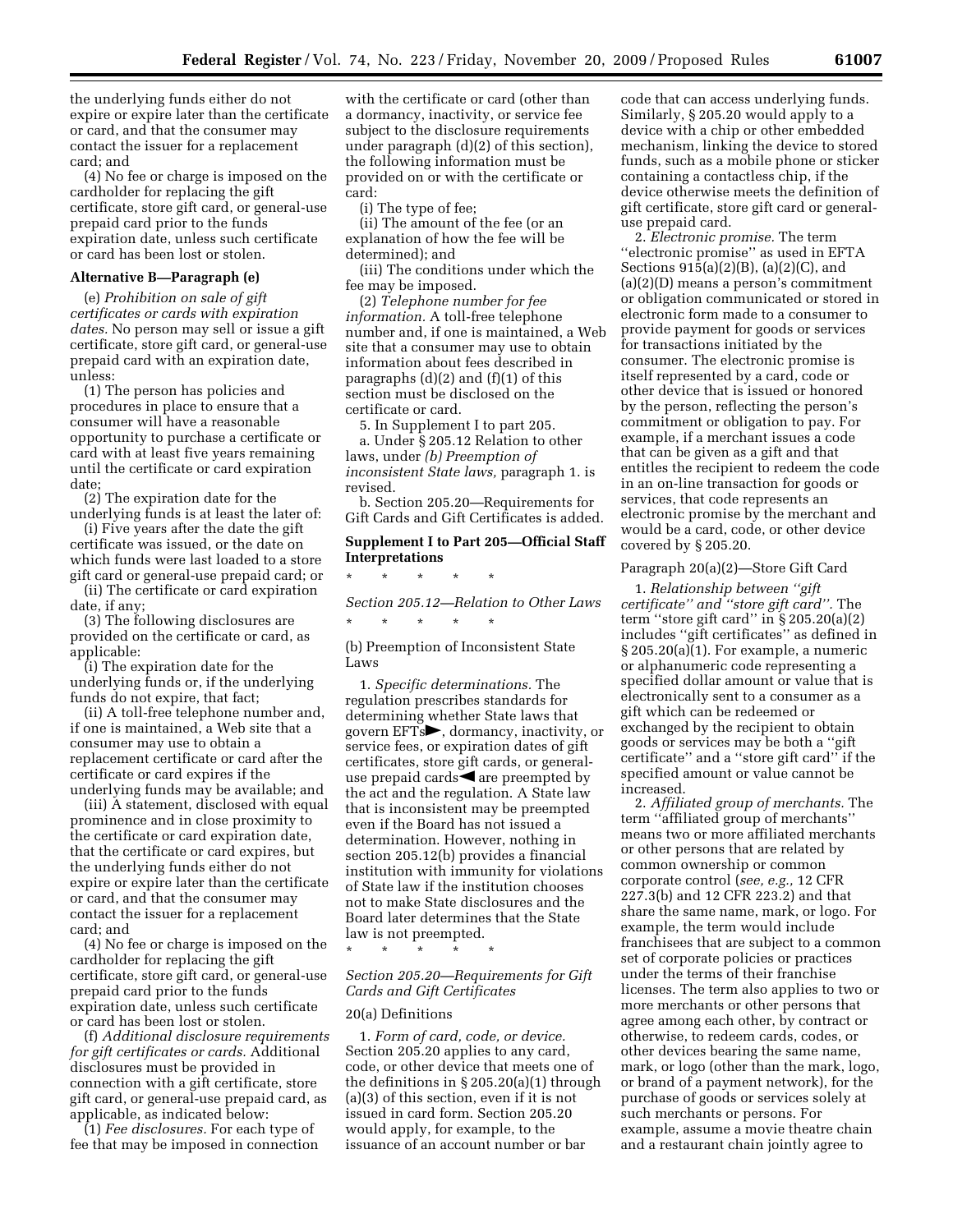issue cards that share the same ''Flix and Food'' logo that can be redeemed solely towards the purchase of movie tickets or concessions at any of the participating movie theatres, or towards the purchase of food or beverages at any of the participating restaurants. For purposes of § 205.20, the movie theatres and the restaurants would be considered to be an affiliated group of merchants, and the cards would be considered to be ''store gift cards.''

3. *Mall gift cards. See* comment  $20(a)(3)-2.$ 

# Paragraph 20(a)(3)—General-Use Prepaid Card

1. *Redeemable upon presentation at multiple, unaffiliated merchants.* A card, code, or other device is redeemable upon presentation at multiple, unaffiliated merchants if, for example, such merchants agree to honor the card, code, or device if it bears the mark, logo, or brand of a payment network, pursuant to the rules of the payment network.

2. *Mall gift cards.* Mall gift cards which are generally intended to be used or redeemed for goods or services at participating retailers within a shopping mall may be considered store gift cards or general-use prepaid cards depending on the locations in which the cards may be redeemed. For example, if a mall card may only be redeemed at merchants within the mall itself, the card is more likely be considered a store gift card. However, certain mall cards also carry the brand of a payment network and can be used at any retailer that accepts that card brand, including retailers located outside of the mall. Such cards would be considered general-use prepaid cards.

#### Paragraph 20(a)(4)—Loyalty, Award, or Promotional Gift Card

1. *Examples of loyalty, award, or promotional programs.* Section 205.20(a)(4) defines a loyalty, award, or promotional gift card as a card, code, or other device that is issued in connection with a loyalty, award or promotional program. Such cards, codes, or other devices are excluded from the definitions of ''gift certificate,'' ''store gift card,'' and ''general-use prepaid card'' under § 205.20(b)(3), provided that the disclosures specified in paragraphs  $(d)(2)$ ,  $(e)(2)$ , and  $(f)$  of this section are given to the consumer, on or with the card, as specified in § 205.20(a)(4)(iii). Examples of loyalty, award or promotional programs include:

i. Loyalty or consumer retention programs operated or administered by a merchant that provide to consumers cards redeemable for goods or services

or other monetary value as a reward for certain purchases at or visits to the participating merchant;

ii. Rebate programs operated or administered by a merchant or product manufacturer that provide cards redeemable for goods or services or other monetary value to consumers in connection with the consumer's purchase of a product or service and the consumer's completion of the rebate submission process.

iii. Sweepstakes or contests that distribute cards redeemable for goods or services or other monetary value to consumers as an invitation to enter into the promotion for a chance to win a prize.

iv. Referral programs that may provide cards redeemable for goods or services or other monetary value to consumers in exchange for referring other potential consumers to a merchant.

v. Incentive programs through which an employer may provide cards redeemable for goods or services or other monetary value to employees, for example, to recognize job performance, such as increased sales.

#### Paragraph 20(a)(6)—Service Fee

1. *Service fees.* Under § 205.20(a)(6), a service fee includes a periodic fee for holding or use of a gift certificate, store gift card, or general-use prepaid card. A periodic fee includes any fee that may be imposed on a gift certificate, store gift card, or general-use prepaid card from time to time for holding or using the certificate or card, such as a monthly maintenance fee, a transaction fee, a reload fee, or a balance inquiry fee, whether or not the fee is waived for a certain period of time or is only imposed after a certain period of time. A service fee does not include a onetime fee, such as an initial issuance fee or a cash-out fee.

#### 20(b) Exclusions

1. *Application of exclusion.* A card, code, or other device is excluded from the definition of ''gift certificate,'' ''store gift card,'' or ''general-use prepaid card'' if it meets any of the exclusions in § 205.20(b). An excluded card, code, or other device generally is not subject to any of the requirements of this section. (*See,* however, § 205.20(a)(4)(iii), requiring certain disclosures for loyalty, award, or promotional gift cards).

2. *Eligibility for multiple exclusions.*  A card, code, or other device may fall within more than one exclusion. If a card, code, or other device falls within any exclusion, it generally is not covered by § 205.20, even if another exclusion may not apply. Thus, for

example, a corporation may award its employees with a gift card of a type that can also be purchased directly from the merchant. While the card may not qualify for the exclusion for cards, codes, or other devices not marketed to the general public under § 205.20(b)(4) because the card can also be obtained through retail channels, it may nevertheless be exempt from the substantive requirements of § 205.20 because it is a loyalty, award, or promotional gift card. (*See,* however,  $\S 205.20(a)(4)$ (iii), requiring certain disclosures for loyalty, award, or promotional gift cards.).

Paragraph 20(b)(1)—Usable Solely for Telephone Services

1. *Examples of excluded products.*  The exclusion for products usable solely for telephone services applies to prepaid cards for long-distance telephone service, prepaid cards for wireless telephone service and prepaid cards for other services analogous in function to a telephone, such as prepaid cards for voice over Internet protocol (VoIP) access time.

Paragraph 20(b)(2)—Reloadable and Not Marketed or Labeled as a Gift Card or Gift Certificate

1. *Reloadable.* A card, code, or other device is ''reloadable'' if it has the capability of having more funds added by a cardholder after the initial purchase or issuance.

2. *Marketed or labeled as a gift card or gift certificate.* The term ''marketed or labeled as a gift card or gift certificate'' means directly or indirectly offering, advertising or otherwise suggesting the potential use of a card, code or other device, as a gift for another person. Whether the exclusion applies generally does not depend on the type of entity that makes the promotional message. For example, a card may be marketed or labeled as a gift card or gift certificate if anyone (other than the purchaser of the card), including the issuer, the retailer, the program manager that may distribute the card, or the payment network on which a card is used, promotes the use of the card as a gift card or gift certificate. A card or certificate, including a general-purpose reloadable card, is marketed or labeled as a gift card or gift certificate even if it is only occasionally marketed as a gift card or gift certificate. For example, a reloadable network-branded card would be marketed or labeled as a gift card or gift certificate if the issuer principally advertises the card as a less costly alternative to a bank account but promotes the card in a television, radio, newspaper, or Internet advertisement, or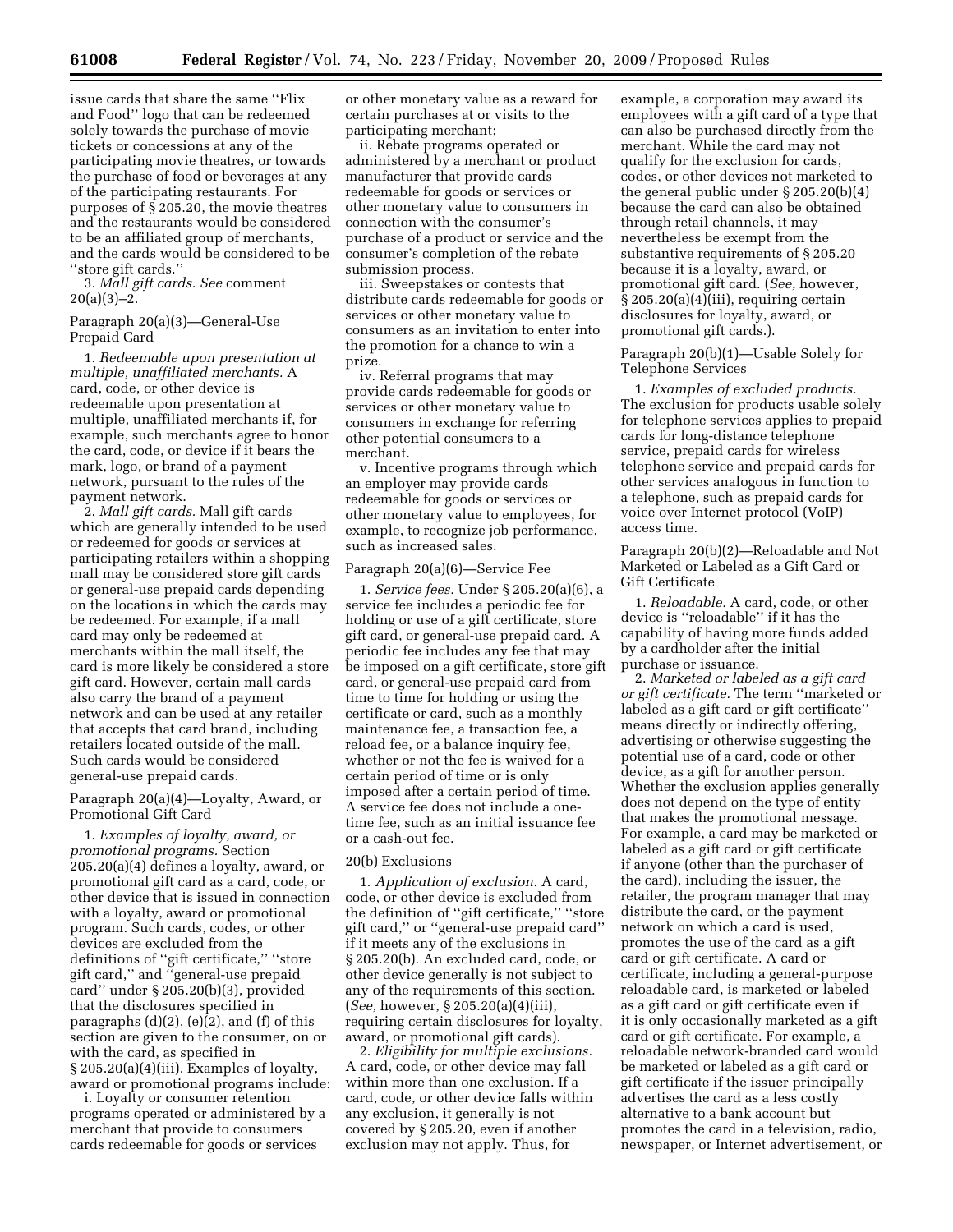on signage as ''the perfect gift'' during the holiday season.

3. *Examples of marketed or labeled as a gift card or gift certificate.* Examples of marketed or labeled as a gift card or gift certificate include:

i. Displaying the word ''gift'' or ''present'' on a card, certificate, or accompanying material, including documentation, packaging and promotional displays;

ii. Representing or suggesting that a certificate or card can be given to another person, for example, as a ''token of appreciation'' or a ''stocking stuffer,'' or displaying a congratulatory message on the card, certificate or accompanying material;

iii. Incorporating gift-giving or celebratory imagery or motifs, such as a bow, ribbon, wrapped present, candle, or congratulatory message, on a card, certificate, accompanying documentation, or promotional material.

The term does not include:

i. Representing that a card or certificate can be used as a substitute for a checking, savings, or deposit account;

ii. Representing that a card or certificate can be used to pay for a consumer's health-related expenses—for example, a card tied to a health savings account;

iii. Representing that a card or certificate can be used as a substitute for travelers' checks or cash by the purchaser;

iv. Representing that a card or certificate can be used as a budgetary tool or to cover emergency expenses.

4. *Reasonable procedures regarding marketing.* The exclusion for a card, code, or other device is reloadable and is not marketed or labeled as a gift card or gift certificate in § 205.20(b)(2) applies if an individual card, code, or other device is not marketed or labeled as a gift card or gift certificate and if entities subject to the rule maintain policies and procedures reasonably designed to avoid such marketing. The following examples illustrate the application of  $\S 205.20(b)(2)$ :

i. An issuer or program manager of prepaid cards agrees to sell generalpurpose reloadable cards through a retailer. The contract between the issuer or program manager and the retailer establishes the terms and conditions under which the cards may be sold and marketed at the retailer. The terms and conditions include restrictions prohibiting the general-purpose reloadable cards from being marketed as a gift card or gift certificate, and requirements for policies and procedures to regularly monitor or otherwise verify that the cards are not

being marketed as such. The issuer or program manager sets up one promotional display at the retailer for gift cards and another physically separated display for excluded products under § 205.20(b), including generalpurpose reloadable cards and wireless telephone cards, such that a reasonable consumer would not believe that the excluded cards are gift cards. The exclusion in § 205.20(b)(2) applies even if a retail clerk inadvertently stocks or places some of the general-purpose reloadable cards on the gift card display notwithstanding the issuer or program manager's maintenance of policies and procedures reasonably designed to avoid the marketing of the generalpurpose reloadable cards as gift cards or gift certificates.

ii. Same facts as in i., except that the issuer or program manager sets up a single promotional display at the retailer on which a variety of prepaid cards are sold, including store gift cards, general-purpose reloadable cards, and wireless telephone cards. A sign stating ''Gift Cards'' appears prominently at the top of the display. The issuer or program manager does not qualify for the exclusion in § 205.20(b)(2) with respect to the general-purpose reloadable card because the issuer or program manager does not maintain policies and procedures reasonably designed to avoid the marketing of the general-purpose reloadable cards as gift cards or gift certificates.

Paragraph 20(b)(4)—Not Marketed to the General Public

1. *Marketed to the general public.* A card, code, or other device is marketed to the general public if the potential use of the card, code, or other device is directly or indirectly offered, advertised, or otherwise promoted to the general public. A card, code, or other device may be marketed to the general public regardless of the advertising medium, including television, radio, newspaper, the Internet, or signage. In addition, the method of distribution by itself is not dispositive in determining whether a card, code, or other device is marketed to the general public. Factors that may be considered in determining whether the exclusion applies to a particular card, code, or other device include the means or channel through which the card, code, or device may be obtained by a consumer, the subset of consumers that are eligible to obtain the card, code or device, and whether the availability of the card, code, or device is advertised or otherwise promoted in the marketplace.

2. *Examples illustrating exclusion for cards, codes, or other devices ''not* 

*marketed to the general public.''* The following examples illustrate application of the exclusion in § 205.20(b)(4) for cards, codes, or other devices not marketed to the general public.

i. A merchant sells its gift cards at a discount to a business which may give them to employees or loyal consumers as incentives or rewards. In determining whether the gift card falls within the exclusion in § 205.20(b)(4), the merchant must consider whether the card is of a type that is advertised or made available to consumers generally or can be obtained elsewhere. If the card can also be purchased through retail channels, the exclusion in § 205.20(b)(4) does not apply, even if the consumer obtained the card from the business as an incentive or reward. *See, however,*   $\S 205.20(b)(3)$ .

ii. A national retail chain decides to market its gift cards only to members of its frequent buyer program. If any member of the general public may become a member of the program, the card does not fall within the exclusion in § 205.20(b)(4) because the general public has the ability to obtain the cards.

iii. An issuer of prepaid cards advertises a reloadable card to teenagers and their parents promoting the card for use by teenagers for occasional expenses, schoolbooks and emergencies and by parents to monitor spending. Because the card is marketed to and may be sold to any member of the general public, the exclusion in  $\S 205.20(b)(4)$  does not apply.

iv. An insurance company settles a policyholder's claim and distributes the insurance proceeds to the consumer by means of a prepaid card. Because the prepaid card is simply the means for providing the insurance proceeds to the consumer and the availability of the card is not advertised to the general public, the exclusion in § 205.20(b)(4) applies.

v. An employer provides a prepaid card to its employees to cover travel expenses and per diem. Because the prepaid card is simply the means for distributing travel expenses and per diem and the availability of the card is not advertised or available to the general public, the exclusion in § 205.20(b)(4) applies.

vi. A merchant provides store credit to a consumer following a merchandise return by issuing a prepaid card that clearly indicates that the card contains funds for store credit. Because the prepaid card is issued for the stated purpose of providing store credit to the consumer and the ability to receive refunds by a prepaid card is not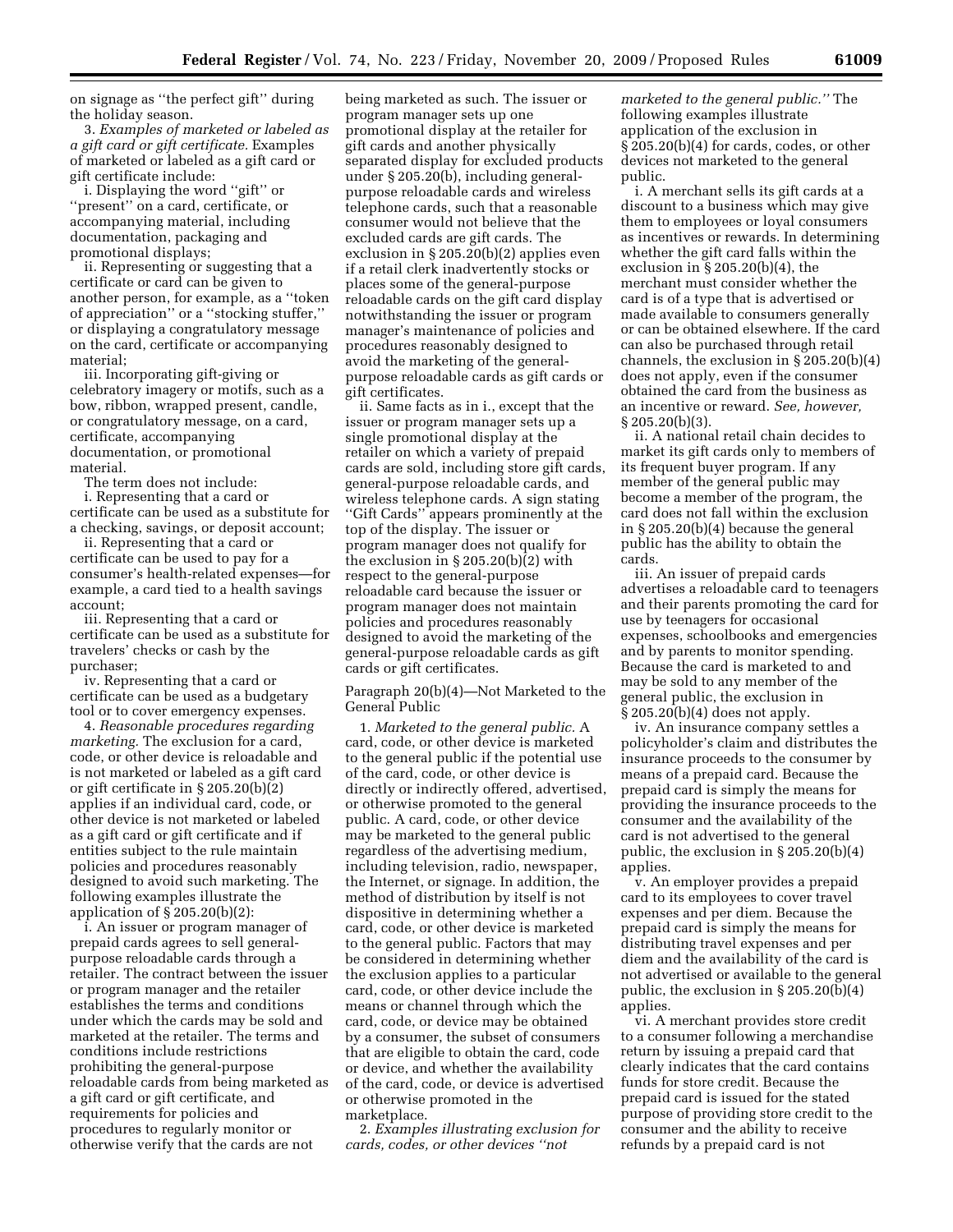advertised to the general public, the exclusion in § 205.20(b)(4) applies.

vii. A tax preparation company elects to distribute tax refunds to its clients by issuing non-reloadable prepaid cards, but does not advertise or otherwise promote the ability to receive proceeds in this manner. Because the prepaid card is simply the mechanism for providing the tax refund to the consumer, and the tax preparer does not advertise the ability to obtain tax refunds by a prepaid card, the exclusion in § 205.20(b)(4) applies. However, if the tax preparer promotes the ability to receive tax refund proceeds through a prepaid card as a way to obtain ''faster'' access to the proceeds, the exclusion in § 205.20(b)(4) does not apply.

# Paragraph 20(b)(5)—Issued in Paper Form Only

1. *Exclusion explained.* To qualify for the exclusion in § 205.20(b)(5), the sole means of issuing the card, code, or other device must be in a paper form. Thus, the exclusion generally applies to certificates issued in paper form where solely the paper itself may be used to purchase goods or services. A card, code or other device is not issued solely in paper form simply because it may be reproduced or printed on paper. For example, a bar code or card or certificate number sent electronically to a consumer and redeemable for goods and services is not issued in paper form, even if it may be reproduced or otherwise printed on paper by the consumer. Similarly, an on-line retailer may electronically mail a certificate redeemable for goods or services to a consumer, which the consumer could print out on a home printer. In these circumstances, although the consumer might hold a paper facsimile of the card, code, or other device, the exclusion does not apply because the information necessary to redeem the value was initially issued in electronic form. However, a paper certificate that bears a bar code or account number may fall within the exclusion in § 205.20(b)(5) if the bar code or account number is not issued in any form other than on the paper. In addition, the exclusion in § 205.20(b)(5) would continue to apply in circumstances where an issuer replaces a gift certificate that was initially issued in paper form with a card or electronic code (for example, to replace a lost paper certificate).

Paragraph 20(b)(6)—Redeemable Solely for Admission to Events or Venues

1. *Examples.* The exclusion for payment cards, codes, or other devices that are redeemable solely for admission to events or venues at a particular

location or group of affiliated locations generally applies to cards, codes, or other devices that are not redeemed for a specified monetary value, but rather for admission for entry to an event or venue. The exclusion also covers a card, code, or other device that is usable to purchase of goods or services purchased in addition to entry into the event or the venue, either at the event or venue or at an affiliated location or location in geographic proximity to the event or venue. The following examples illustrate the scope of § 205.20(b)(6):

i. A consumer purchases a prepaid card that entitles the holder to a ticket for entry to an amusement park. The prepaid card does not state a monetary value and may only be used for entry to the park. The card qualifies for the exclusion in § 205.20(b)(6) because it is redeemable solely for admission or entry to an event or venue.

ii. Same facts as in i., except that the gift card also entitles the holder of the gift card to a dollar amount that can be applied towards the purchase of food and beverages or goods or services at the park or at nearby affiliated locations. The card qualifies for the exclusion in § 205.20(b)(6) because it is redeemable for admission or entry and for goods or services in conjunction with that admission.

iii. A consumer purchases a \$25 gift card that the holder of the gift card can use to make purchases at a merchant but alternatively can also apply the value on the card towards the cost of admission to the merchant's affiliated amusement park. The card is not eligible for the exclusion in § 205.20(b)(6) because it is not redeemable solely for the admission or ticket itself (or for goods and services purchased in conjunction with such admission). The card meets the definition of ''store gift card'' and is therefore subject to the substantive and disclosure requirements of §§ 205.20(d), (e), and (f), unless a different exclusion applies.

iv. A consumer purchases a gift card that is redeemable for a particular service such as a spa treatment or for a one-night hotel stay. The card is not eligible for the exclusion in § 205.20(b)(6) because it is not redeemable for admission to an event or venue (in this case, the spa or hotel), but instead for a specified service at the spa or hotel. The card meets the definition of ''store gift card'' and is therefore subject to the substantive and disclosure requirements of §§ 205.20(d), (e), and (f), unless a different exclusion applies.

v. A consumer purchases a gift card that is redeemable solely for a one-year membership to a buyer's club or warehouse, or to a gym. The card falls

within the exclusion in § 205.20(b)(6) because it is redeemable solely for membership to the club or gym and the membership is necessary for entry or admission to the club or gym. The exclusion would not apply, however, if the card has value that could be applied *either* to membership or for goods or services at the warehouse or gym.

# 20(c) Form of Disclosures

Paragraph 20(c)(1)—Clear and Conspicuous

1. *Clear and conspicuous standard.*  All disclosures required by this section must be clear and conspicuous. Disclosures are clear and conspicuous for purposes of this section if they are readily understandable and, in the case of written and electronic disclosures, the location and type size are readily noticeable to consumers. Disclosures need not be located on the front of the certificate or card to be considered clear and conspicuous. Disclosures are clear and conspicuous for the purposes of this section if they are in a print that contrasts with and is otherwise not obstructed by the background on which they are printed. For example, disclosures on a card or computer screen are not likely to be conspicuous if obscured by a logo printed in the background. Similarly, disclosures on the back of a card that are printed on top of indentations from embossed type on the front of the card are not likely to be conspicuous if it obstructs the readability of the type. To the extent permitted, oral disclosures meet the standard when they are given at a volume and speed sufficient for a consumer to hear and comprehend them.

2. *Abbreviations and symbols.*  Disclosures may contain commonly accepted or readily understandable abbreviations or symbols, such as ''mo.'' for month or a ''/'' to indicate ''per.'' Under the clear and conspicuous standard, it is sufficient to state, for example, that a particular fee is charged ''\$2.50/mo. after 12 mos.''

#### Paragraph 20(c)(2)—Format

1. *Electronic disclosures.* Disclosures provided electronically pursuant to this section are not subject to compliance with the consumer-consent and other applicable provisions of the Electronic Signatures in Global and National Commerce Act (E-Sign Act) (15 U.S.C. 7001 *et seq.*). Electronic disclosures may not be provided through a hyperlink or in another manner by which the purchaser can bypass the disclosure. An issuer or vendor is not required to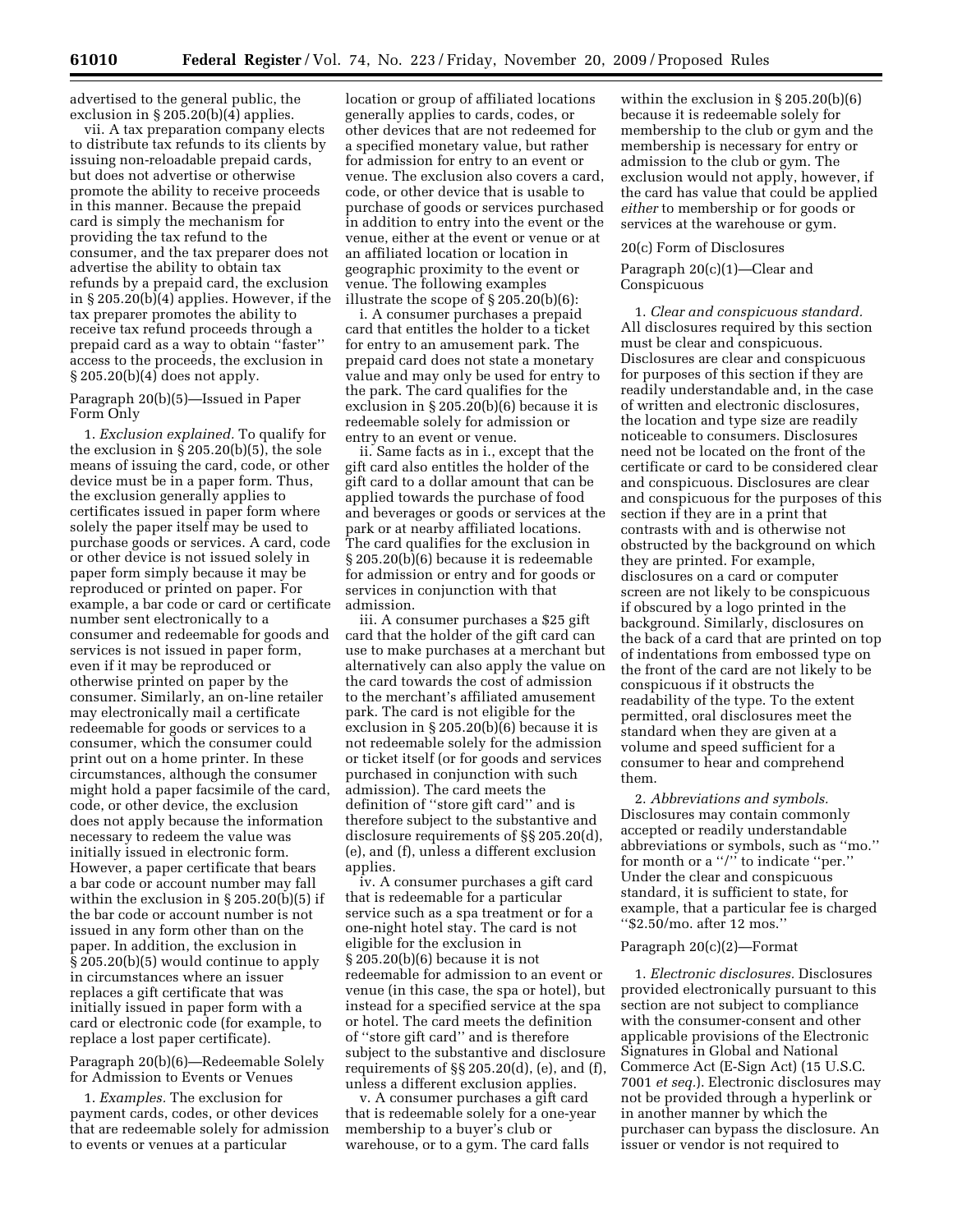confirm that the consumer has read the electronic disclosures.

2. *Non-physical certificates and cards.*  If no certificate or card is issued, the disclosures must accompany the code, confirmation, or other written or electronic document provided to the consumer.

Paragraph 20(c)(3)—Disclosure Prior to Purchase

1. *Method of purchase.* The disclosures must be provided before a certificate or card is purchased regardless of whether the certificate or card is purchased in person, on-line, by telephone, or by other means.

20(d) Prohibition on Imposition of Fees or Charges

1. *One-year period.* Section 205.20(d) provides, in part, that a person may not impose a dormancy, inactivity, or service fee with respect to a gift certificate, store gift card, or general-use prepaid card until there has been no activity with respect to the certificate or card in the one-year period ending on the date on which the fee is imposed. The following examples illustrate this rule:

i. A certificate or card is purchased on January 15 of year one. If there has been no activity on the certificate or card since the certificate or card was purchased, a dormancy, inactivity, or service fee may not be imposed on the certificate or card until January 15 of year two.

ii. A certificate or card is purchased on February 29 of a leap year. If there has been no activity on the certificate or card since the certificate or card was purchased, a dormancy, inactivity, or service fee may not be imposed on the certificate or card until February 28 of the following year.

iii. Same facts as i., and a fee was imposed on January 15 of year two. Because no more than one dormancy, inactivity, or service fee may be imposed in any given calendar month, the earliest date that another dormancy, inactivity, or service fee may be imposed, assuming there continues to be no activity on the certificate or card, is February 1 of year two. A dormancy, inactivity, or service fee is permitted to be imposed on February 1 of year two because there has been no activity on the certificate or card for the preceding year (February 1 of year one through January 31 of year two), and February is a new calendar month.

iv. Same facts as i., and a fee was imposed on January 15 of year two. On January 31 of year two, the consumer uses the card to make a purchase. Under this circumstance, another dormancy,

inactivity, or service fee could not be imposed until January 31 of year three at the earliest, assuming there has been no activity on the certificate or card since January 31 of year two.

2. *Activity.* Any action by a consumer to increase, decrease, or otherwise make use of the funds underlying a gift certificate, store gift card, or general-use prepaid card constitutes activity for purposes of § 205.20(d). For example, the purchase and activation of a certificate or card or the reloading of funds onto a store gift card or generaluse prepaid card constitutes activity. However, neither the imposition of a fee, the replacement of an expired, lost, or stolen certificate or card, nor a balance inquiry constitutes activity with respect to a gift certificate, store gift card, or general-use prepaid card.

3. *Relationship between §§ 205.20(d)(2) and (c)(3).* Sections  $205.20(d)(2)$  and  $(c)(3)$  contain similar, but not identical, disclosure requirements. Section 205.20(d)(2) requires the disclosure of dormancy, inactivity, and service fees on a certificate or card. Section 205.20(c)(3) requires that an issuer or vendor of such certificate or card disclose to a consumer any dormancy, inactivity, and service fees associated with the certificate or card before such certificate or card may be purchased. Depending on the context, a single disclosure that meets the clear and conspicuous requirements of both §§ 205.20(d)(2) and (c)(3) may be used to disclose a dormancy, inactivity, or service fee. For example, if the disclosures on a certificate or card, required by  $\S 205.20(d)(2)$ , are visible to the consumer without having to remove packaging or other materials sold with the certificate or card, for a purchase made in person, the disclosures also meet the requirements of  $\S 205.20(c)(3)$ . Otherwise, a dormancy, inactivity, or service fee may need to be disclosed multiple times or in multiple locations to satisfy the requirements of §§ 205.20(d)(2) and (c)(3). For example, if the disclosures on a certificate or card, required by  $\S 205.20(d)(2)$ , are obstructed by packaging or other materials sold with the certificate or card, for a purchase made in person, they also must be disclosed on the packaging sold with the certificate or card or in other manner visible to the consumer to meet the requirements of § 205.20(c)(3).

4. *Relationship between §§ 205.20(d)(2), (e)(3), and (f)(2).* In addition to any disclosures required under § 205.20(d)(2), any applicable disclosures under §§ 205.20(e)(3) and (f)(2) of this section must also be provided on the certificate or card.

5. *One fee per month.* Under § 205.20(d)(3), no more than one dormancy, inactivity, or service fee may be imposed in any given calendar month. For example, if a dormancy fee is imposed on January 1, following a year of inactivity, and a consumer makes a balance inquiry on January 15, a balance inquiry fee may not be imposed at that time because a dormancy fee was already imposed earlier that month and a balance inquiry fee is a type of service fee. If, however, the dormancy fee could be imposed on January 1, following a year of inactivity, and the consumer performs a balance inquiry on January 1, the person assessing the fees may choose whether to impose the dormancy fee or the balance inquiry fee on January 1. The restriction in § 205.20(d)(3) does not apply to any fee that is not a dormancy, inactivity, or service fee. For example, assume a service fee is imposed on January 1, following a year of inactivity. If a consumer cashes out the funds on a general-use prepaid card on January 15, a cash-out fee may be imposed at that time because a cash-out fee is not a dormancy, inactivity, or service fee.

# 20(e) Prohibition on Sale of Gift Certificates or Cards With Expiration Dates

#### Alternative A

1. *Disclosure of funds expiration date not required.* Section 205.20(e)(3)(i) does not require disclosure of the precise date the funds will expire. It is sufficient to disclose, for example, ''Funds expire 5 years from the date funds last loaded to the card.''; ''Funds can be used 5 years from the date money was last added to the card.''; or ''Funds do not expire.''

2. *Disclosure not required if no expiration date.* If the certificate or card and underlying funds do not expire, the disclosure required by § 205.20(e)(3)(i) need not be stated on the certificate or card.

3. *Reference to toll-free telephone number and Web site.* If a certificate or card does not expire, or if the underlying funds are not available after the certificate or card expires, the disclosure required by § 205.20(e)(3)(ii) need not be stated on the certificate or card. *See, however,* § 205.20(f)(2).

4. *Relationship to § 226.20(f)(2).* The same toll-free telephone number and Web site may be used to comply with §§ 226.20(e)(3)(ii) and (f)(2). Neither a toll-free number nor a Web site must be maintained or disclosed on a certificate or card if no fees are imposed in